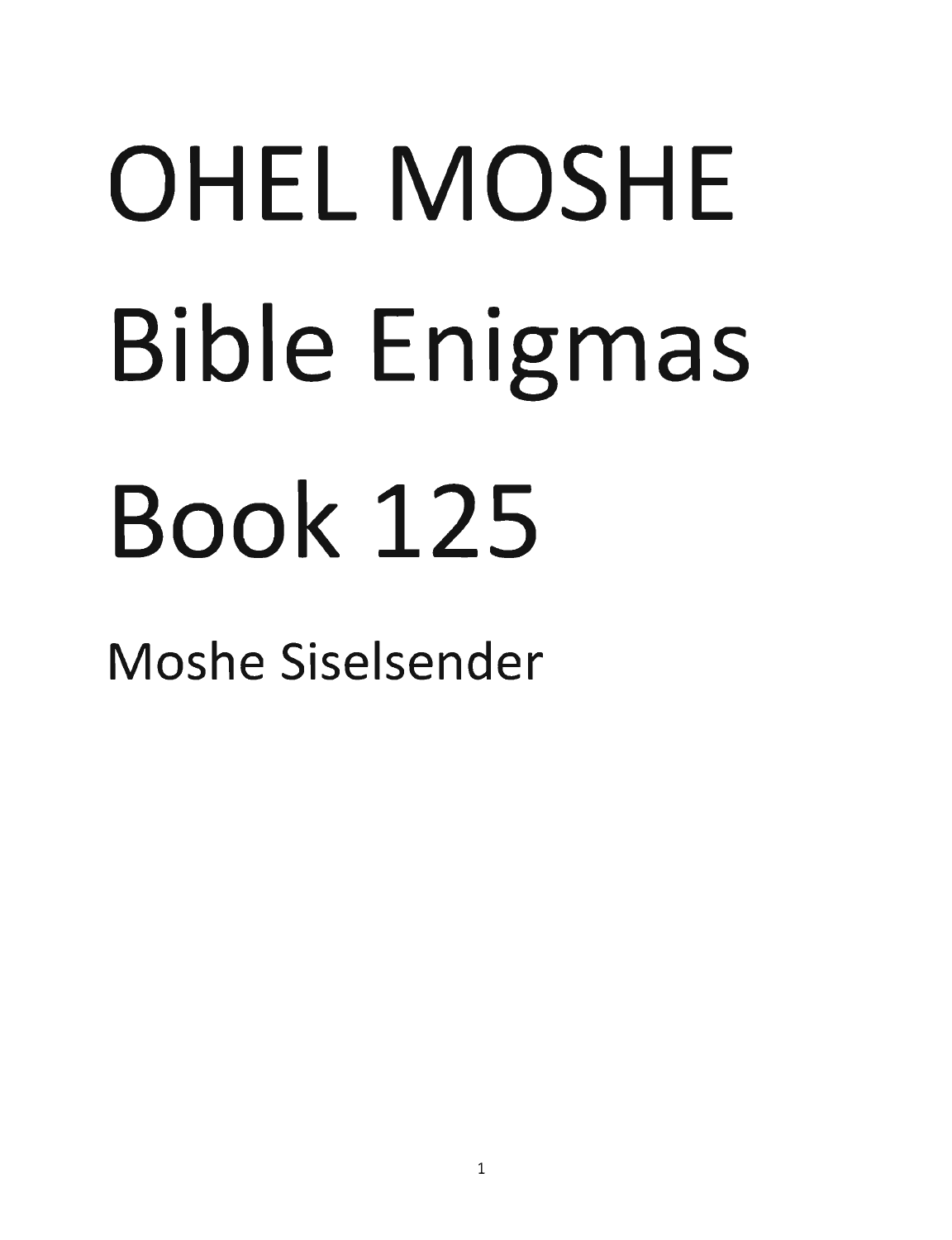This essay is dedicated to the memory of Alon Yoseph ben **Yaakov and Rechomo Garfinkel**  . **Departed this world**  summoned by God to Eternity **in the world of truth.**  Alon Yoseph will repose with

**all the tzadikim** 

**tachas kanfei hashchina .**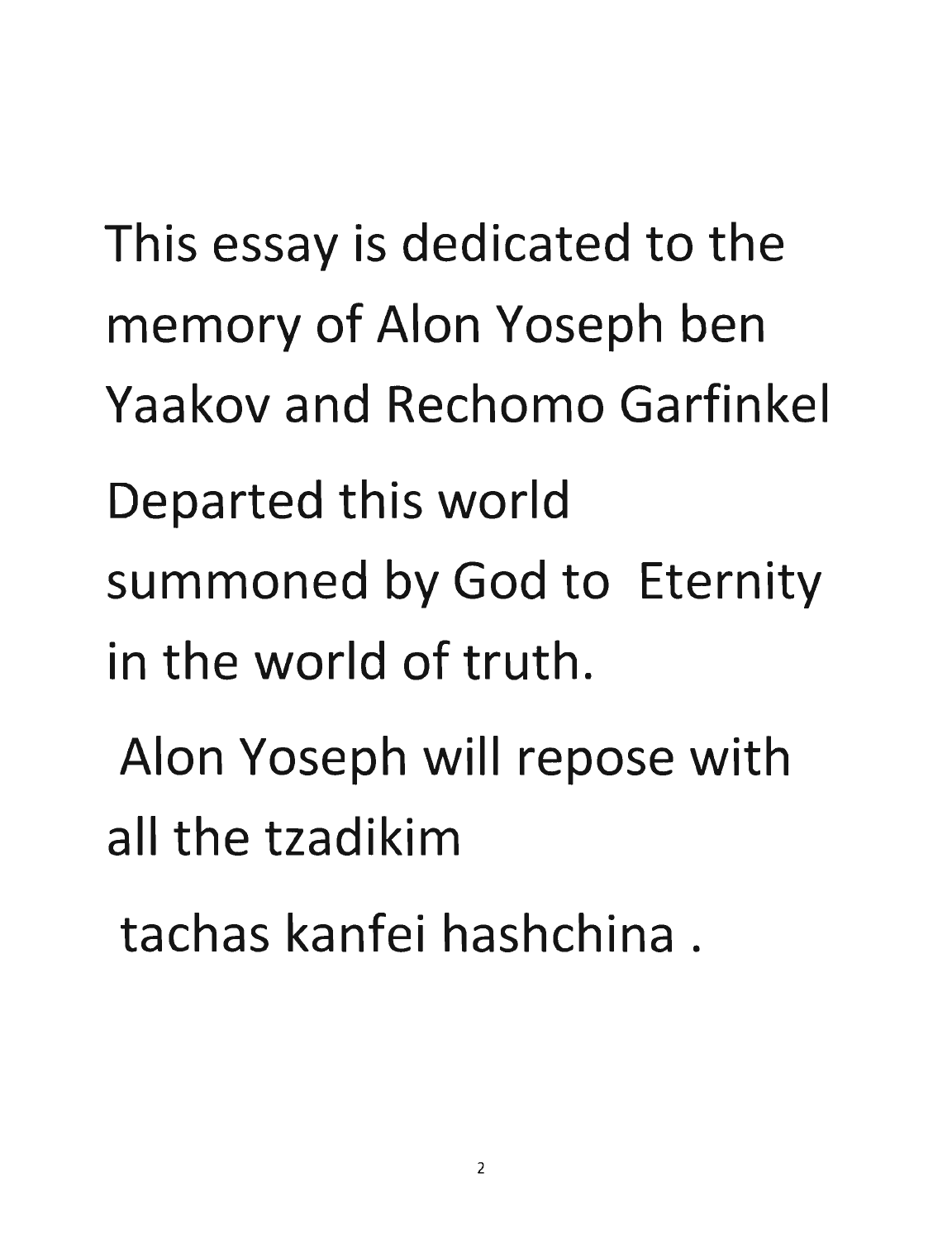His soul will achieve eternity. His soul always existed in the mind of God.

It was only 42 years ago that his soul was united with his body.

His mission on earth ended and he was called back by God

November 28,2018

20 Kislev 5779 from creation of the world.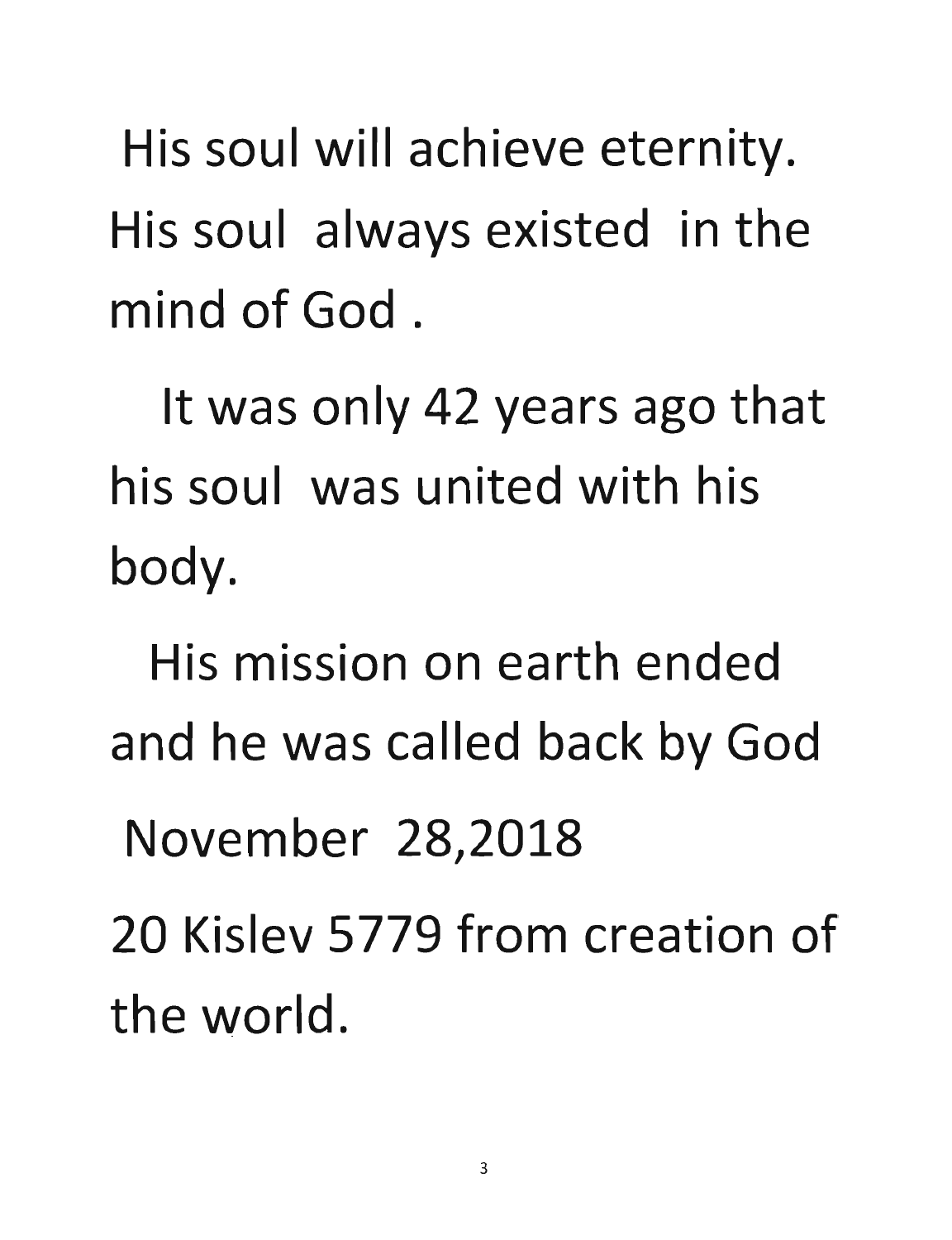Story of Adam Eve losing eternal life **and paradise.** 

Is it possible that God Himself post facto was in reality happy **of the outcome of Adam and eve violating His** 

COMMAND NOT TO **EAT FROM THE TREE OF WISDOM?** 

**The purpose of creation is to**  have Jews study and observe all **the Torah.**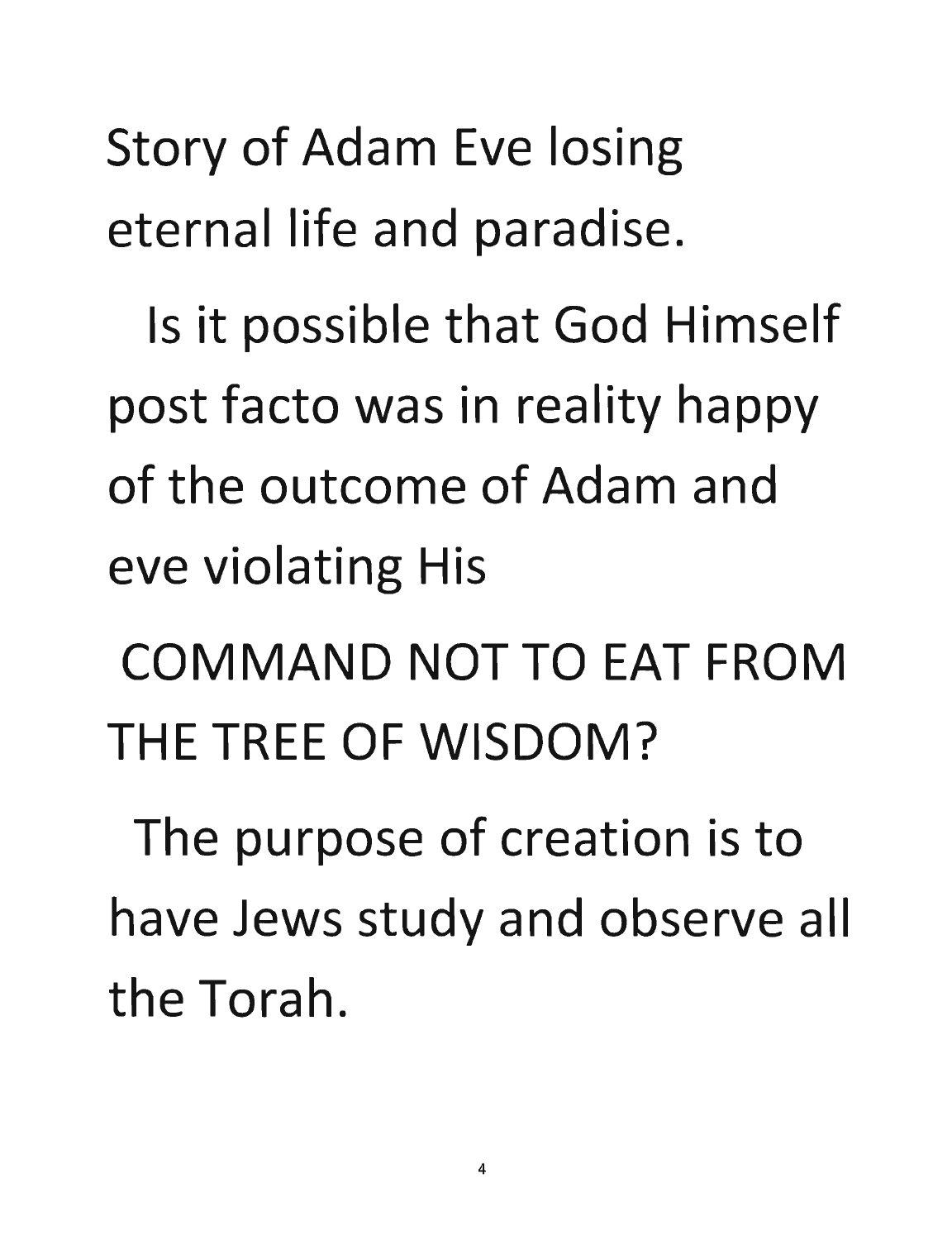God did not give the Torah to Adam Noah Abraham Isaac or Jacob.

God wanted the offspring of Abraham to suffer in Egypt 210 years. 400 years from the time God made a covenant with Abraham to gift Eretz Yisroel Israel to eternity for the Jews.

That is why God intervened and skewed the mind of Rebecca to advise Jacob to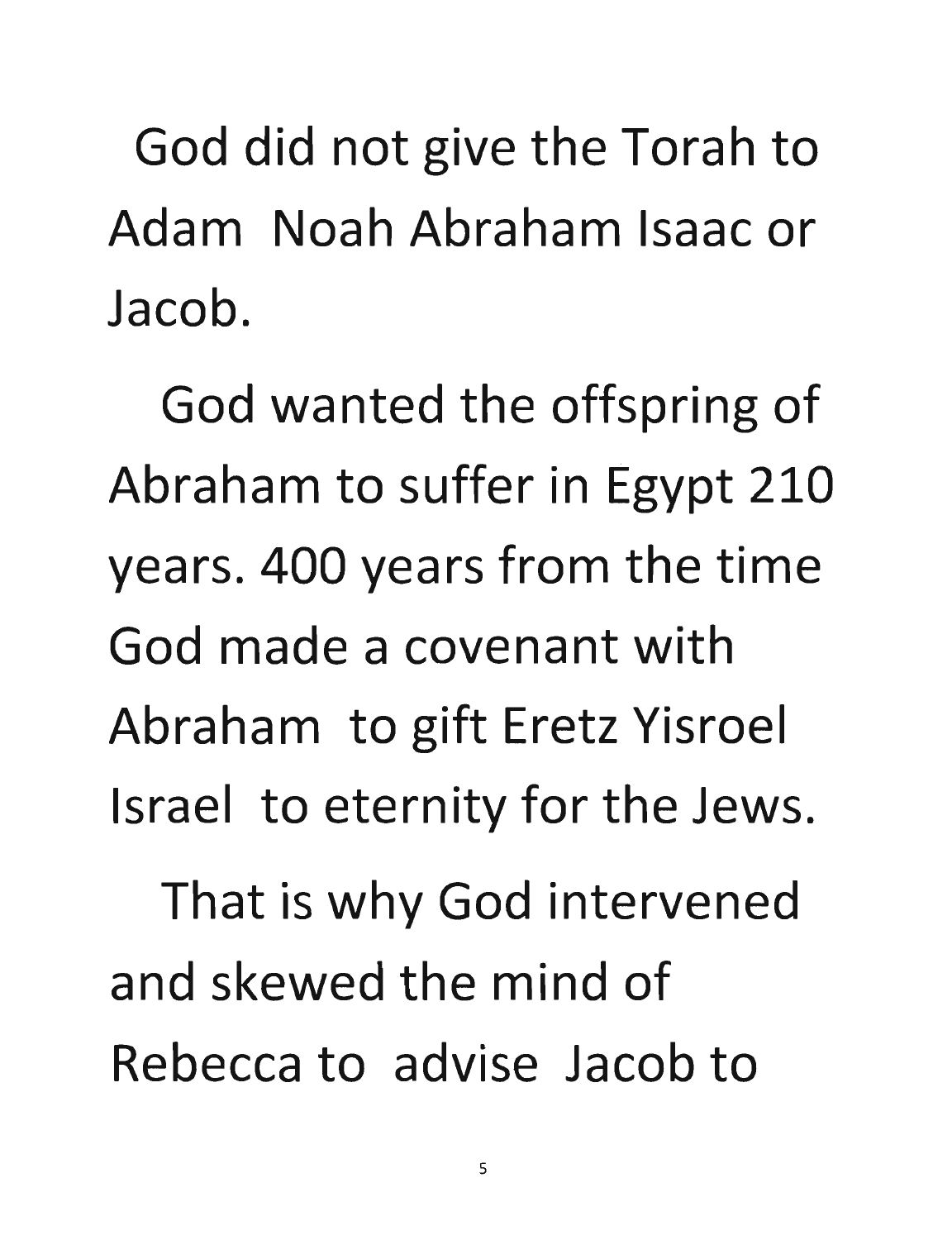steal the blessings Isaac elected to bestow on Essau. In that way Essau would plot to kill Jacob. In order to prevent this murder, Jacob had to flee to Laban. There he would meet and marry his 4 wives. These 4 wives would have 12 male children the future 12 tribes.

Likewise God skewed the mind of Jacob to single out Joseph and bestow favors and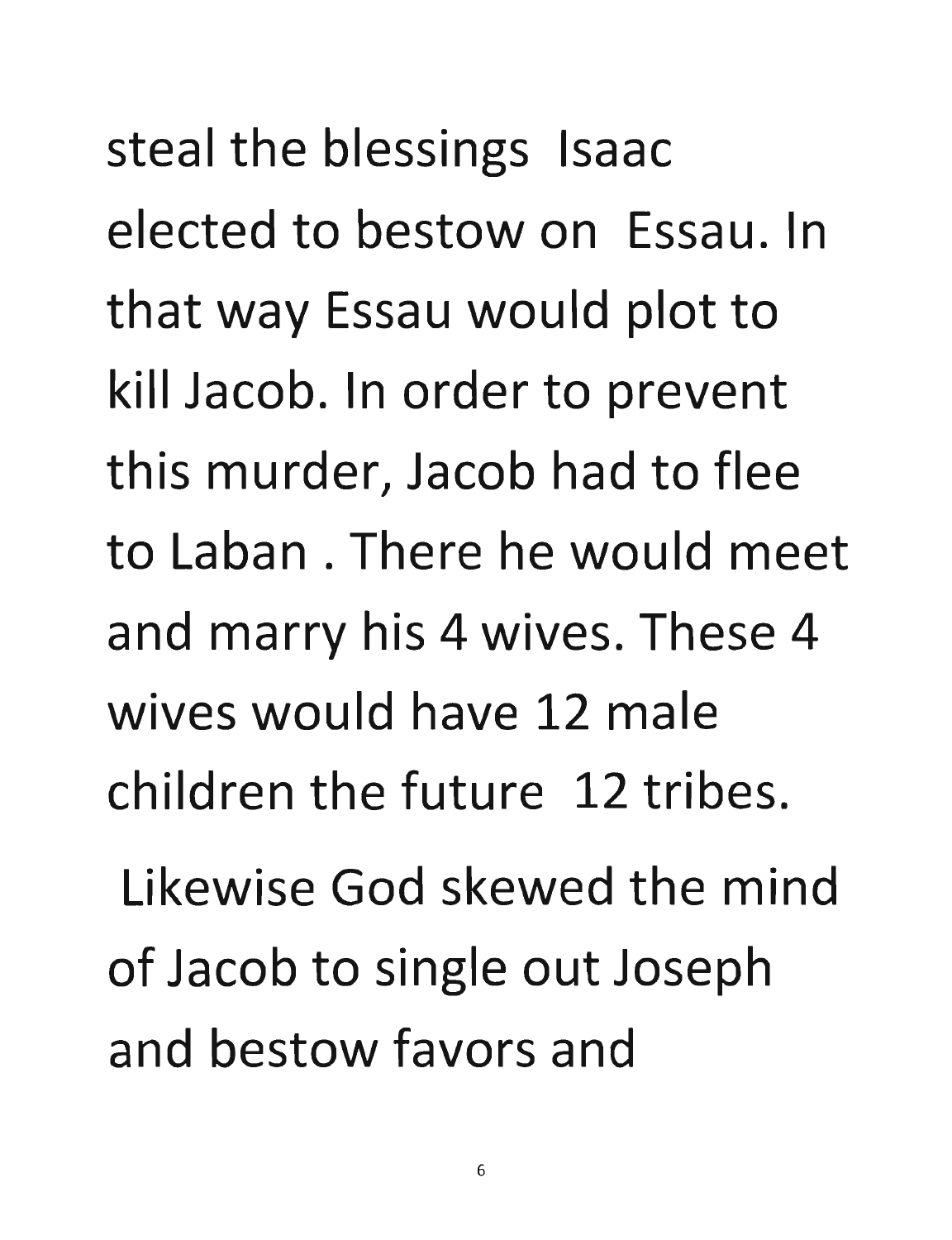attention more than any of his older brothers. Also Joseph foolishly bragged about his dreams where he would be the master and all his brothers would be subordinated. It was God who in reality hacked into the minds of Jacob and Joseph and have them abandon caution to the winds.

The brothers were frightened that they would be abandoned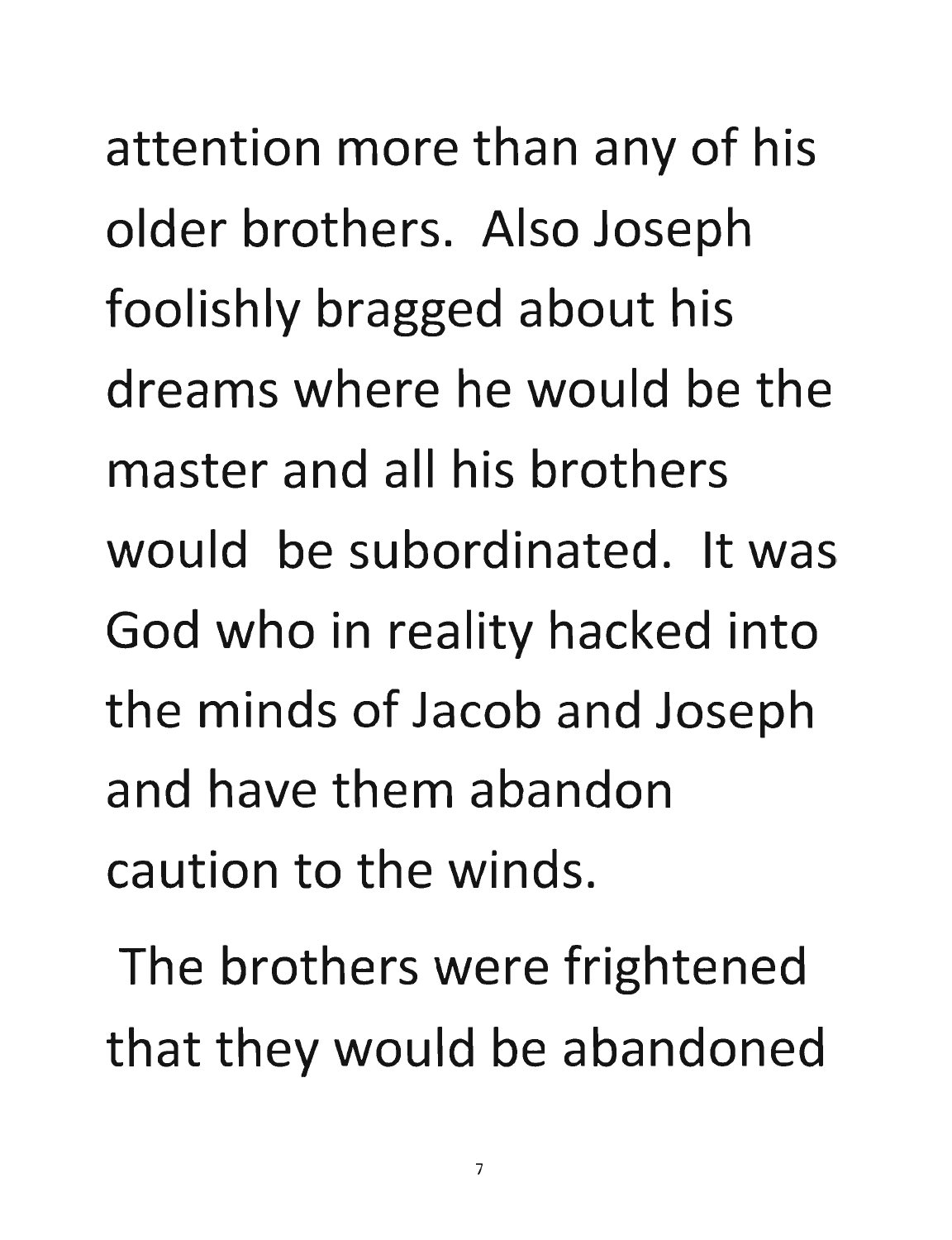just like Ismael and Essah were abandoned.

Only Isaac and then Jacob remained to carry the torch of the chosen people the true seed of Abraham. Ismael and Esau were relegated to inferior status.

The brothers feared that a similar end would adhere to them. That Jacob had designated Yoseph as the torch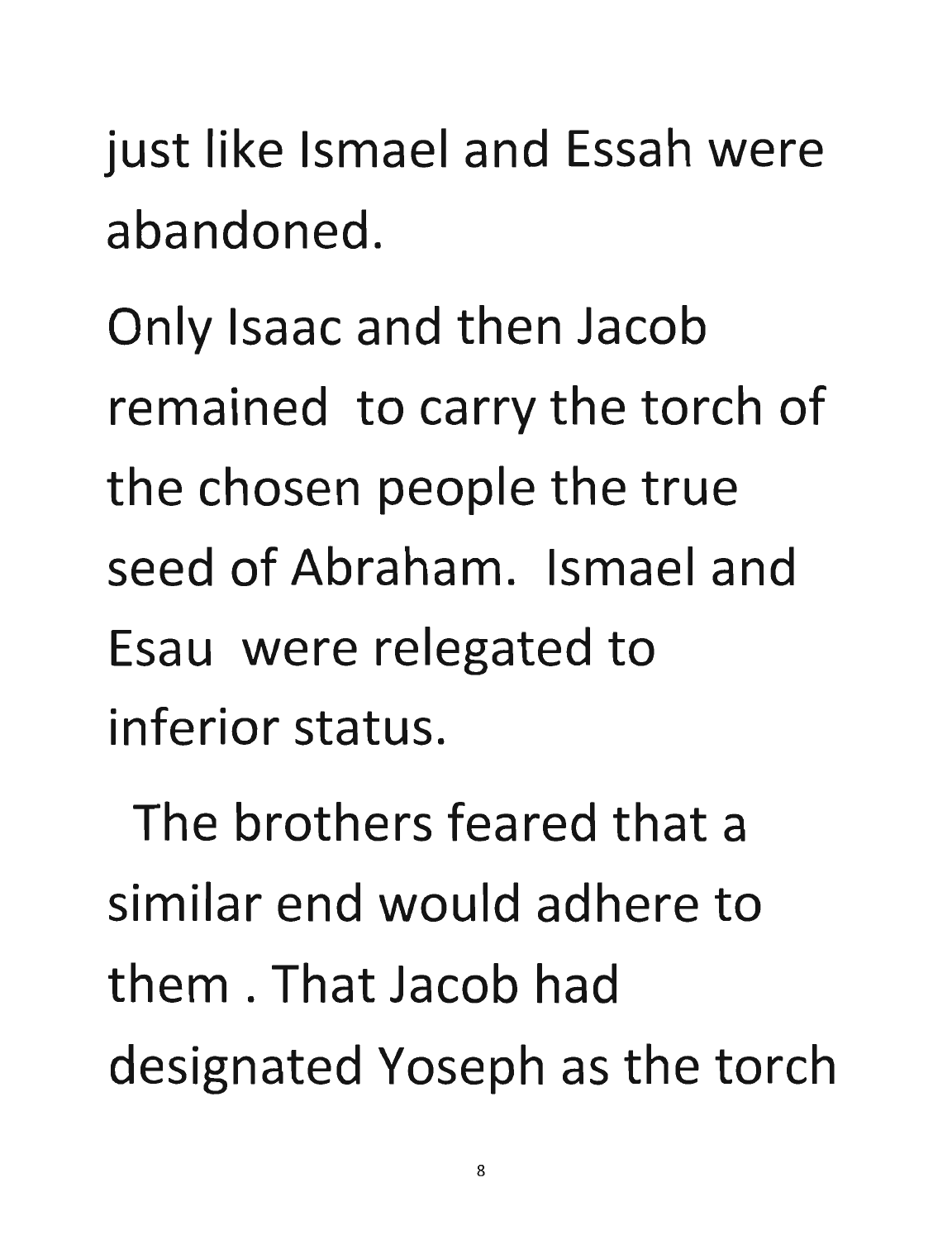bearer of the Chosen people. In order to prevent this the **brothers potted to kill Yoseph. Because of the intervention of**  Yehudah they substituted to sell him into slavery rather than **murder him.** 

**God really plotted and hacked into the minds of all the actors to have these events reach fruition.**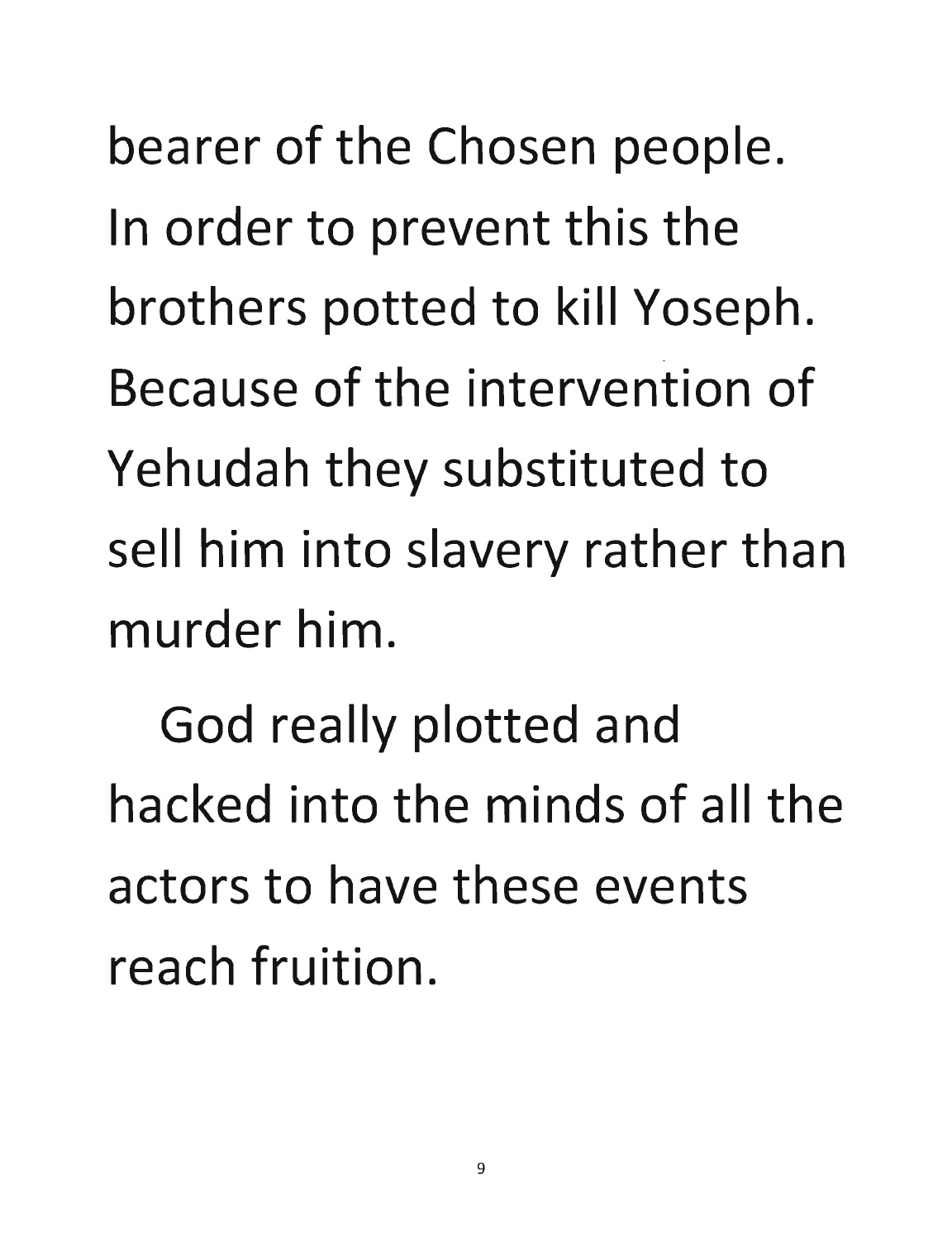Reason? God wanted to find an excuse that Jabob and all his family end up in Egypt in order to have the promise to Abraham materialize. Once Jacob and his family were in Egypt The old king would die a new king would replace him. The new Pharaoh was very cruel and cunning.

The new king decides to enslave the offspring of Jacob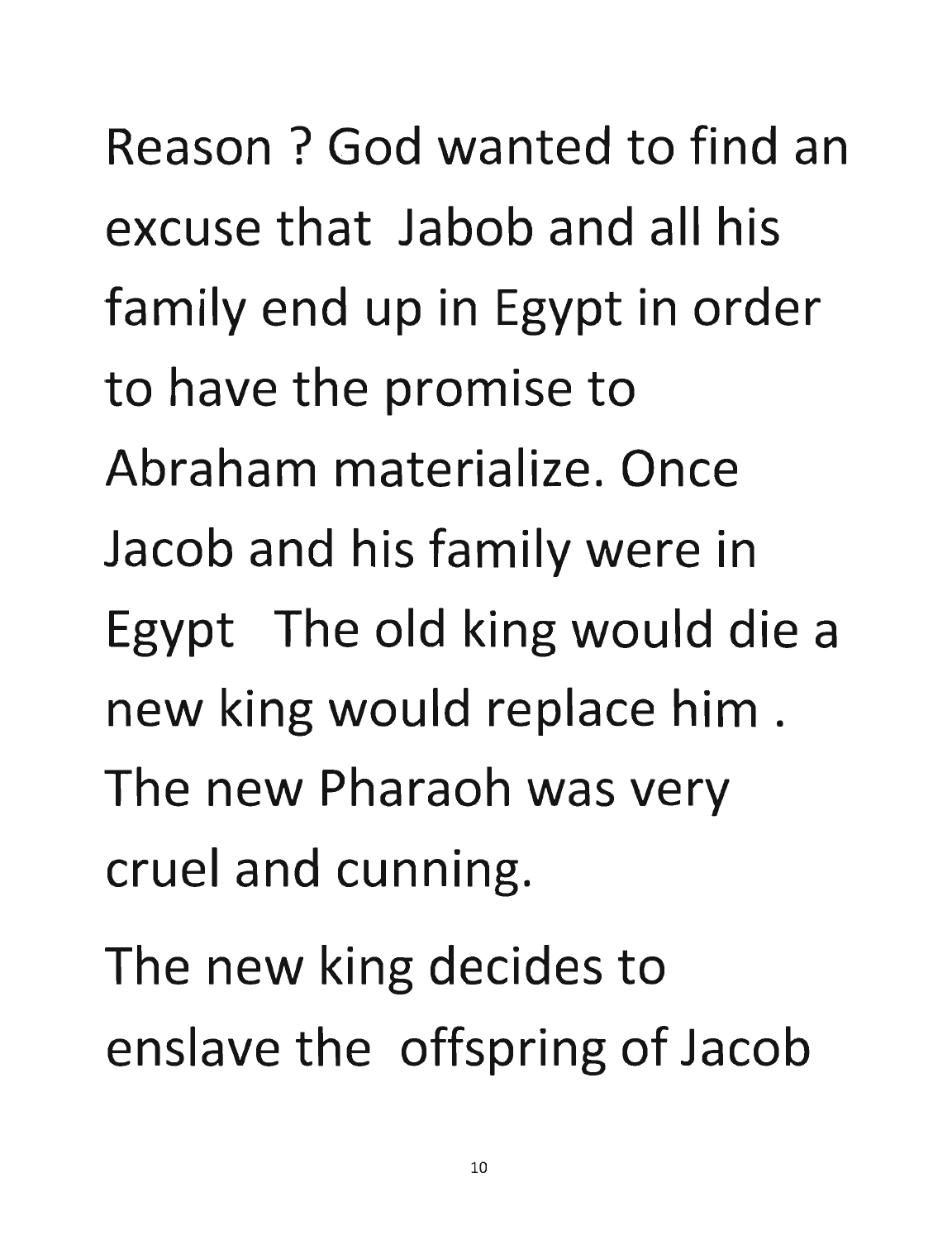that now numbered in the hundreds of thousands. 210 years later they would number over 600,000.

At the end of 210 years of suffering as slaves God sends Moses to order Pharaoh to release the Jews.

Pharaoh refuses.

- The 10 plagues follow.
- Pharaoh capitulates.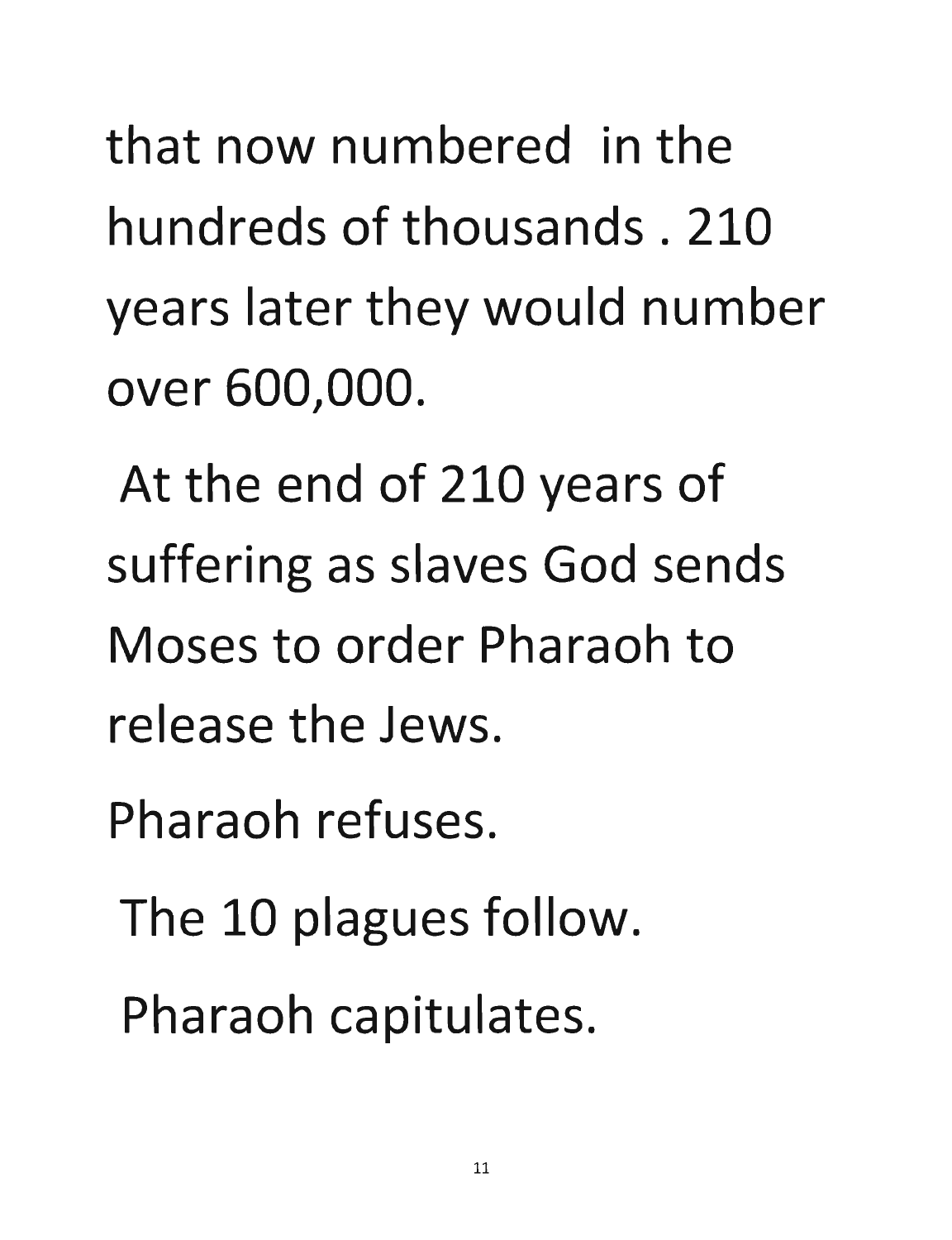**There is the EXODUS.** 

Pharaoh relents and gives **chase and reaches the Jews.** 

The red sea is split.

The Jews walk through the walls of roaring waters that become solid walls permitting the Jews to reach safety on the **other side .** 

The Egyptian chariots and army follow the Jews in hot **pursuit.**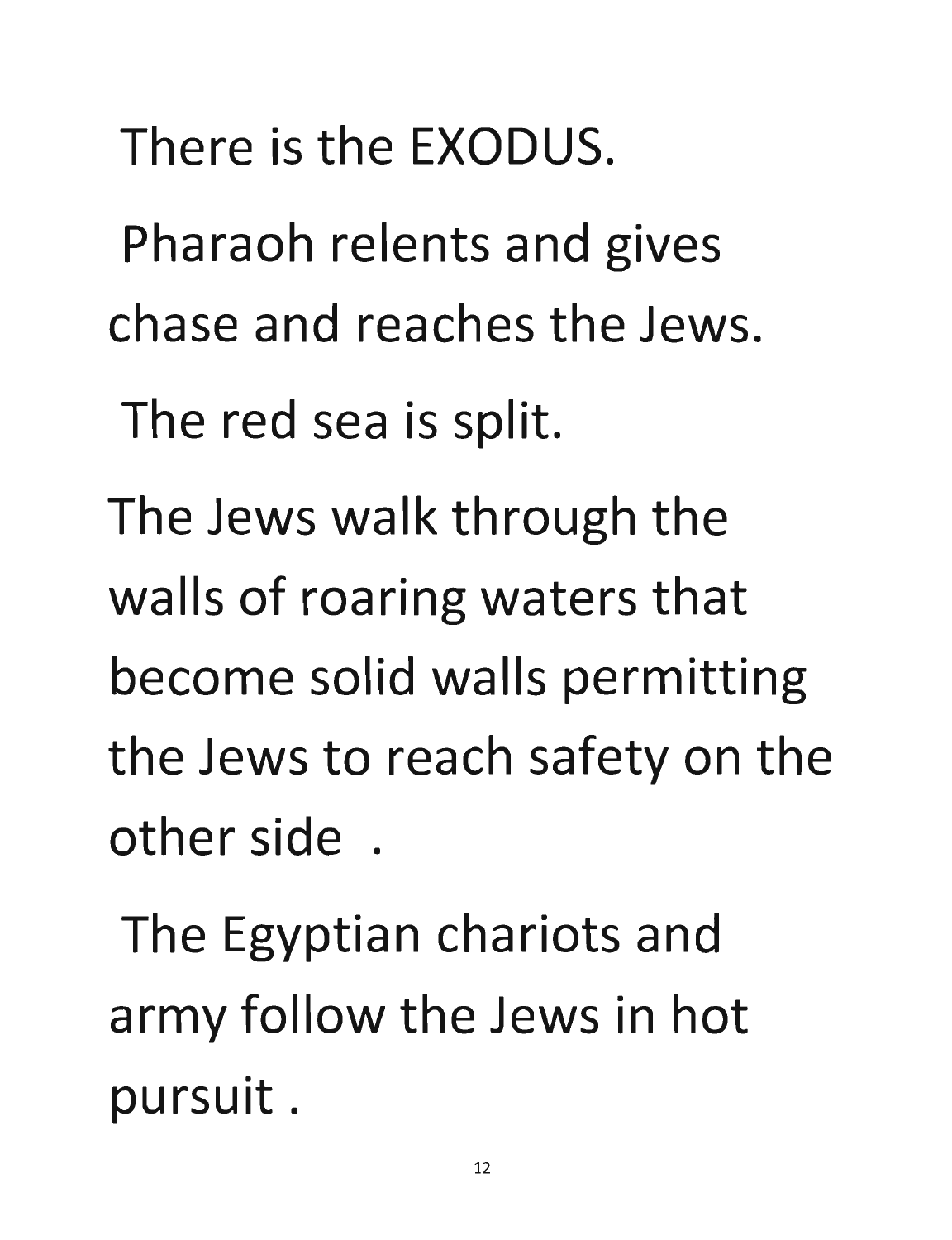The two pillars of the solid walls of the waters of the Red Sea collapse. The roaring waters drown all the Egyptians other than Pharaoh.

The Jews proceed to Mt. Sinai. Revelation occurs.

The ten commandments and all the Torah is given before an assembly of 600,000 male Jews over 20 years old and millions of women and Jews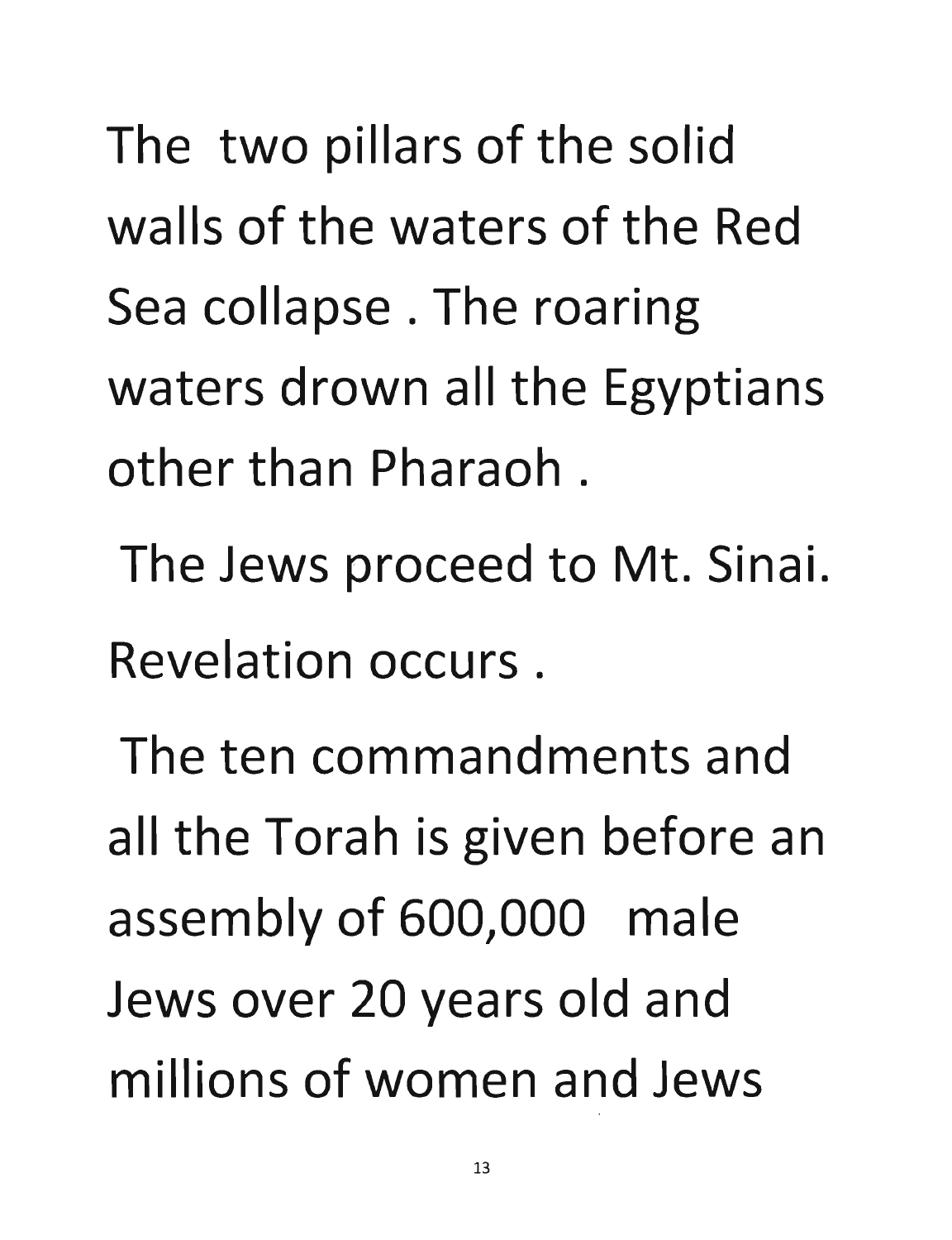under 20 years old and non Jews who had joined the **Exodus.** 

God wanted to give the Torah **only when there would exist a**  great multitude of Jews millions **to receive the Torah not single i nd ivid ua Is.** 

In this way future generations **would be able to show the**  authenticity of revelation that **was witnessed by millions; not**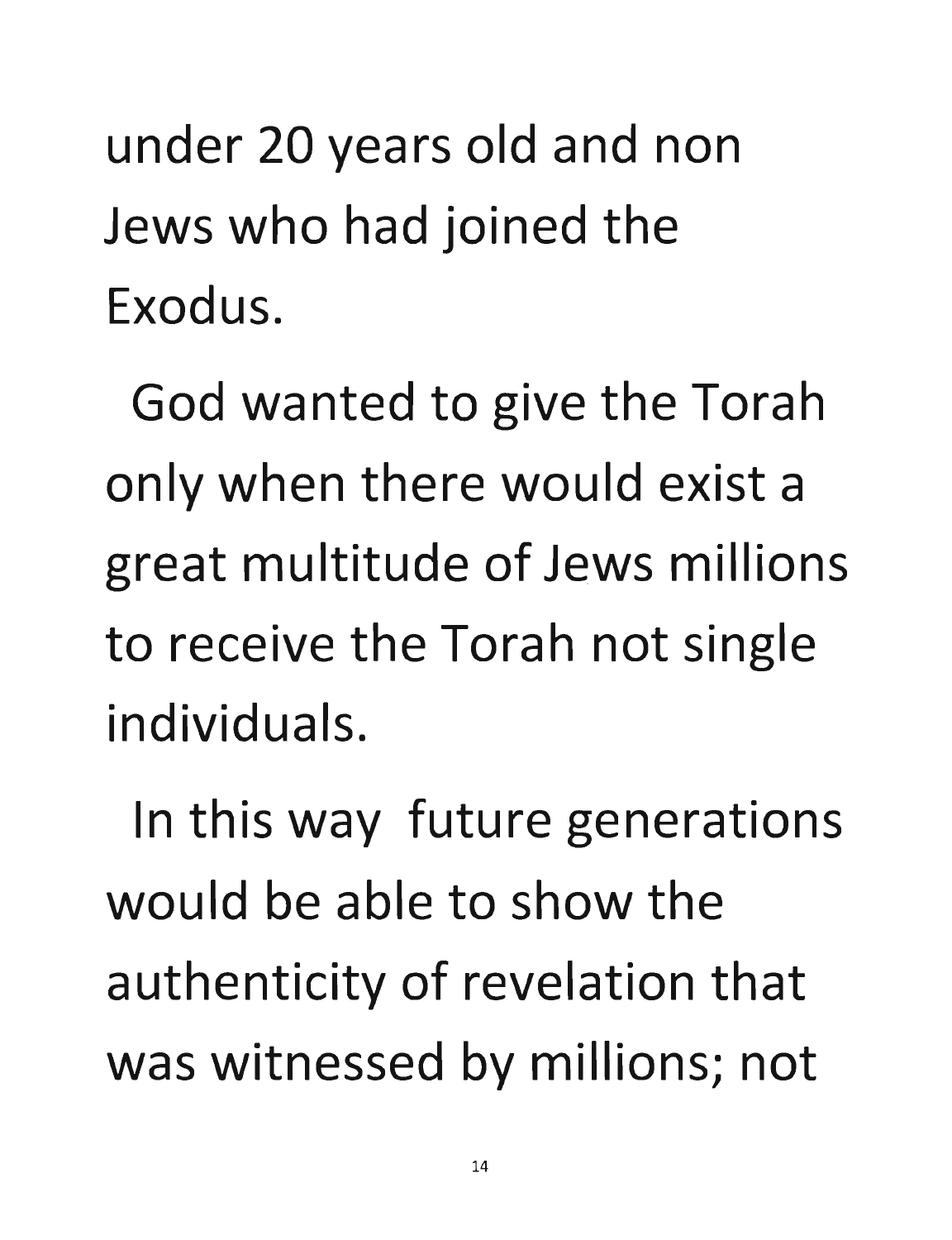the product and here say of a few individual as is true regarding all the other religions.

This was God's plan from day one with Abraham.

Why can't we interpolate and state that this was also the plan of God with Adam Eve and the snake?

That is why when Adam and Eve sinned and ate from the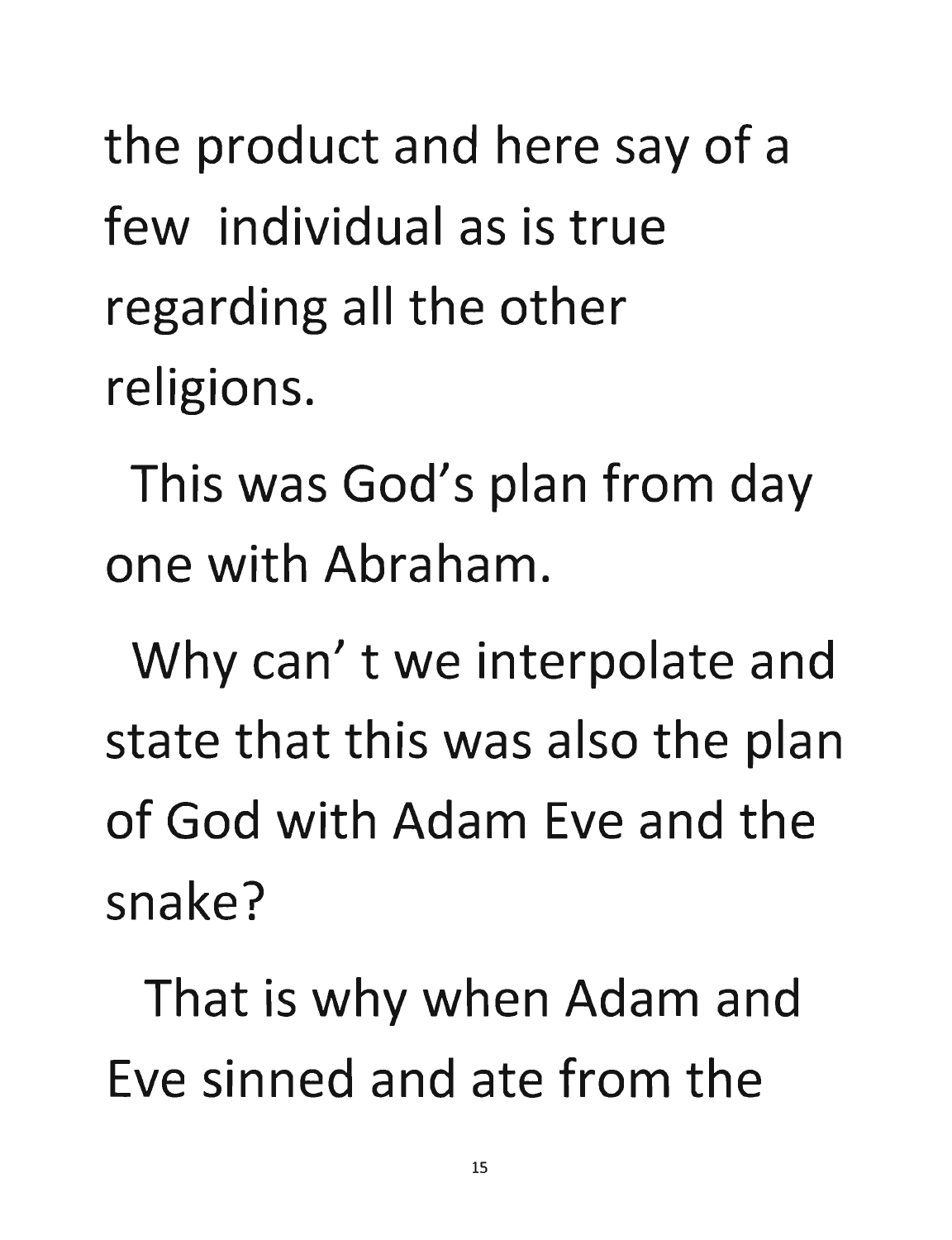fruit of the tree of wisdom their punishment was not instant death. Both lived to the ripe old age of 980 years.

However what I am writing here is pure speculation. I have no authority other than my own inquisitive mind. I am not stating a fact. I am merely posing a question.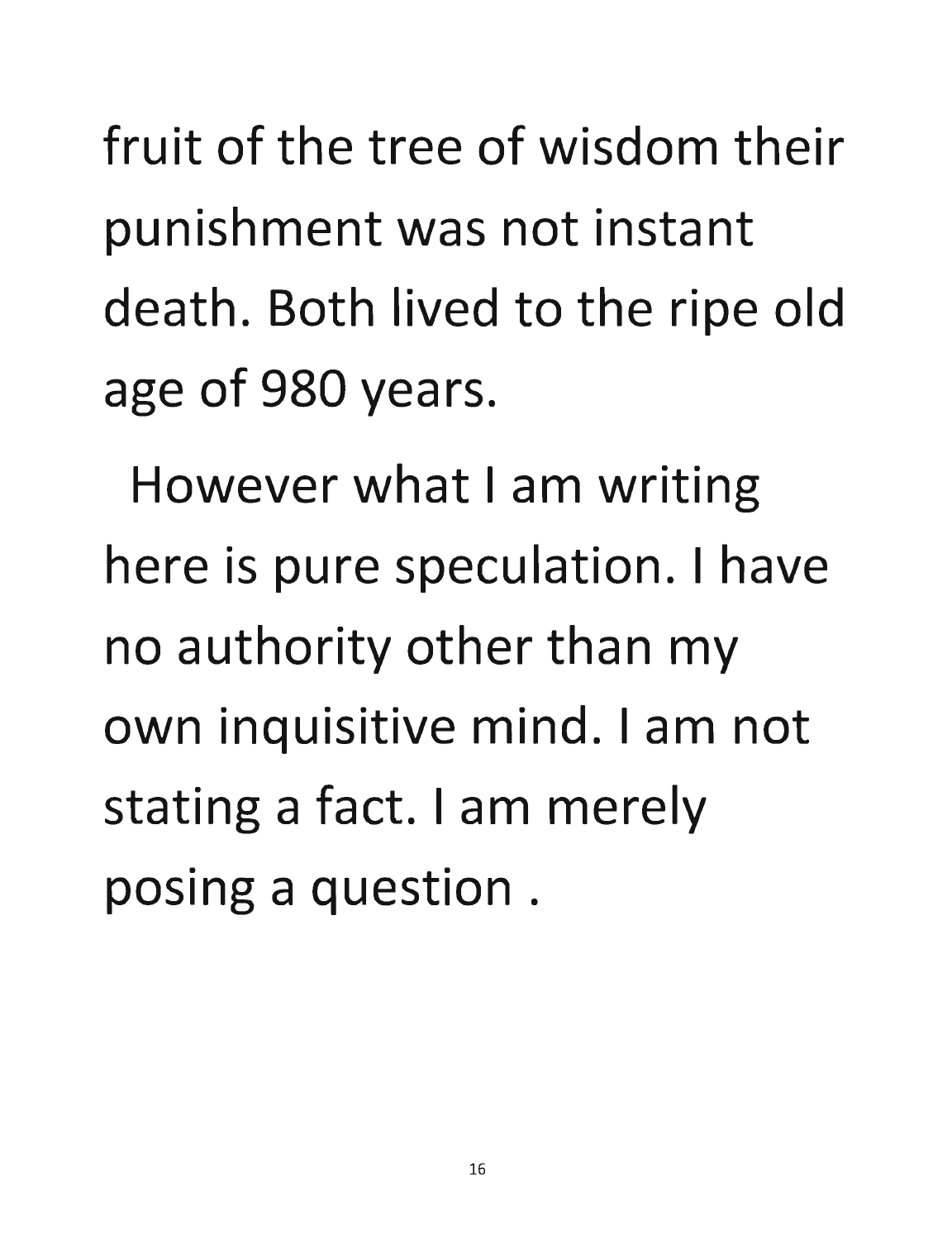When Elijah comes he will answer this question if it has any merit? T Y K U

T ISHBE[ELIJA THE PROPHET WHO WILL ARRIVE PRIOR TO MESSIAH | Y TARETZ [WILL ANSWER] KUSHOT[QUESTIONS] U BAOT [AND ENIGMAS] We will now proceed with the essay.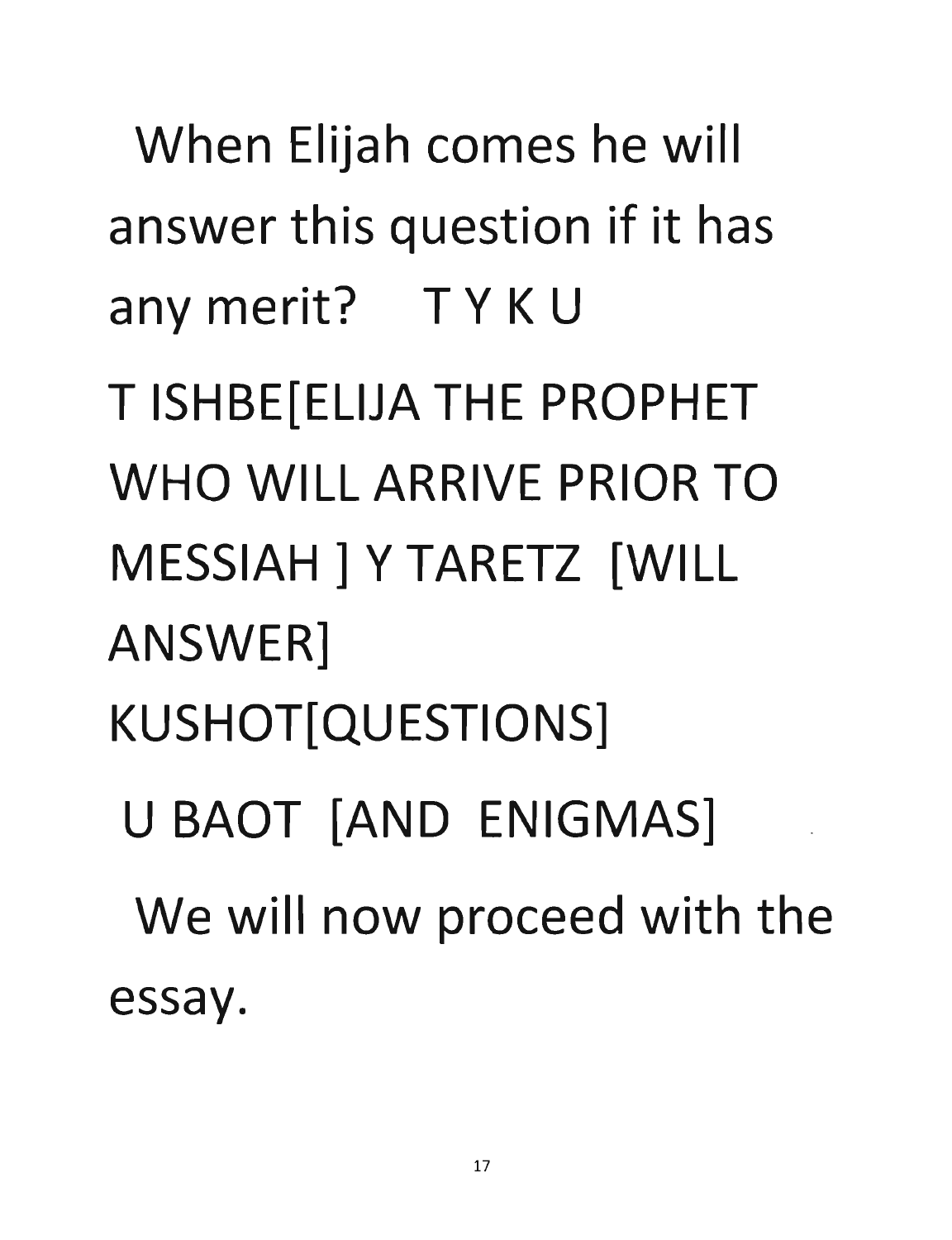## **Enigmas**

**[1] Genesis.** 

**God creates the universe. God**  creates planet earth. God **creates Adam. God creates Eve**  by having Adam fall asleep. . **God carves Eve from the thigh**  of Adam. Both are placed in the **garden of Eden. God forbids** 

Adam from eating the fruit **from the tree of wisdom. He is**  permitted to eat the fruit from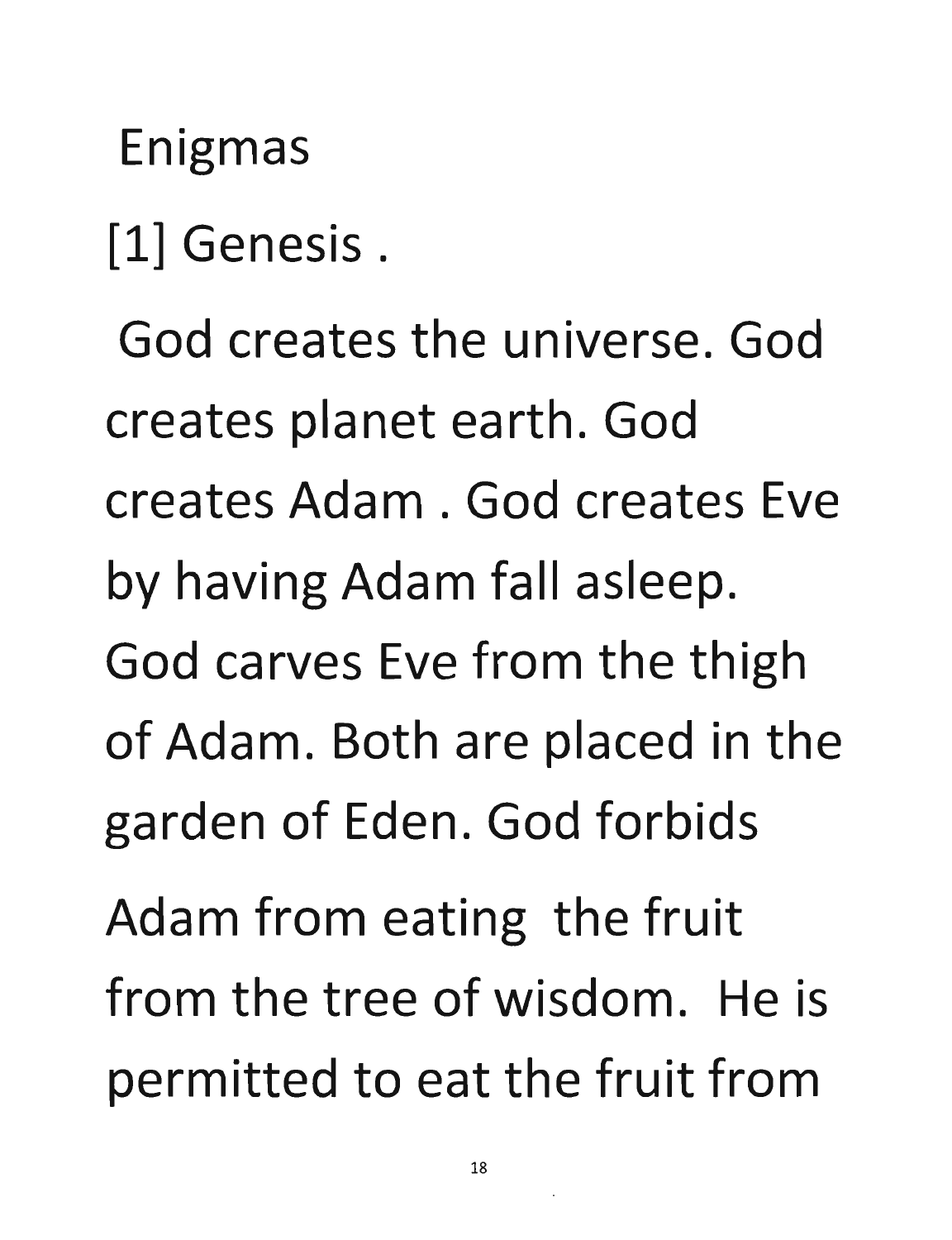all other trees. Adam informs Eve of God's command and adds on his own- not to touch the tree of wisdom lest she dies

Suddenly out of nowhere a talking snake appears. The snake entices Eve to eat from the forbidden fruit from the tree of wisdom that God forbade. He tells Eve that God forbade them to eat the fruit from the tree of wisdom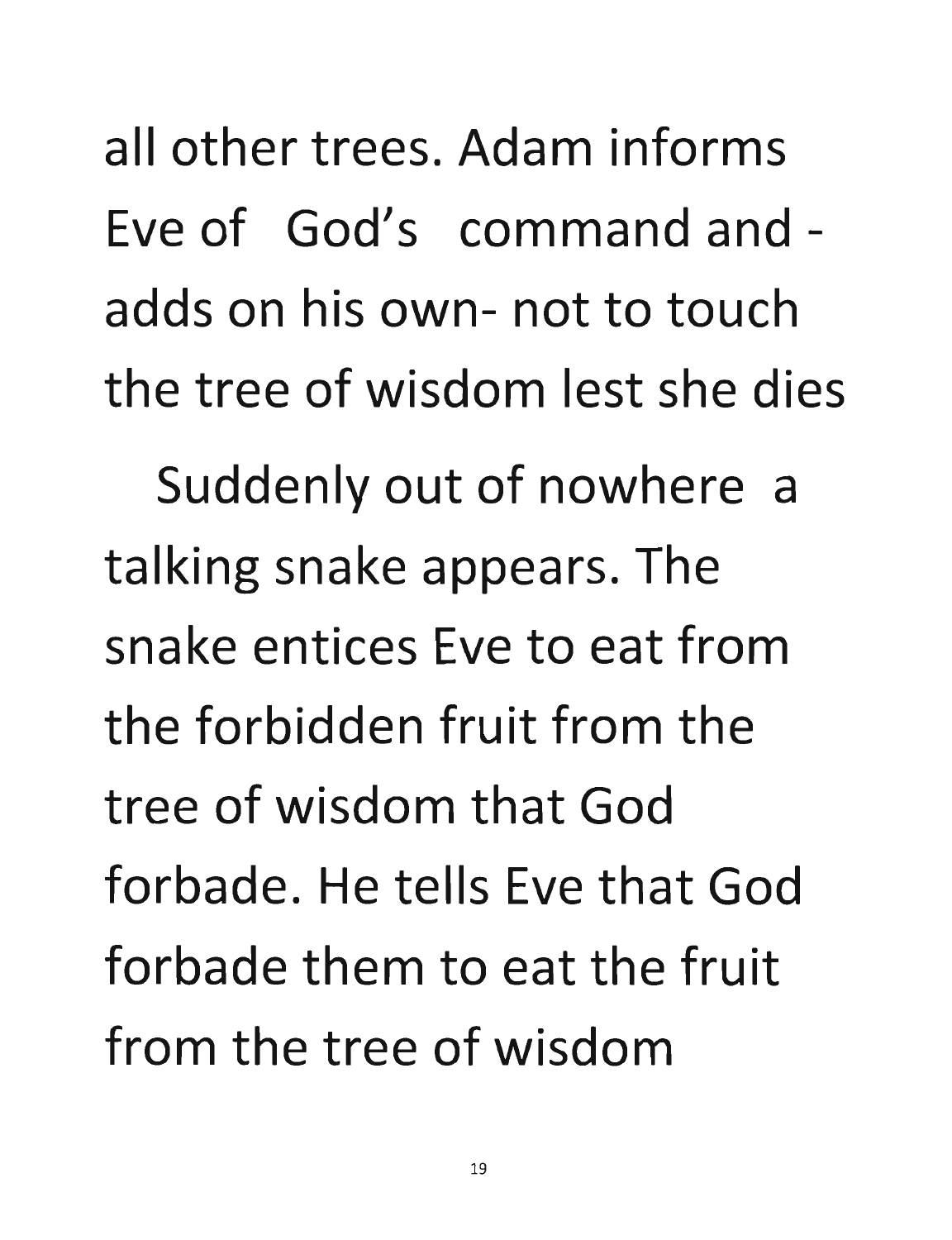because if they do eat they would become as wise and powerful as God Himself and compete with God. God in order to prevent competition banned them from achieving this goal by forbidding them to eat from the fruit of the tree of wisdom. The snake pushes Eve and she touches the tree of wisdom and does not die. The snake then convinces Eve that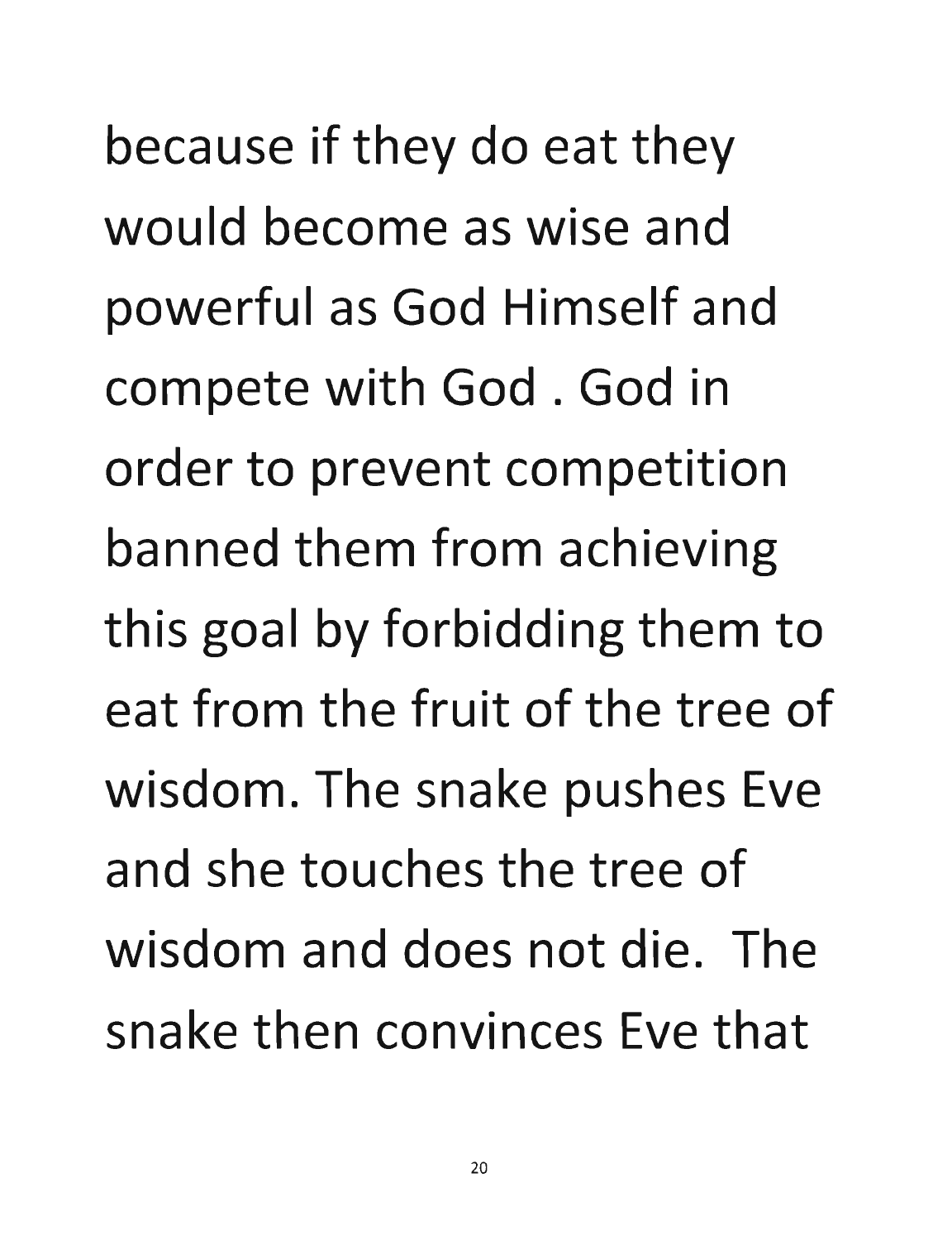just as she did not die by touching the tee of wisdom; so **she will not die if she eats a**  part of the tree of wisdom the **fruit or a branch.** 

**Eve falls for the words of the snake and eats from the tree of wisdom. She also succeeds to entice her husband to likewise eat.**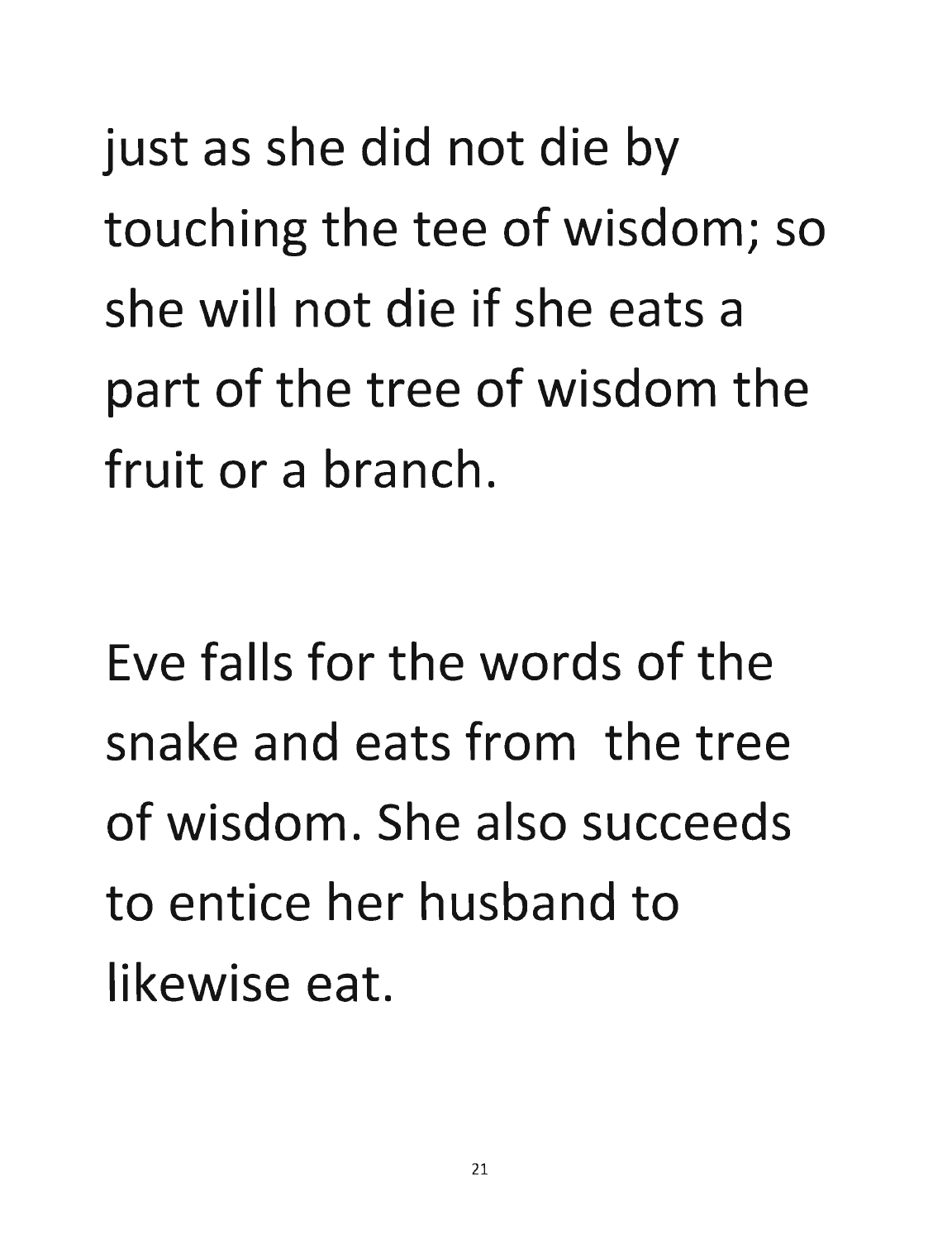**God arrives at the scene.**  Adam and Eve are frightened. They hide among the bushes. God asks them why they are **hiding. Adam answers because**  we are ashamed to appear before God naked. God inquires **who told you that you are**  naked? Have you eaten from **the fruit of the tree of wisdom? Adam confesses but blames**  Eve. God then asks eve why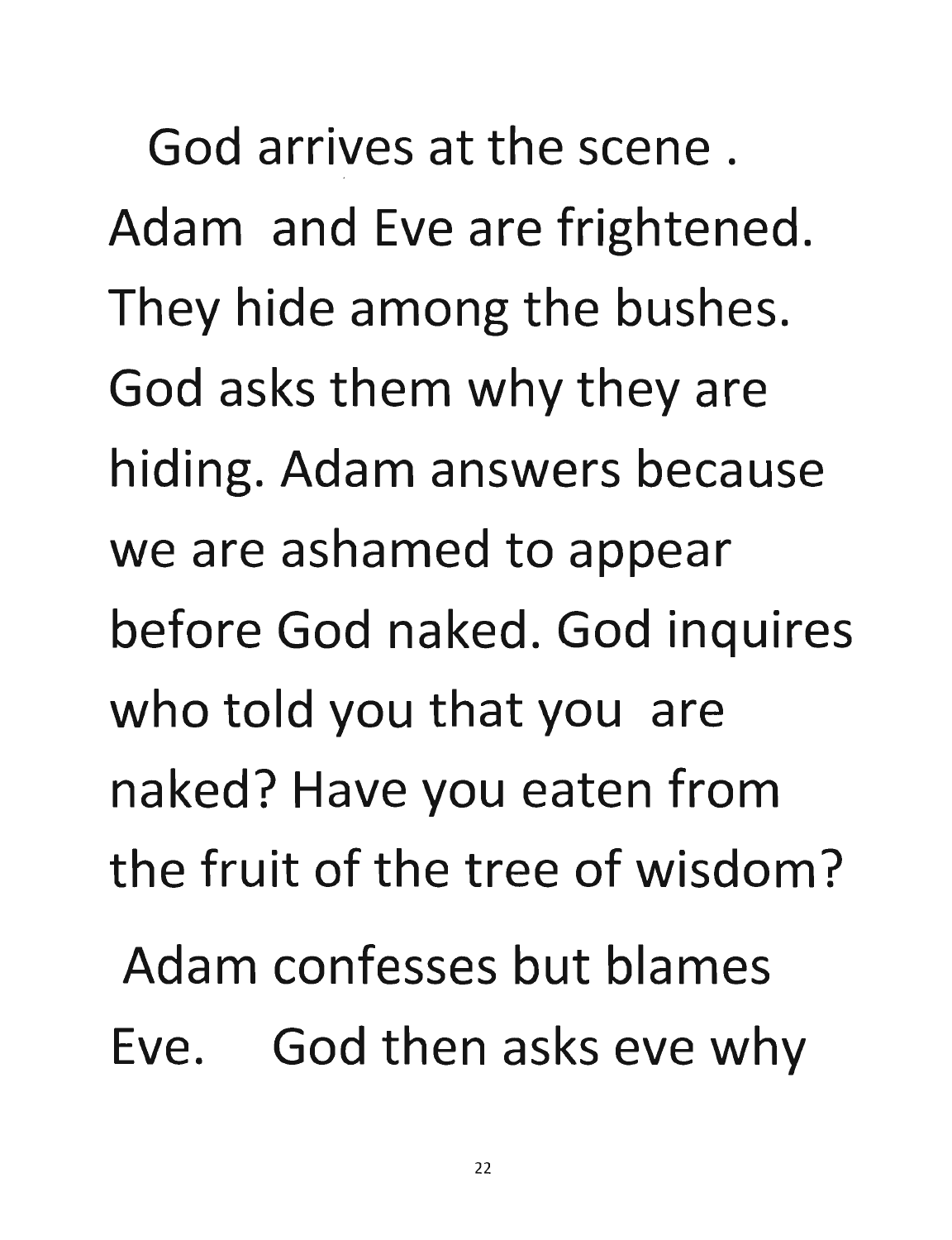**she ate and induced Adam to eat. Eve confesses but blames the snake.** 

God pronounces his punishment. Adam and Eve **lose their** eternal life **to live in**  physical bodies for ever as the **Angels.** 

**God consults with the Angels**  about booting Adam Eve from the garden of Eden lest they **eat also the fruit from the tree**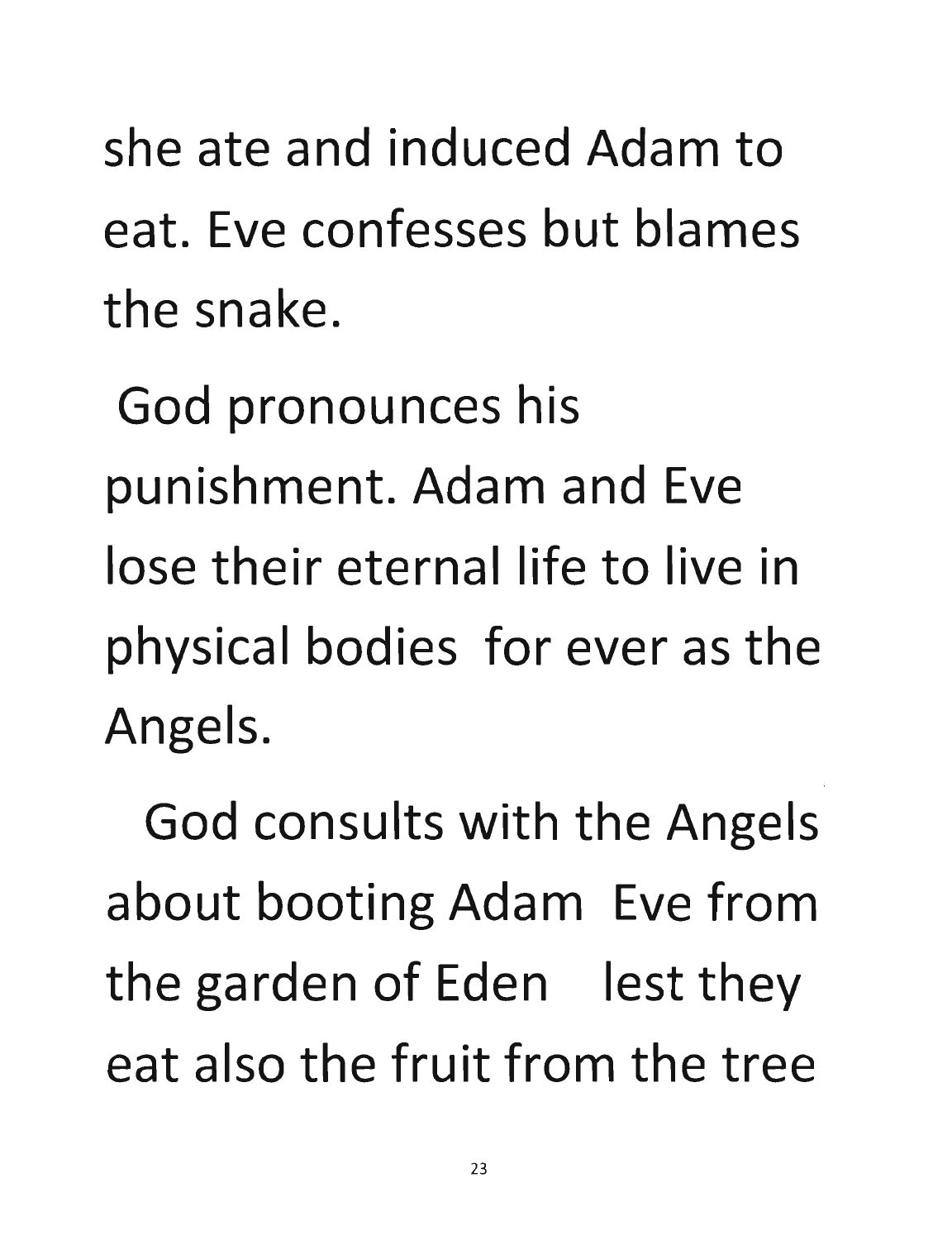of everlasting life they would live for ever. Thus the punishment God meted out to . Adam and Eve would be over ridden. Then God would be challenged by mere mortals.

QUESTIONS.

[1] What kind of great wisdom is displayed by the knowledge of Adam and Eve that they were naked. They were the only humans on earth. They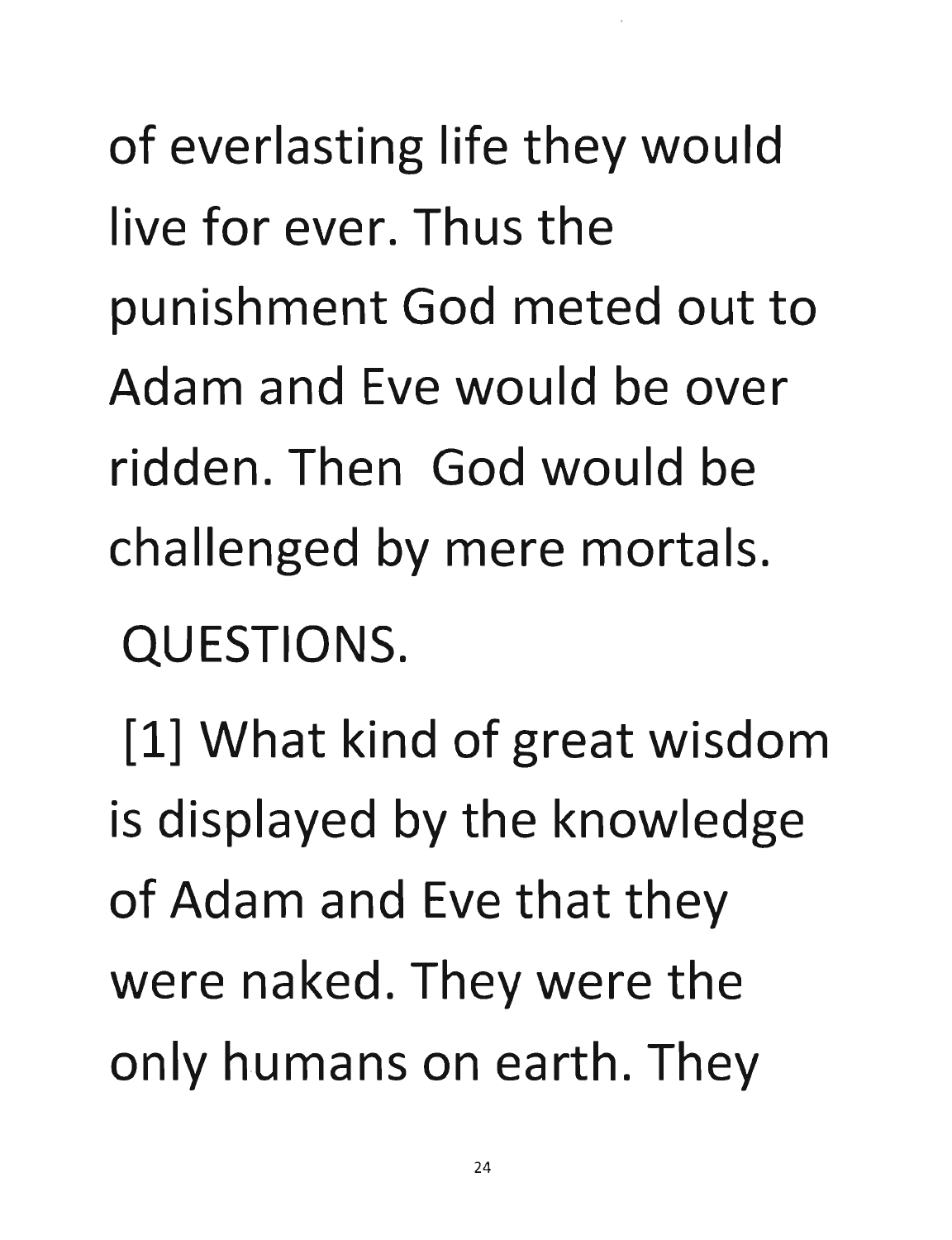had sex .[1] So what was the big deal that they recognized that they were naked? What kind of master wisdom is displayed that the recognized that they were naked?[2] Does such cognizance warrant the death penalty given by God to Adam and Eve [3] If Adam and Eve and Eve sinned why punish all future generations with the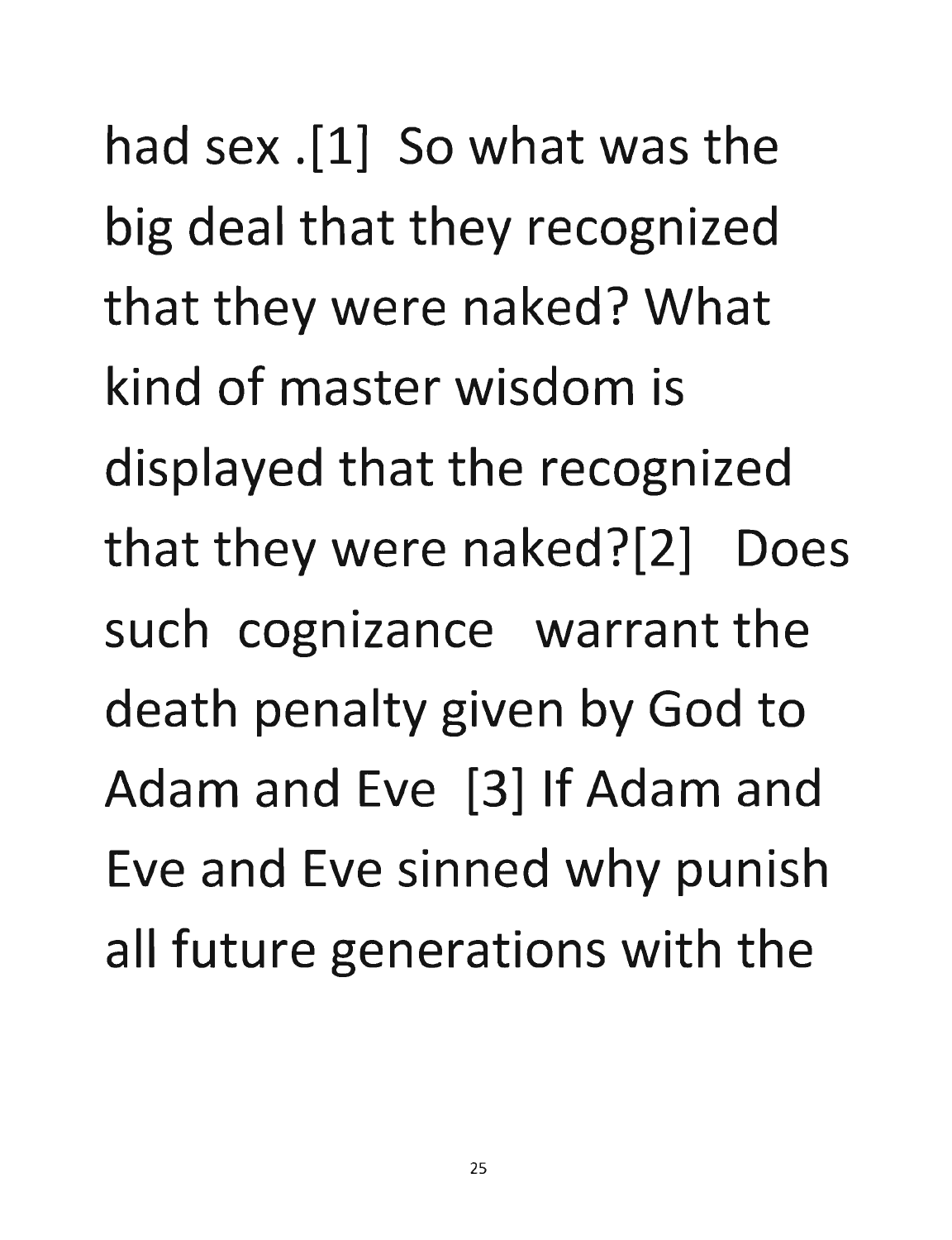death penalty? They did not sin.

[4] God is a God of justice and mercy. What kind of justice and mercy is displayed by such grotesque punishment?

[5] God also knows what is going to happen. God knew that Adam and Eve would not be able to withstand the enticing message of the snake. Why then did God permit the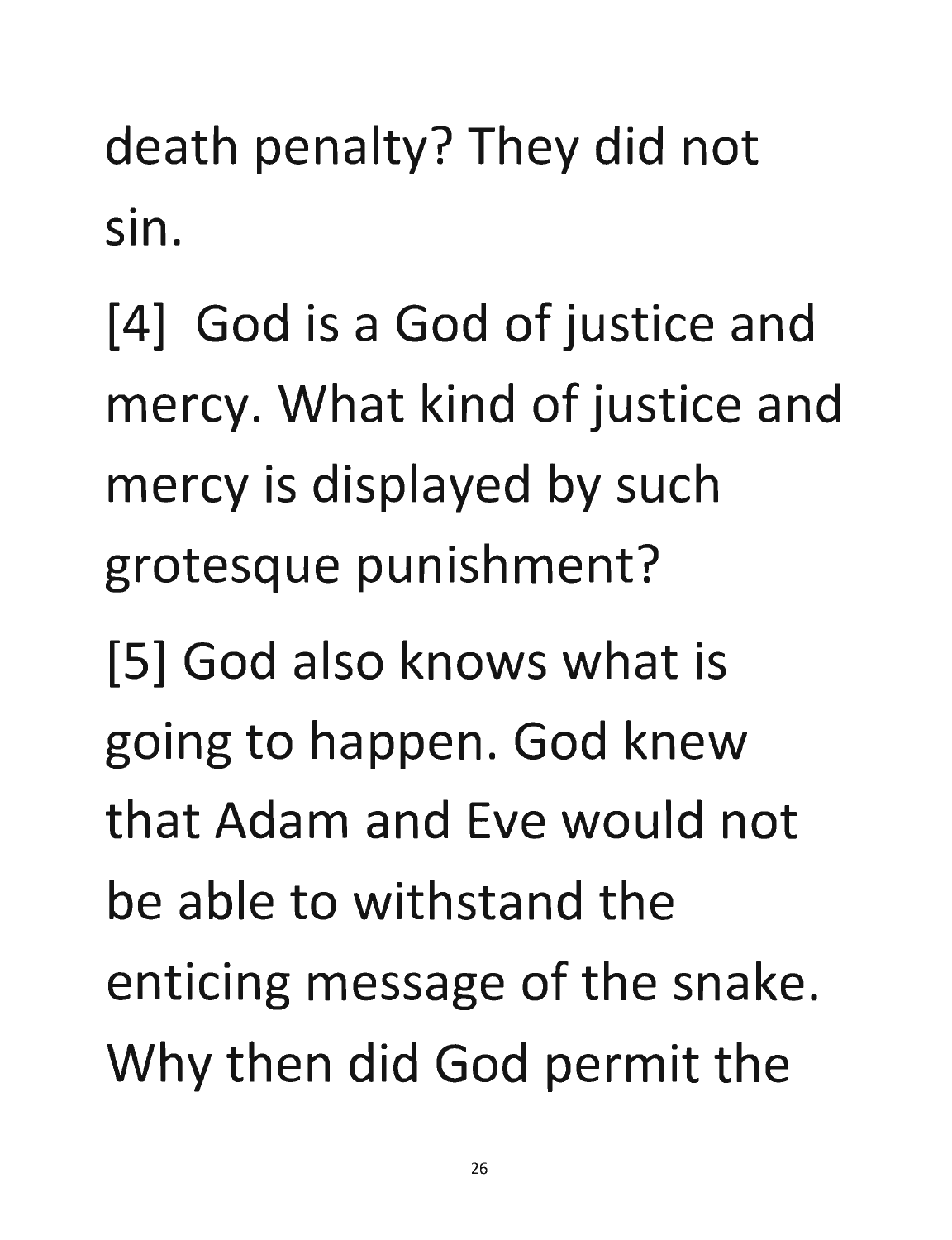snake to come around in the first place? [6] If he had to come around why meet with Eve rather than with Adam? [7] Who was this talking snake? Since when can a snake talk? Similarly, when Bilaam was contracted by the king of Moav to curse the Jews in the desert of Sinai. The mule upon which Bilaam was riding refused to move. Bilaam hit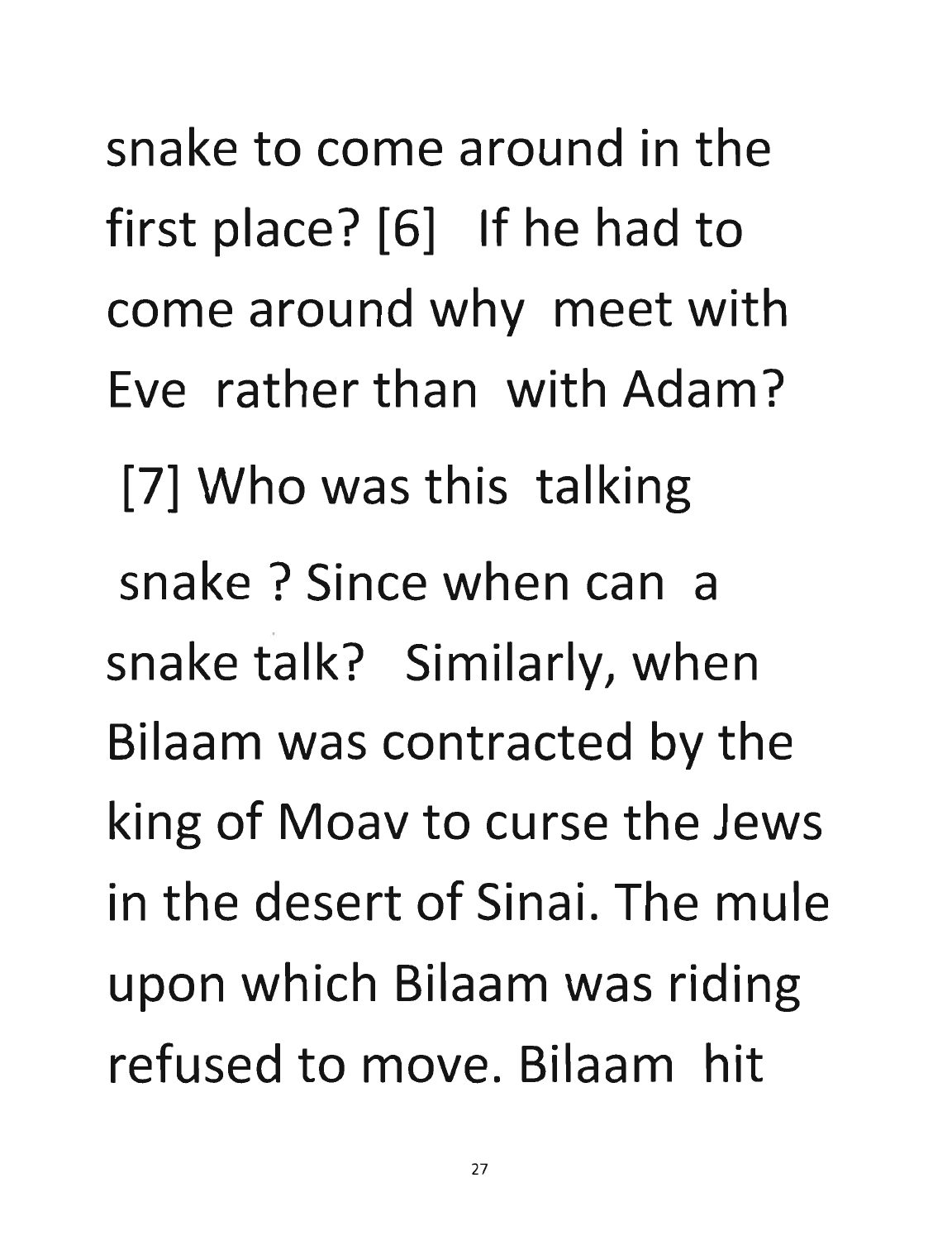the mule three times. The mule started to speak and rebuked Bilaam . Why he had stricken her three times? How can a mule talk?

There exists commentators who claim that the snake was Satan. God had sent him to test Adam and Eve.

[8]lf that is the case, wouldn't this be entrapment?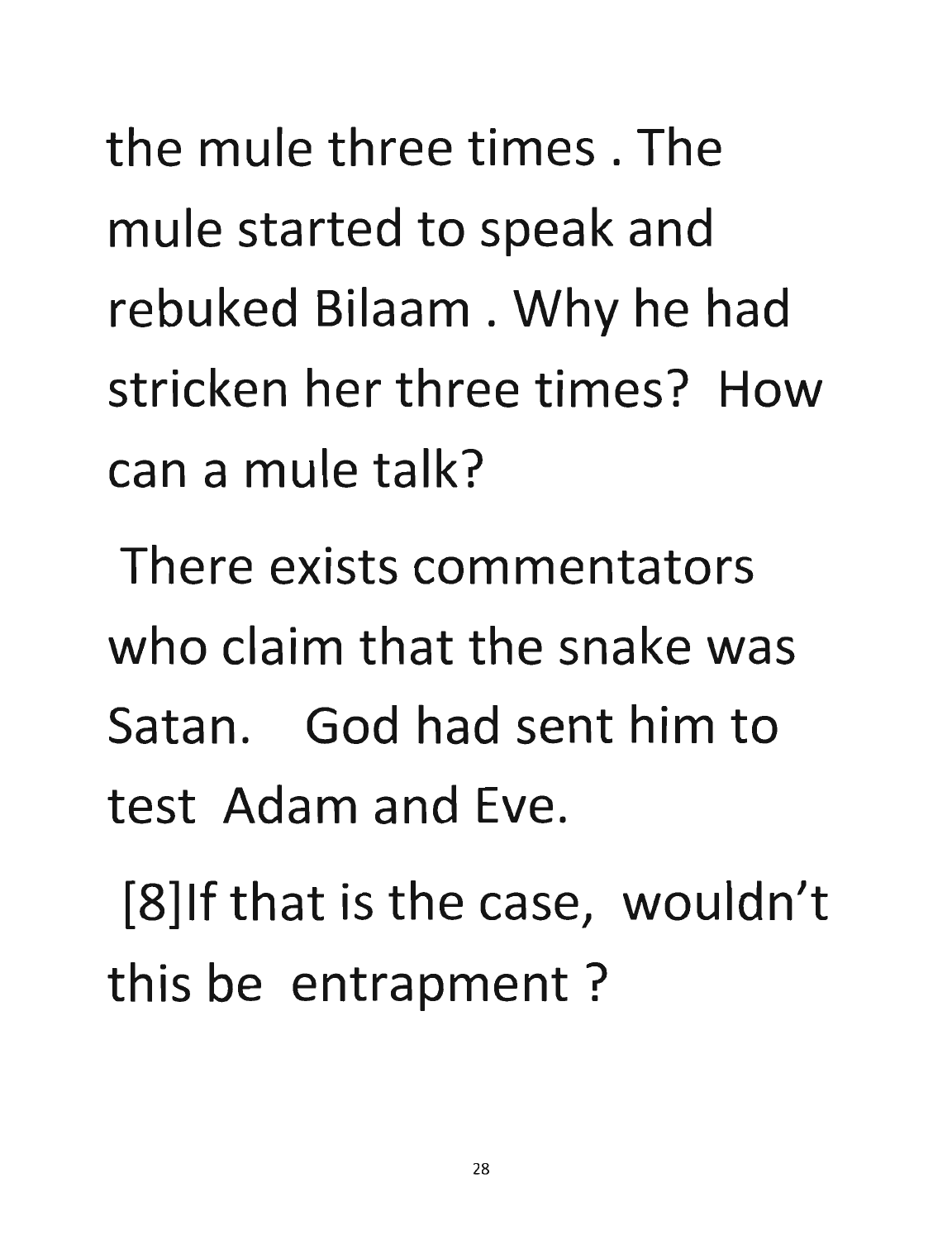All religions have the story of **creation of the universe.** 

**Even Ezra Bible Genesis 3:1 cites Rav Sadia Goan**  [approximately year 900-1000 **ACE] that the snake did not talk rather an angel did the talking. Similarly in the story of Bilaam that the donkey talked it**  was an Angel that did the talking. Other commentators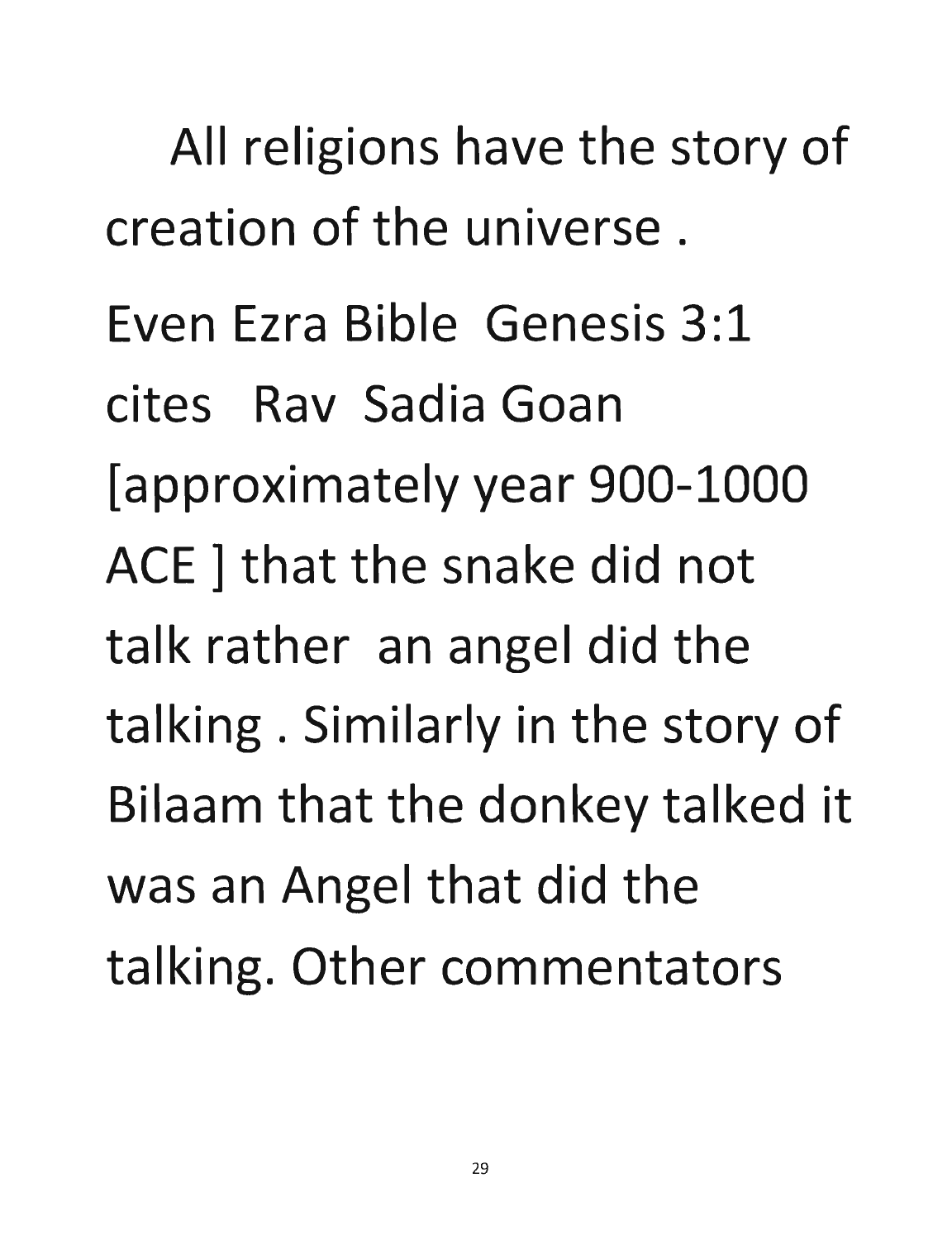**say that it was Satan in the case**  of Eve who did the talking.

**Even Ezer criticizes such an**  interpretation. If the snake was not involved why was the snake **punished?** 

**Rather states** 

**Even Ezer the snake at that time was walking erect. He**  possessed the faculty of speech and was very smart.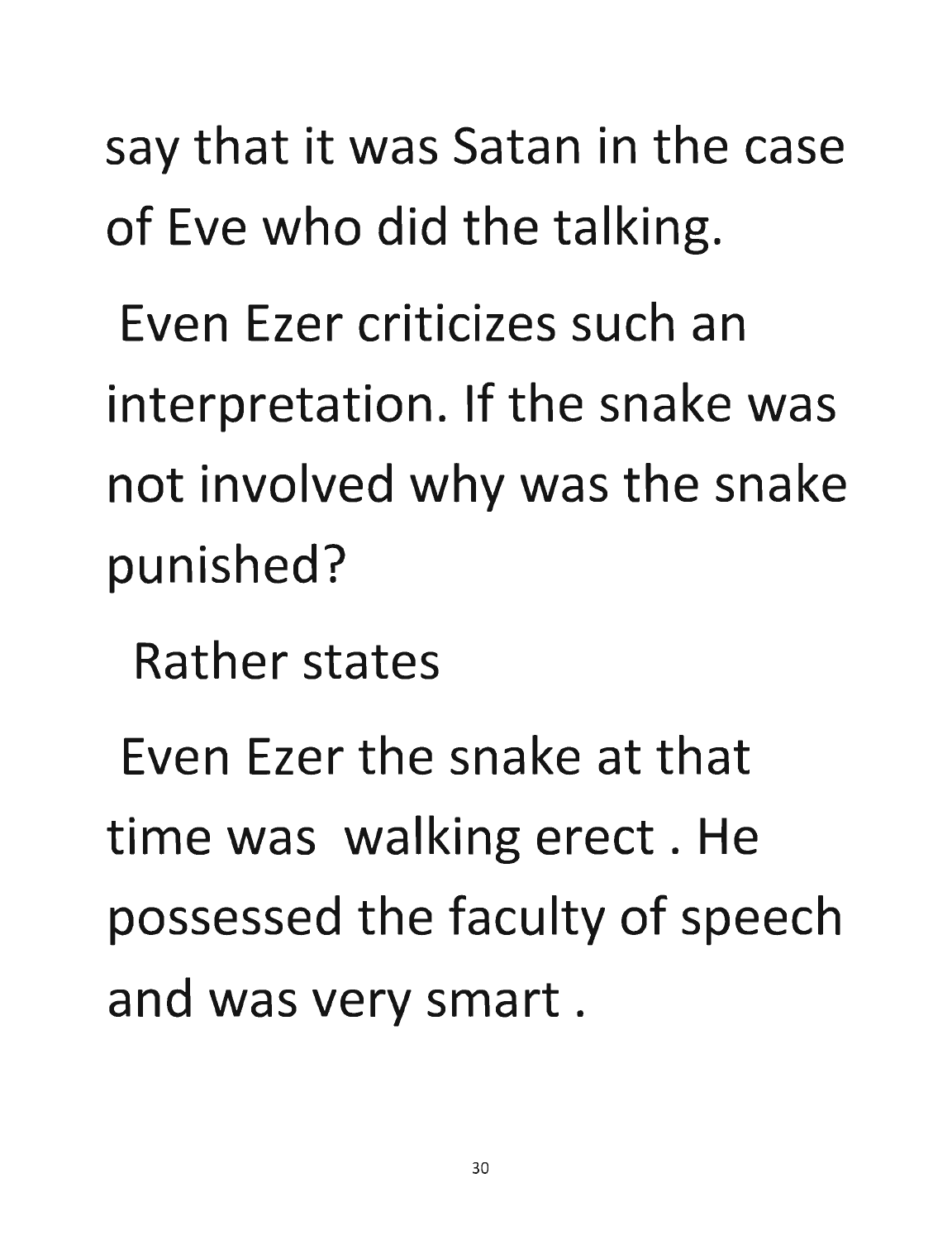He however did not possess the wisdom of man.

An other interpretation is that it was Eve that was able to understand the hissing of the snake. She was able to carryon a conversation with the snake.

How is it possible that in reality two things occurred at the same time? If it was the snake talking human language Hebrew- then why is it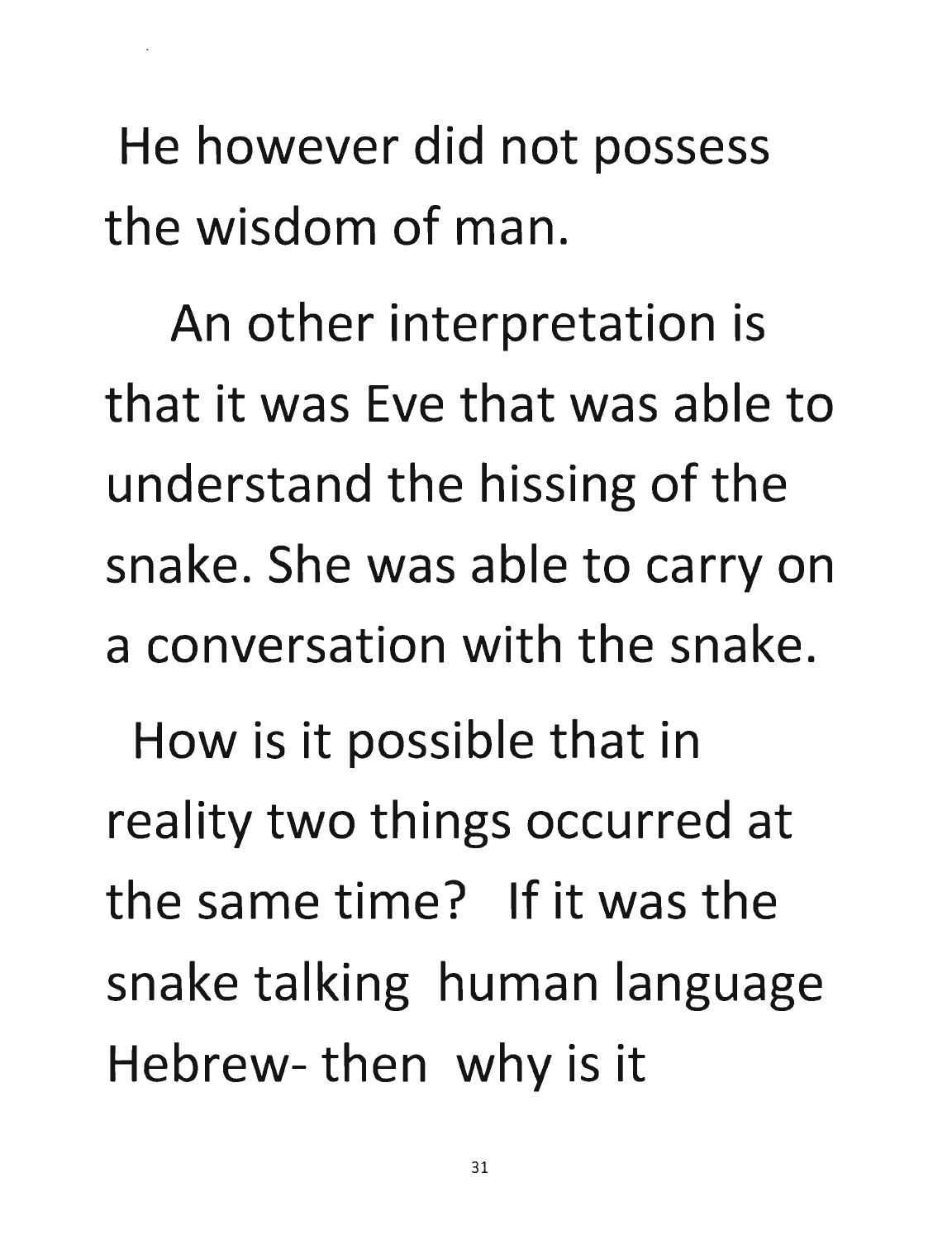necessary to claim that Eve **carried on a conversation in**  snake language by hissing?

**50 far we have four different scenarios.** 

It is crystal clear that Even **Ezra citing 5aadia Goan only are**  perplexed about the snake talking·. **They did not deny the**  entire story of Eve and Adam violating God's command not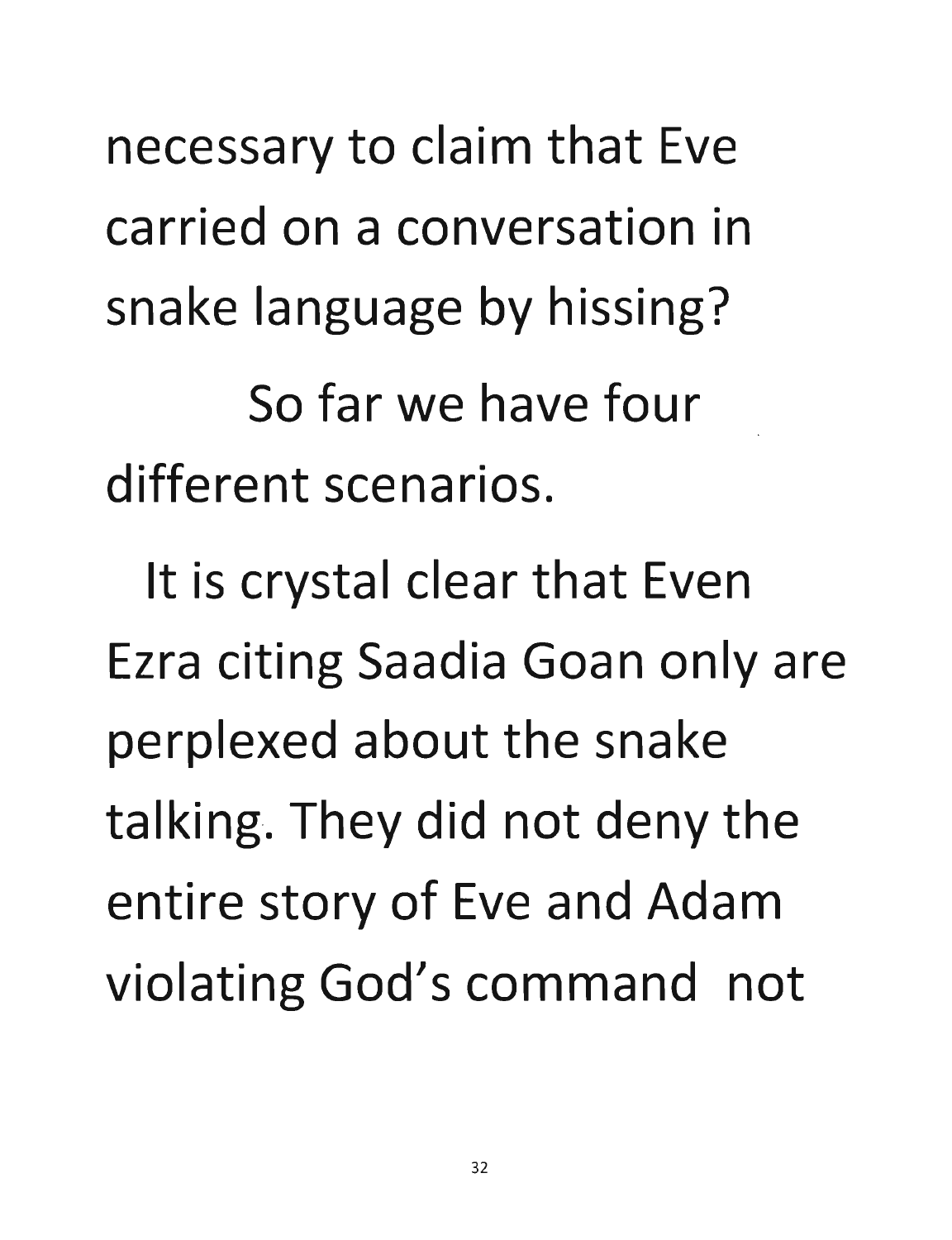to partake of the fruit of the tree of wisdom.

God in His ultimate wisdom and love for mankind made man a partner. Not in creation; but in sustaining creation.

God asked man to stay put not to do certain things. To observe a form of session of activity. Not to eat a certain fruit. Why that fruit? The reason remains a mystery.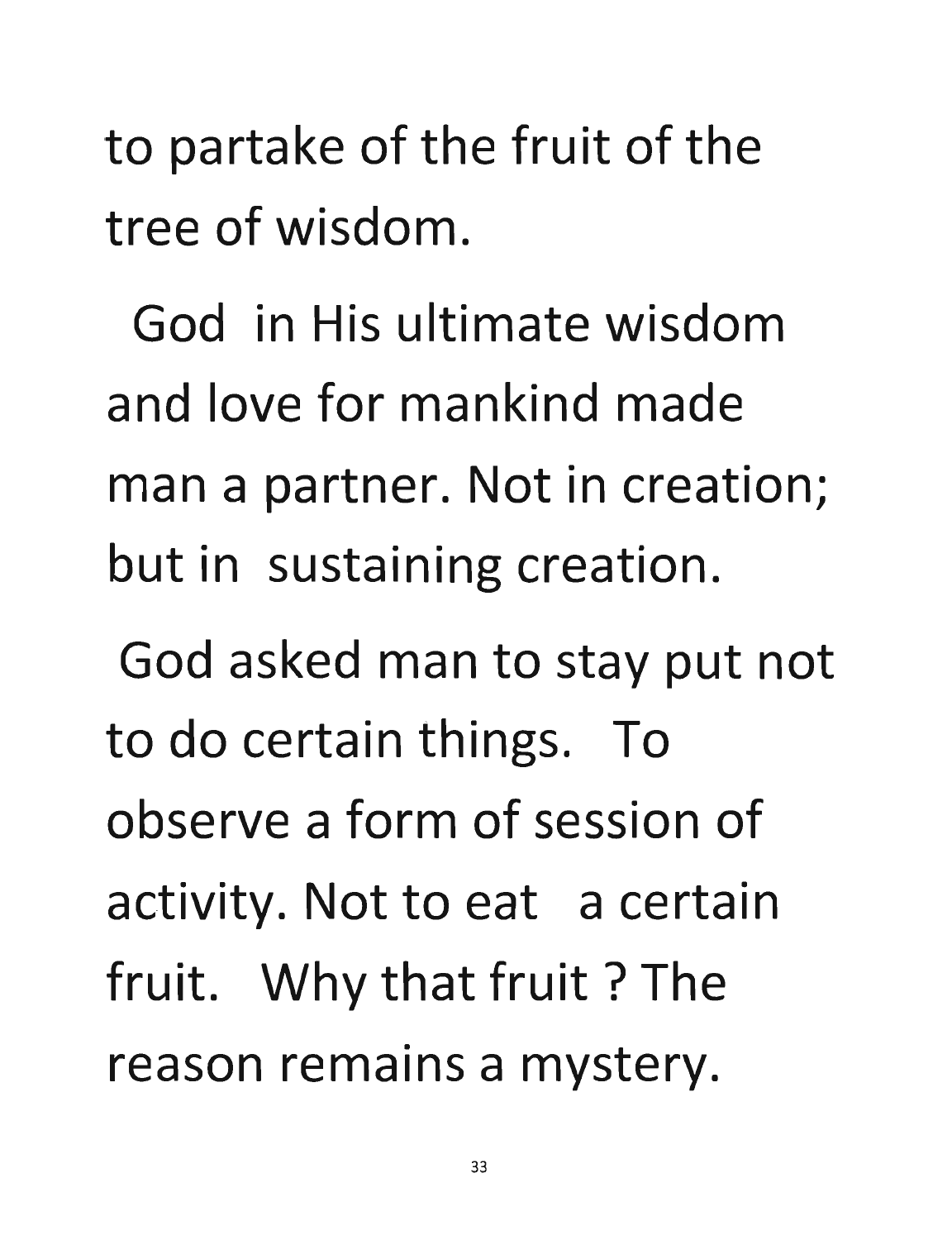**However, would Adam and Eve**  have obeyed they would have demonstrated the relationship **of man to God. Man recognizes that he is** NOT GOD.

**He is the created;** 

**not the creator.** 

**There exists boundaries that**  define the relationship. Even though man live in his bodily **form for ever;**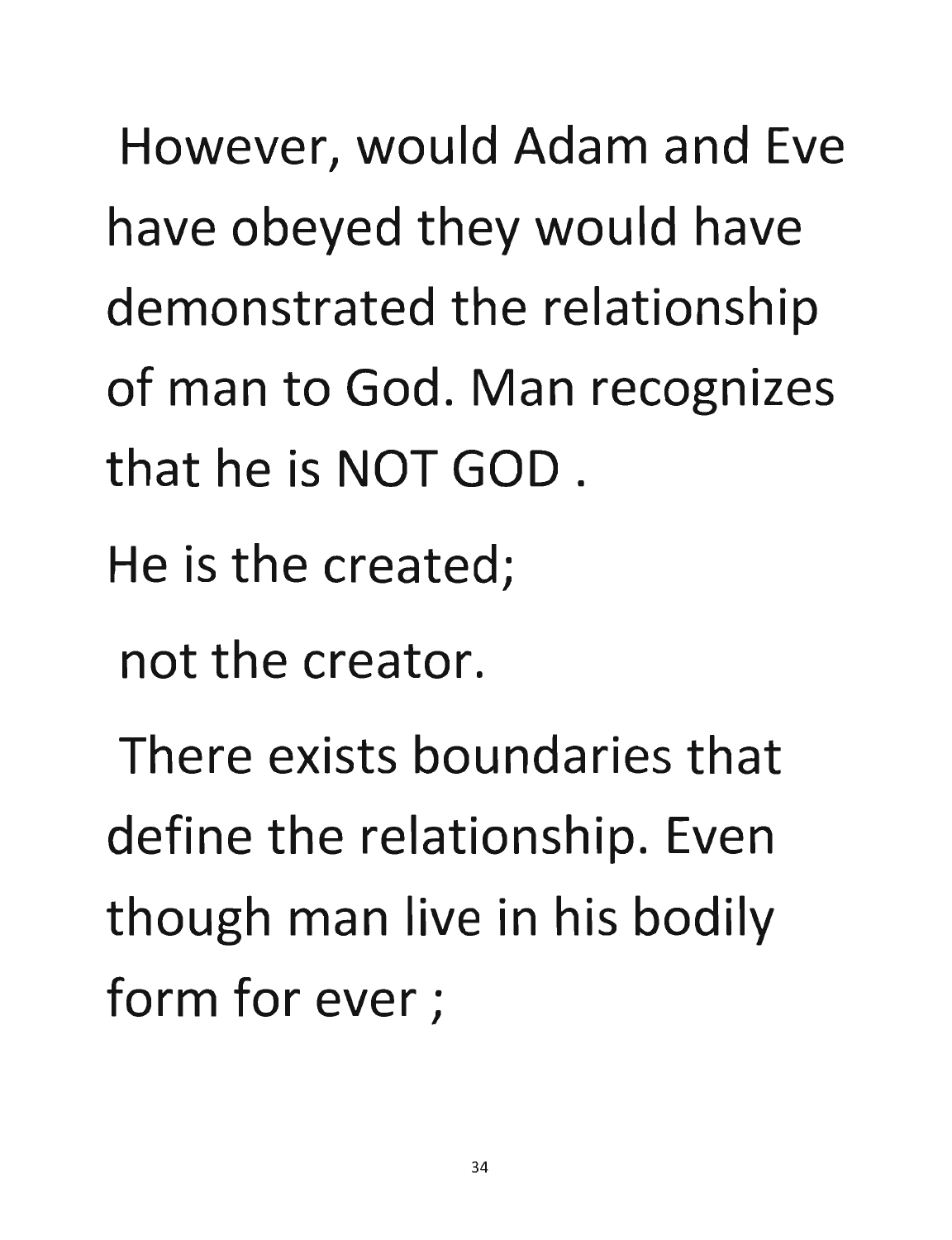nevertheless, he acknowledges that he owes his being every second to the grace of God. That was the cardinal sin.

By abstaining from eating the fruit or a branch of the tree of wisdom Adam and Eve would demonstrate that

THEY OBEYED BECAUSE THEY ACKNOWLEDGED THAT THEY WERE SUBSERVIENT TO GOD. They would acknowledge that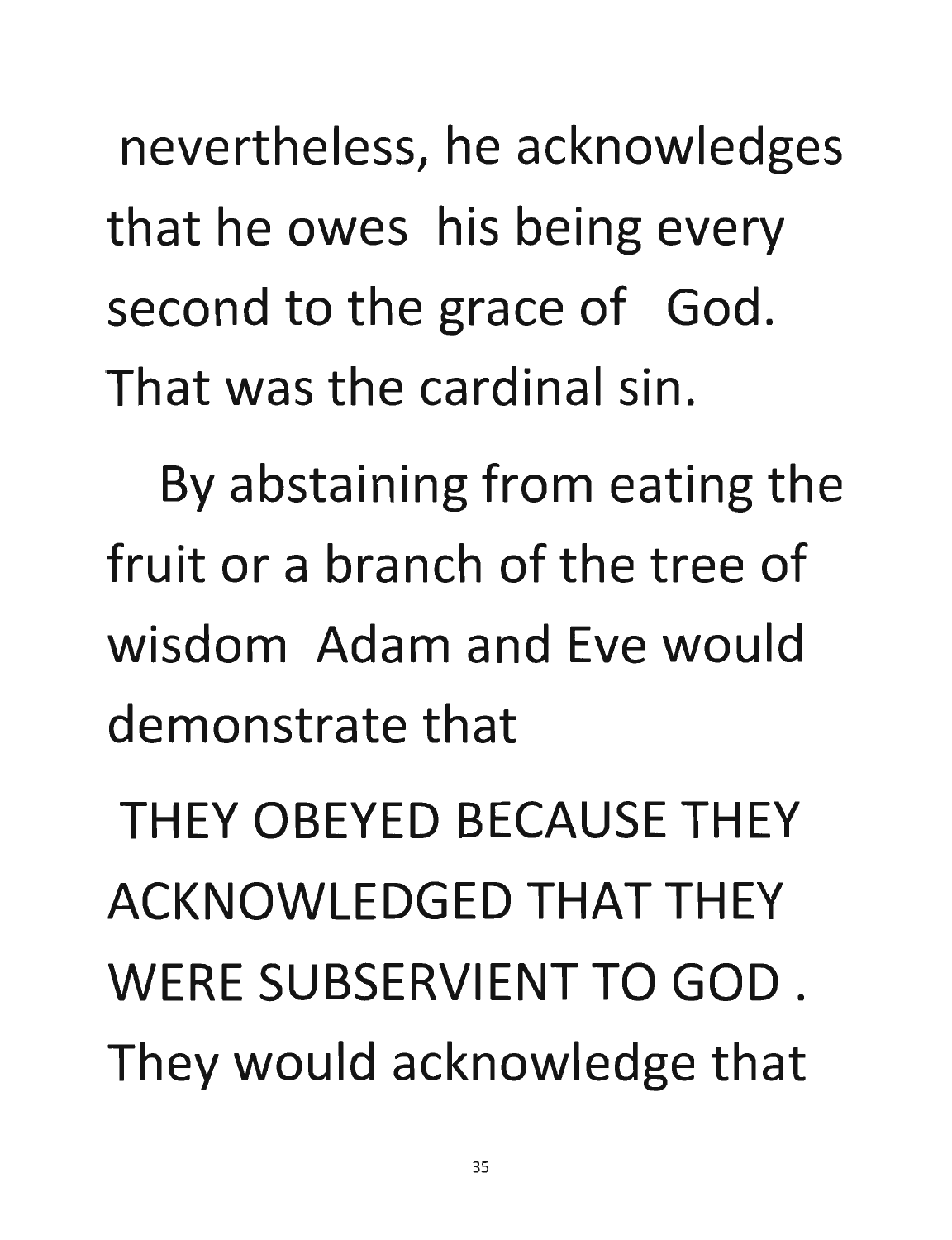## they were at the mercy of God. THAT THE WORLD DID NOT BELONG TO THEM ;BUT TO GOD.

In human legislation you have a similar law. When one permits strangers to use his property for an extended period of time one loses title to their property.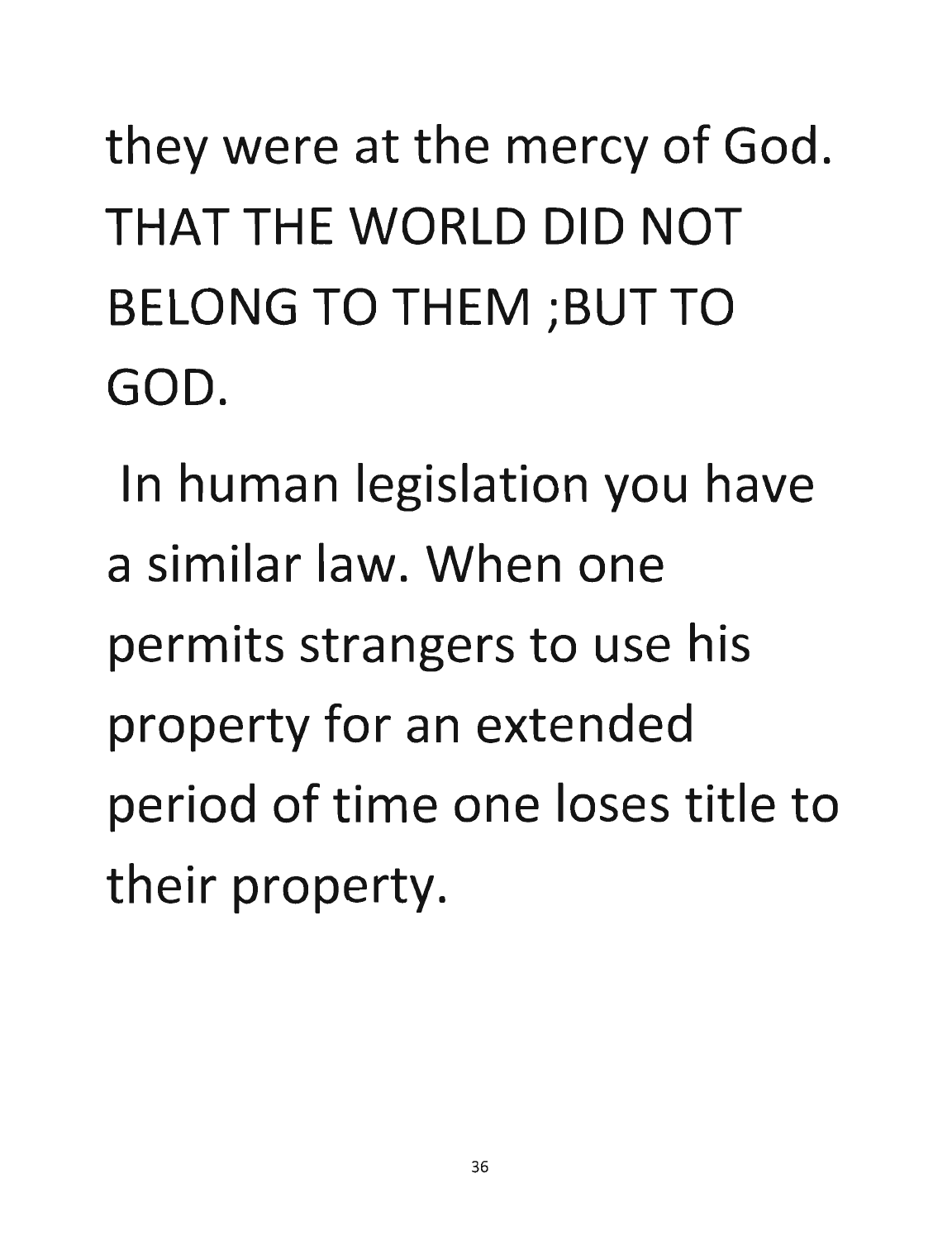However if once a year one **forbids the use of their**  property, one retains title.

**So, too. God permitted Adam and Eve to use of every thing in Paradise; but forbid enjoyingeating from the tree of wisdom. In that way God retained ownership and title.** 

Thus Adam and Eve by enjoying -eating from the tree of wisdom in effect- challenge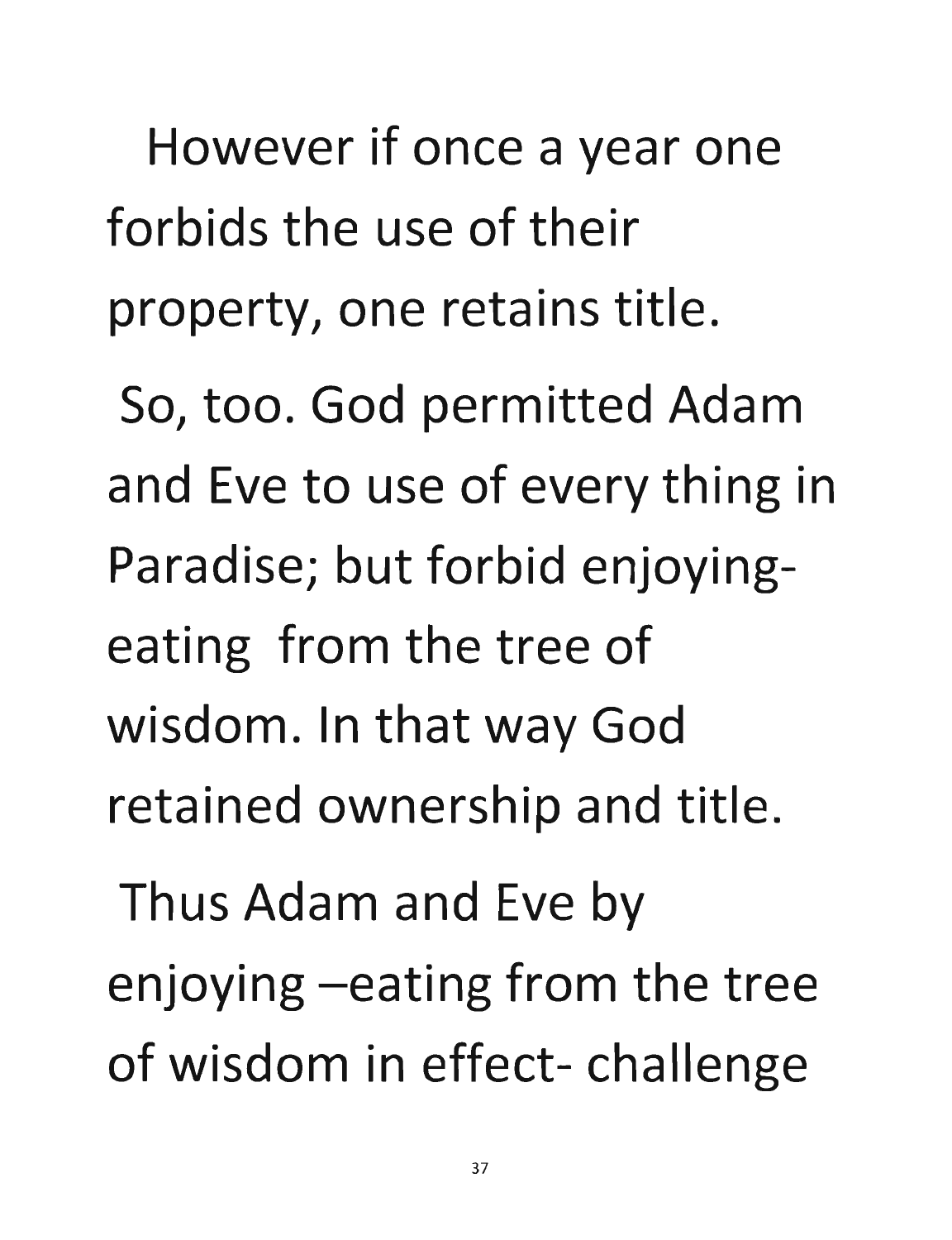God's title not only of the tree of wisdom but in a broader sense of creation of the universe. That was the cardinal

### sin. They were in reality stealing taking what did not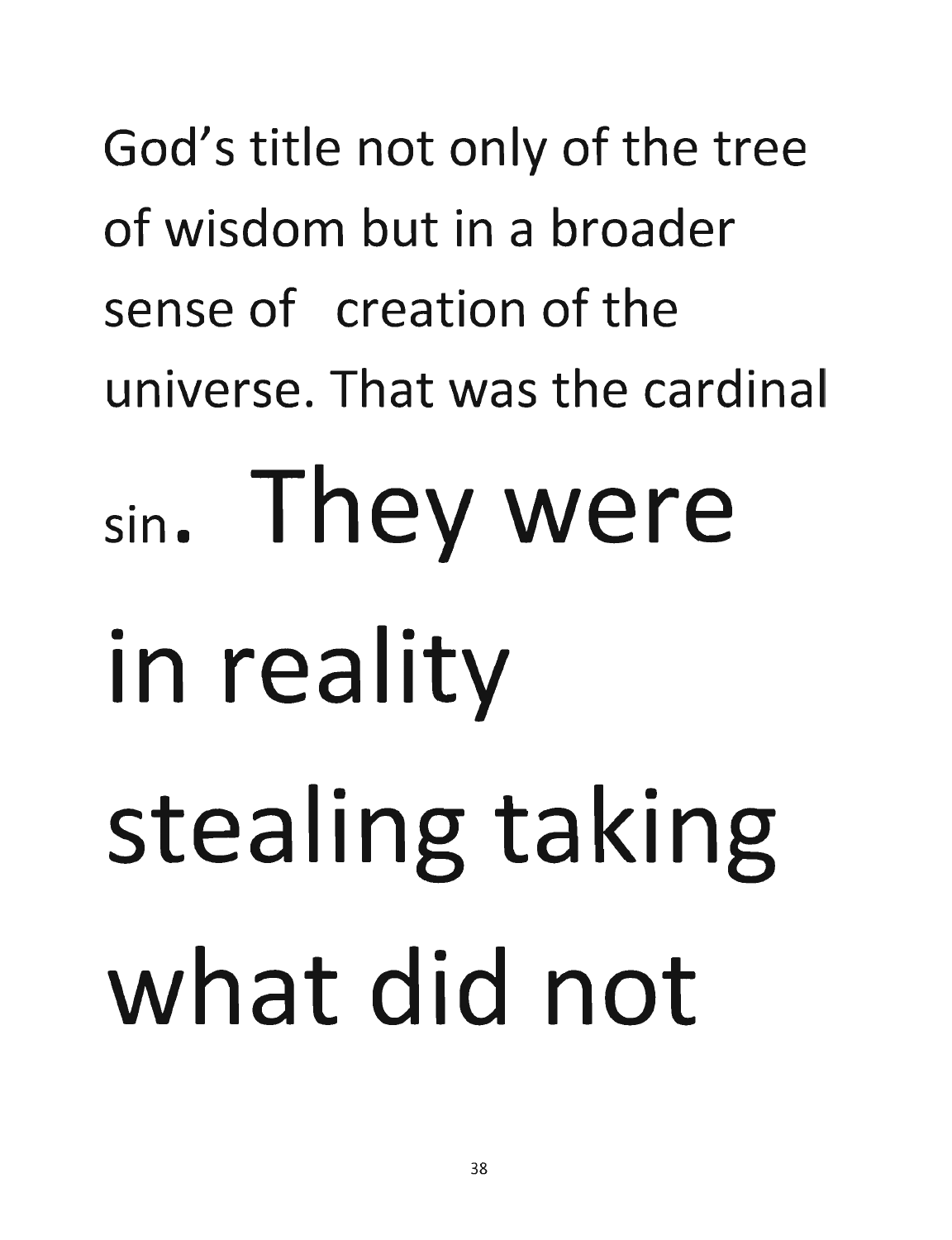### belong to them.

God was forced to assert his title by removing from the DNA of Adam and Eve the attribute of everlasting life in their bodily form. No longer would they be immortal like the Angels.

Yes their souls are immortal but not their bodies.

Since man failed this test God no longer could endow man to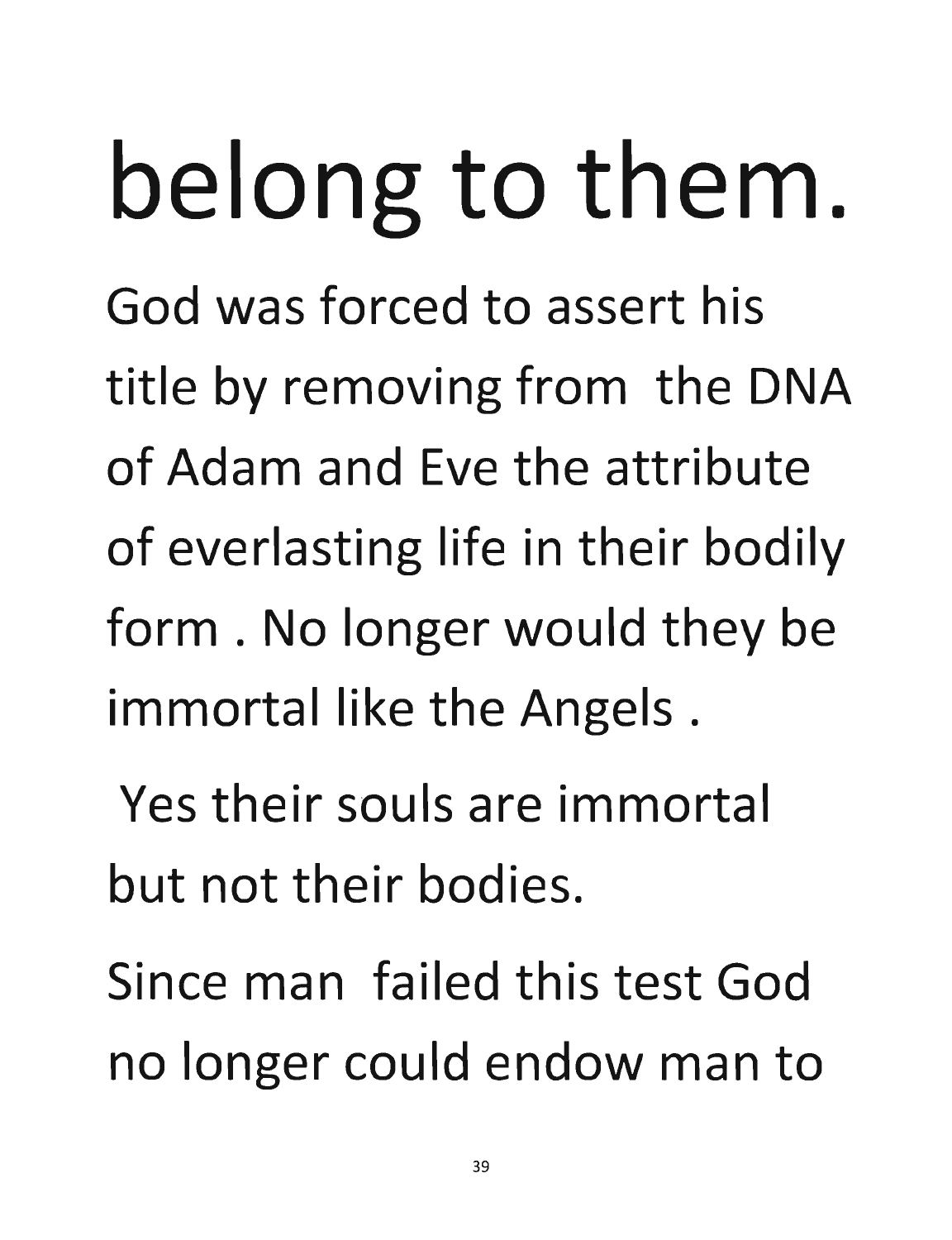live in his bodily form for ever. God had to curtail this element -eternal life -from the DNA of man.

Future generations inherited the DNA of ADAM and Eve that lacked the quality of

ever lasting life in one's body. Yes, the Soul is eternal but not the body.

Thus we have an explanation of all our questions.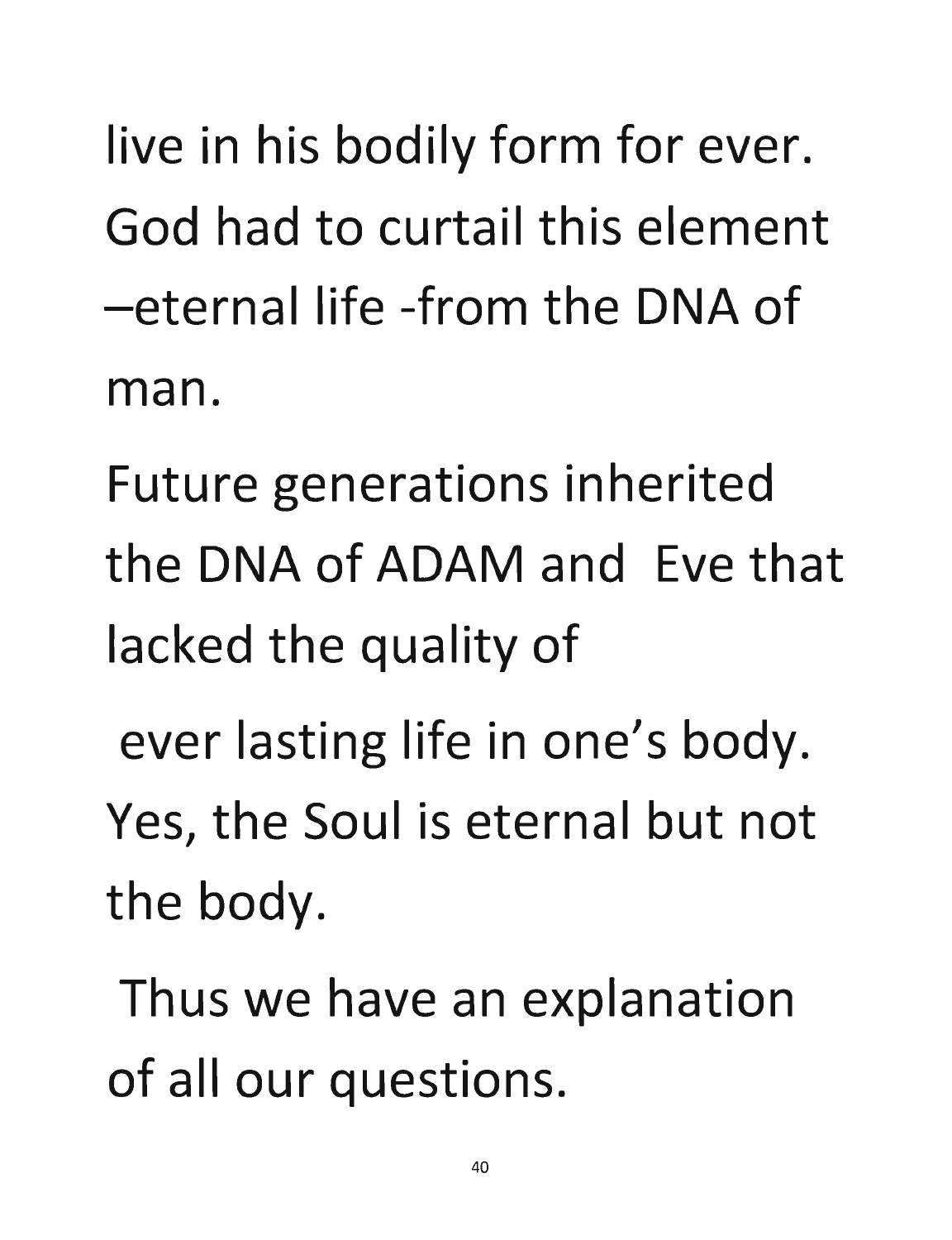They were punished not because they attained degree of wisdom awareness that they were naked. True this in itself is no big deal.

However the big deal is that they abrogated God's will.

THE IMPLICATION OF THE VIOLATION AS I OUTLINED ABOVE IS THE BIG DEAL.

Yes, at the end of days all deceased will resurrect and be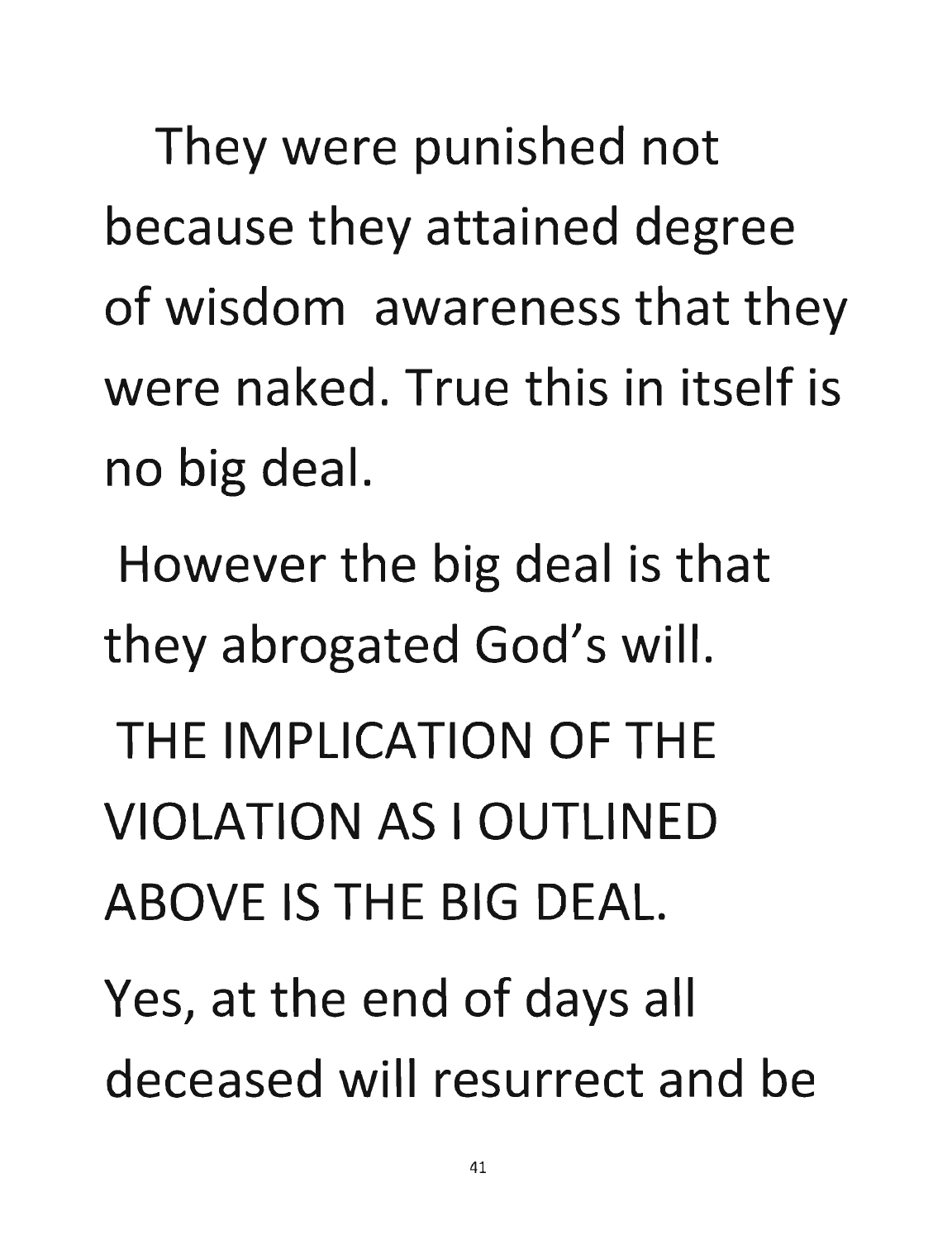united with their souls and then will live for ever never to die.

The commentators further try to explain the mindset of Eve. Why did she accept the narrative of the Snake rather than that of her husband Adam?

They posit that in the Talmud when there exists two opposing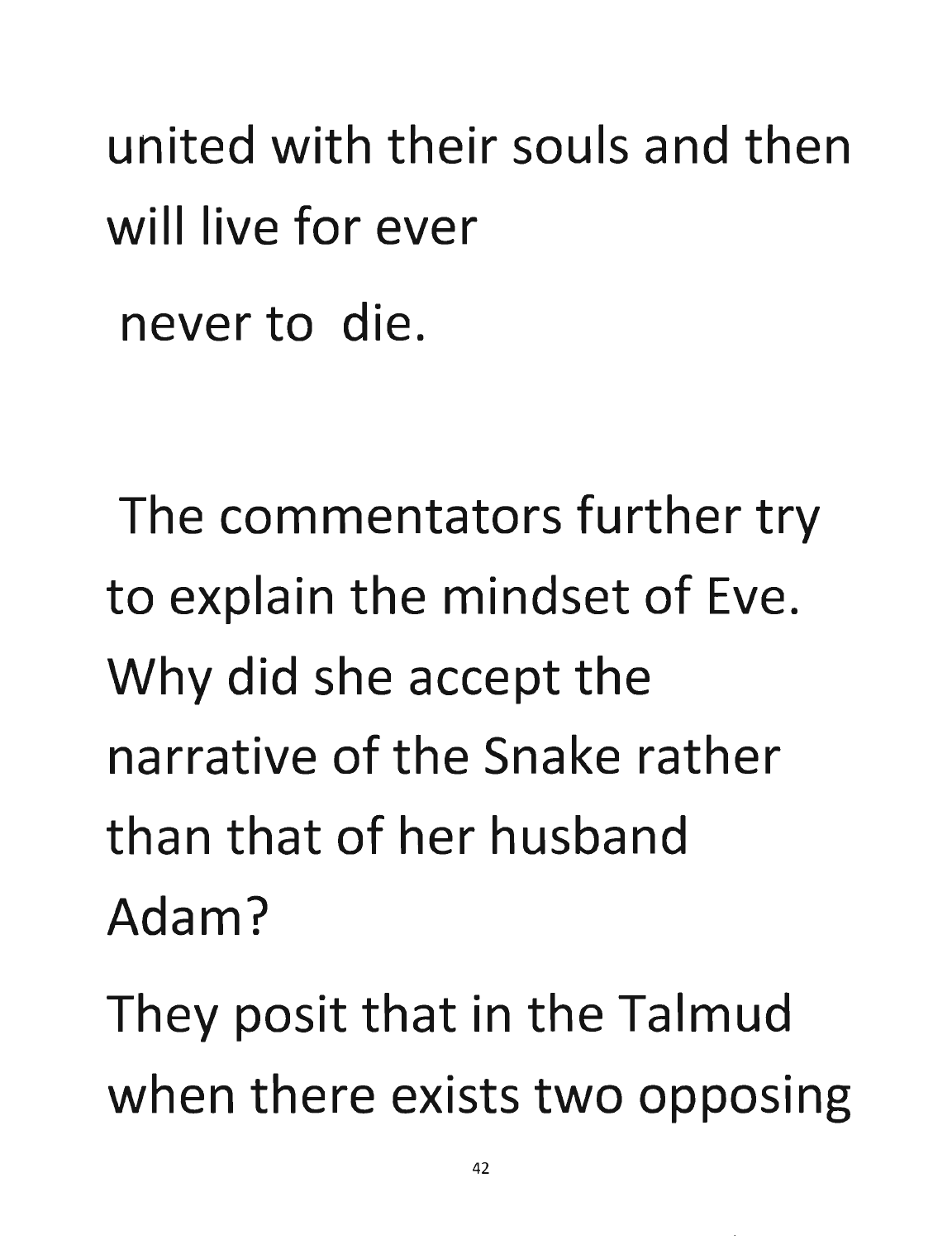versions of an event by two **witnesses according to Bet**  Shamai the testimony of both **witness is neutralized.** 

The person receiving the **testimony has to follow the law that exists without the benefit of human testimony. Eve suspected that the Snake was in love with her and wanted to have sex with her.**  She saw him peeping when she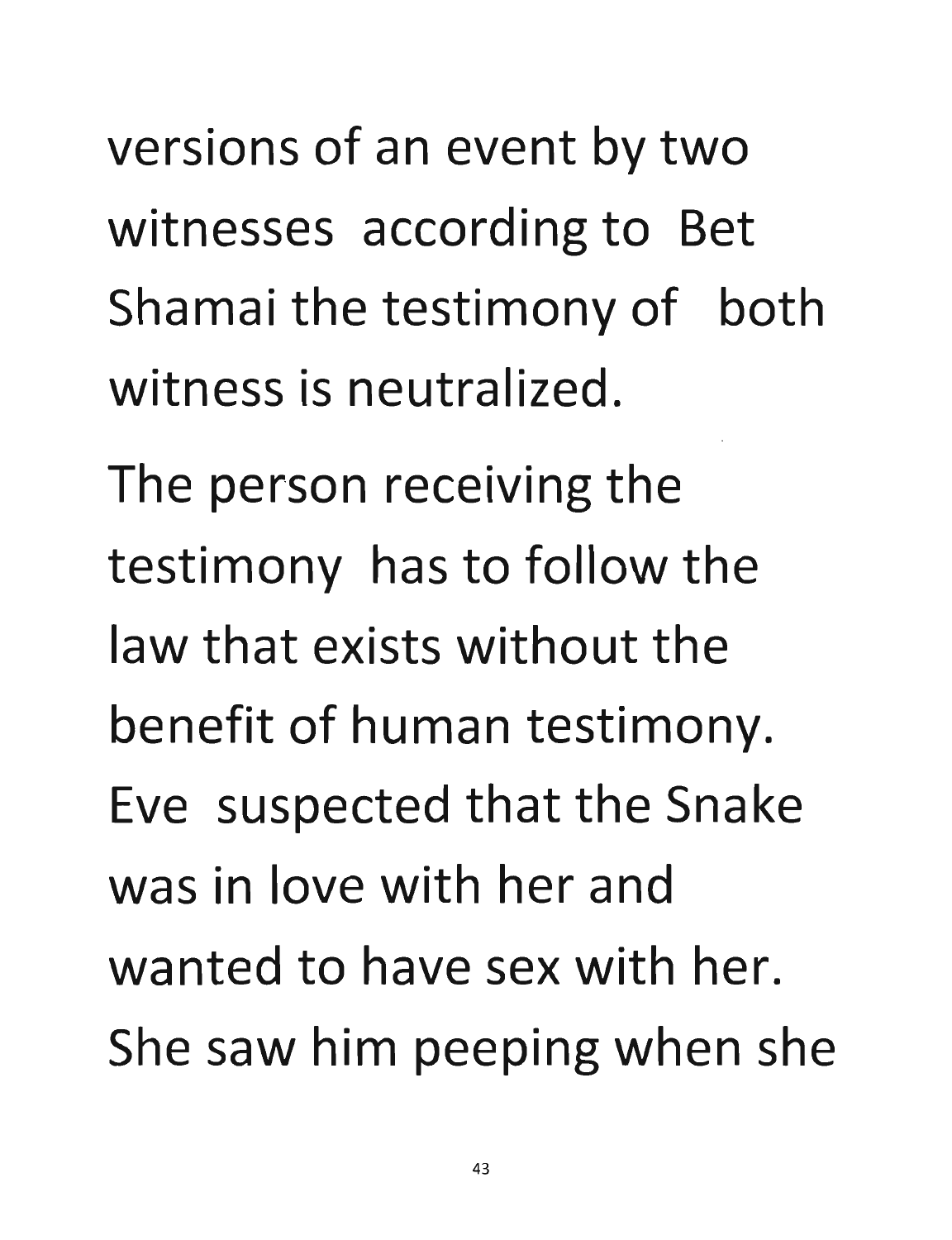had sex with Adam. She suspected that he wanted to kill Adam and marry her- in order to have legal sex with her.

When Eve informed the snake that God warned not to eat the fruit of the tree of wisdom and not to touch the tree lest they will die.

The snake pushed Eve to the tree. Eve did not die. So the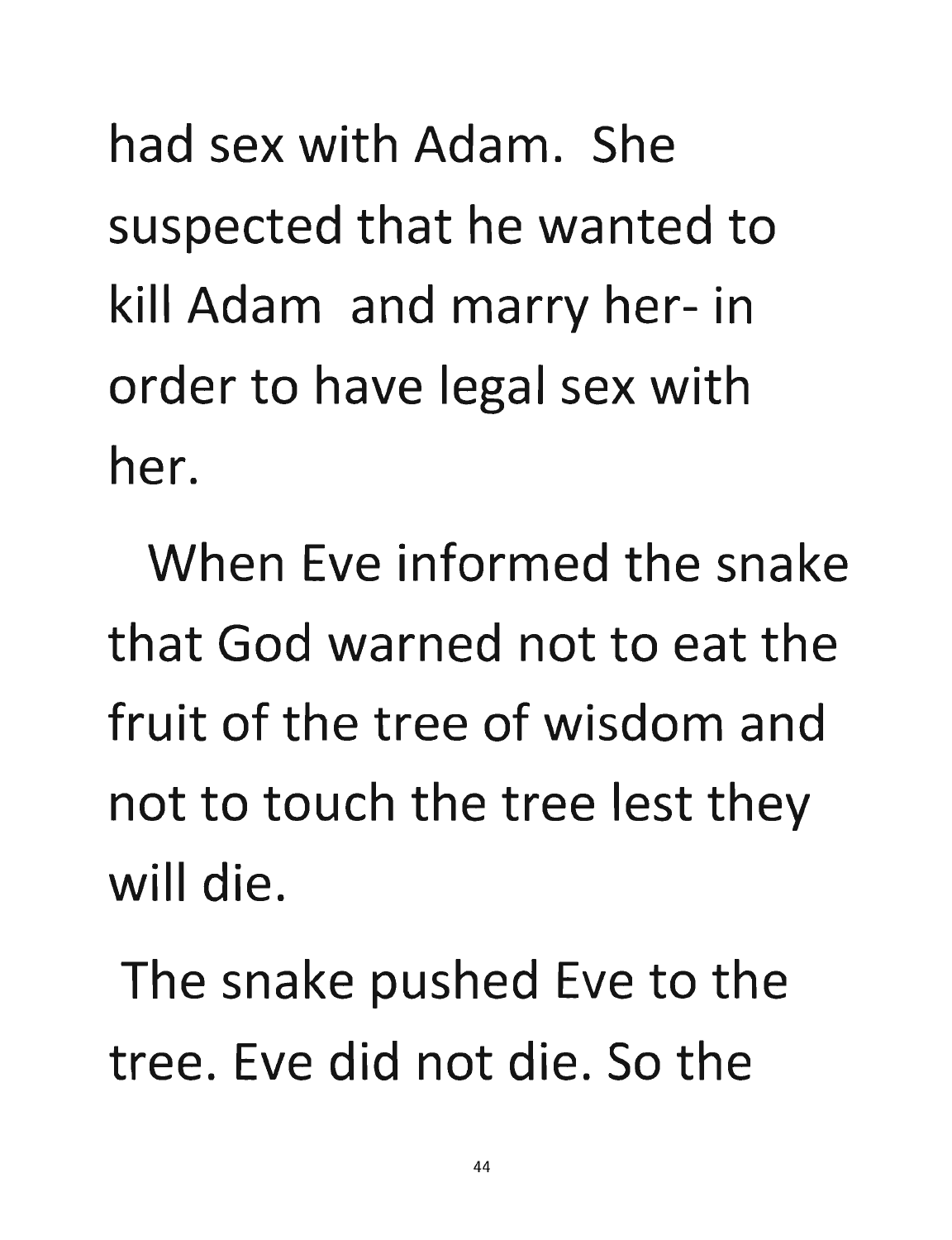snake continued talking and convinced Eve that eating the fruit or a branch of the tree would also not be lethal.

Eve reasoned that the snake loved her. Why would he push her to the tree and have her die? So the snake must know more than Adam. Just as touching the tree was not lethal so too, eating the f branch of the tree is not lethal.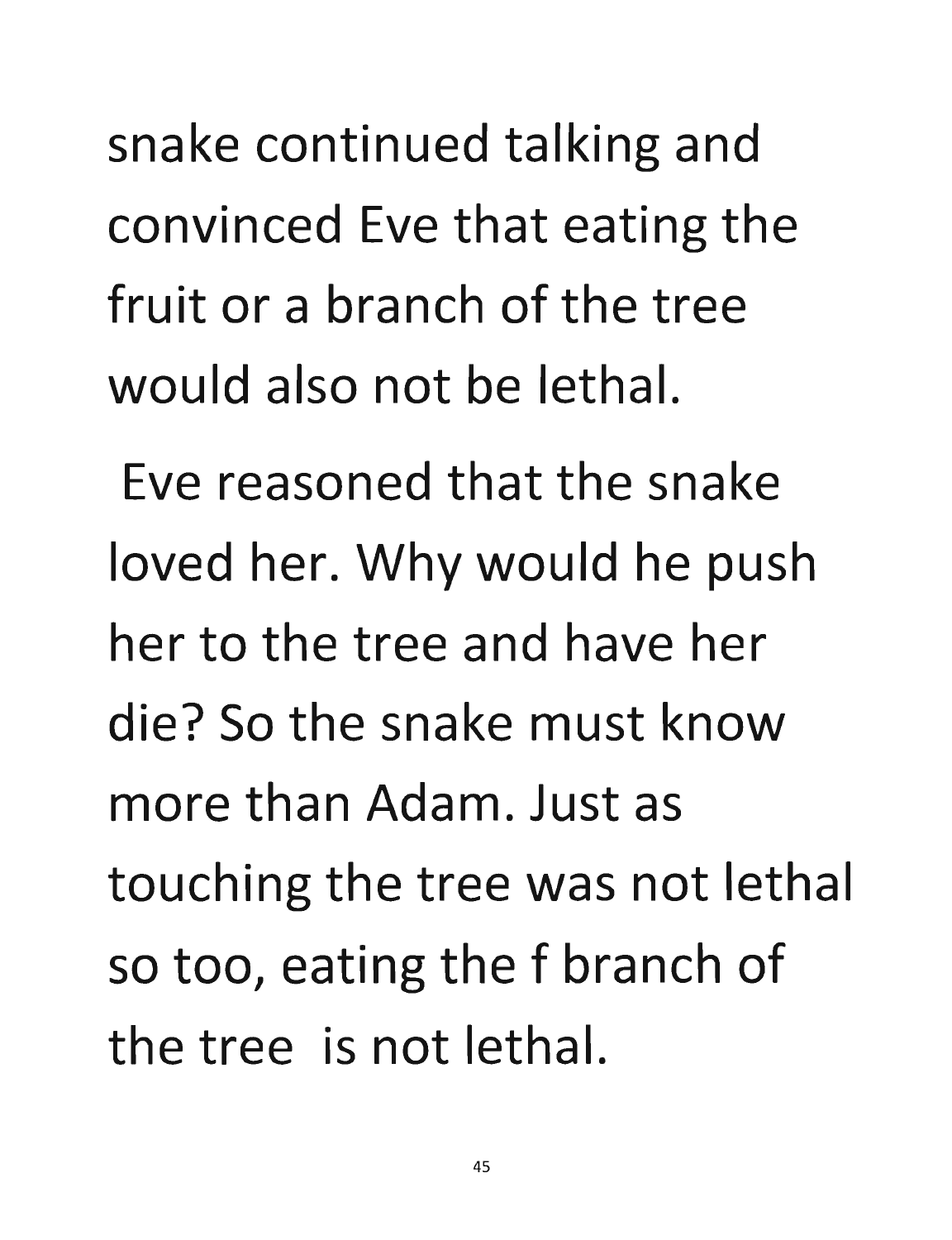This commentary wants us to believe that Eve was knowledgeable of a dispute between Bet Shamai and Bet Hillel regarding who is to be believed when two opposing narratives are presented.

This dispute occurred 2,000 year after the story of the Eve and the snake.

What we see here is the introduction of Medrish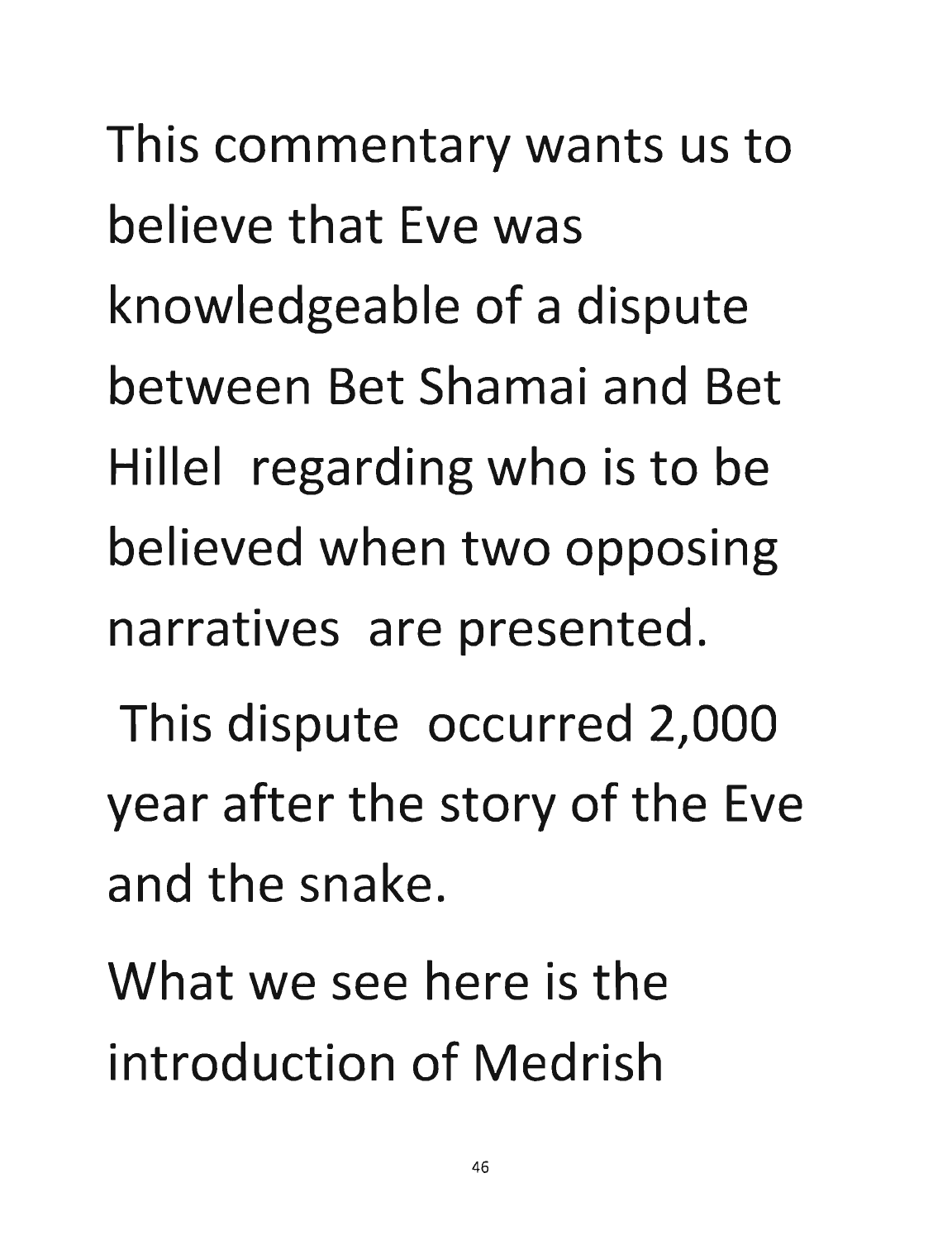**another form of the Torah the Bible.** 

The Torah is to be interpreted in four different ways. All four forms complement each other. **What does not make sense in one interpretation is explained and makes sense when one consults the other forms of interpretation.**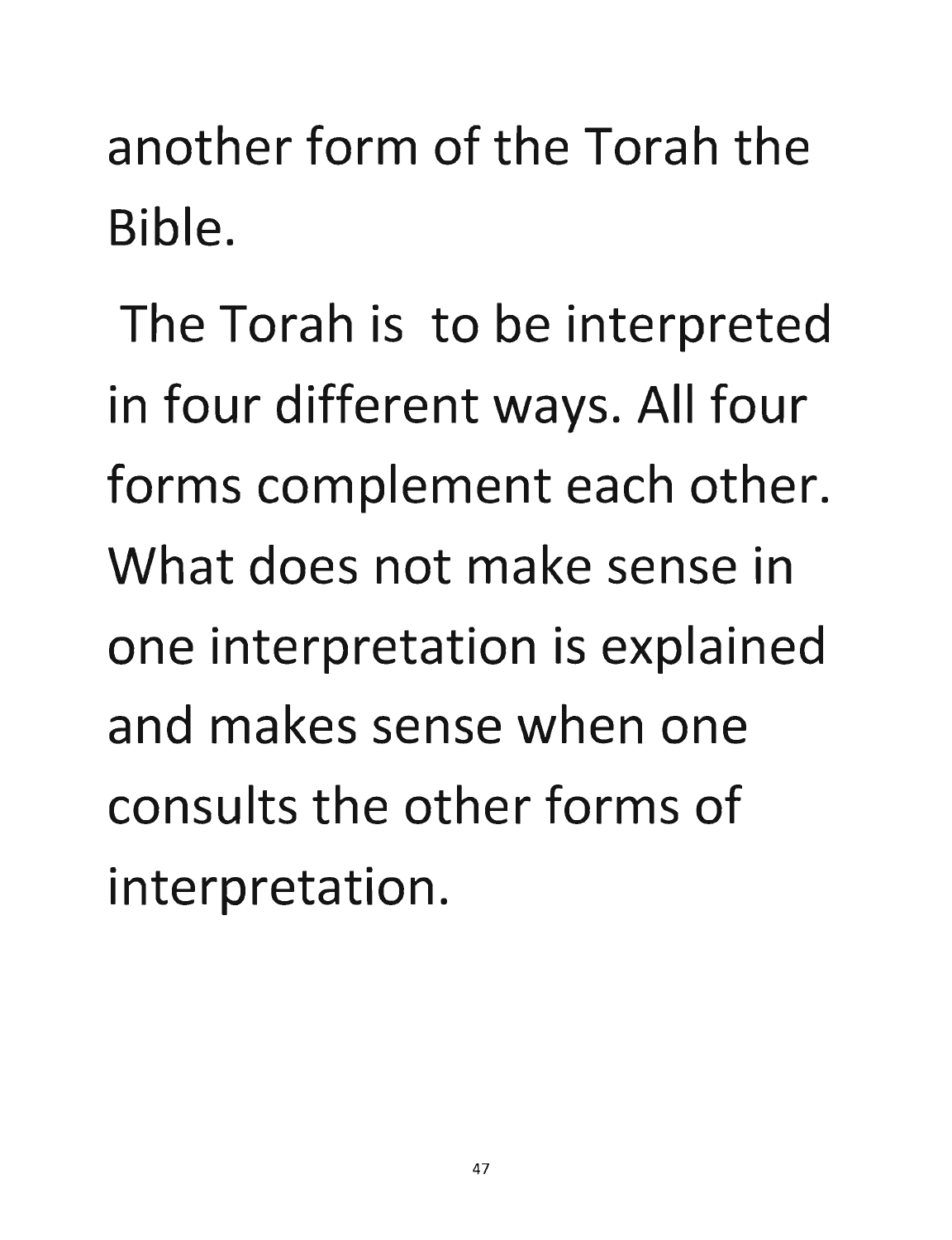God dictated ever letter of the Torah to Moses when Moses wrote it down.

[1] PSHAT - A literal translation of the words that are historically true. [2] HALLACHA- The Oral Torah. That was given at Sinai 3500 years ago to Moses who taught it to the Jews over the 40 years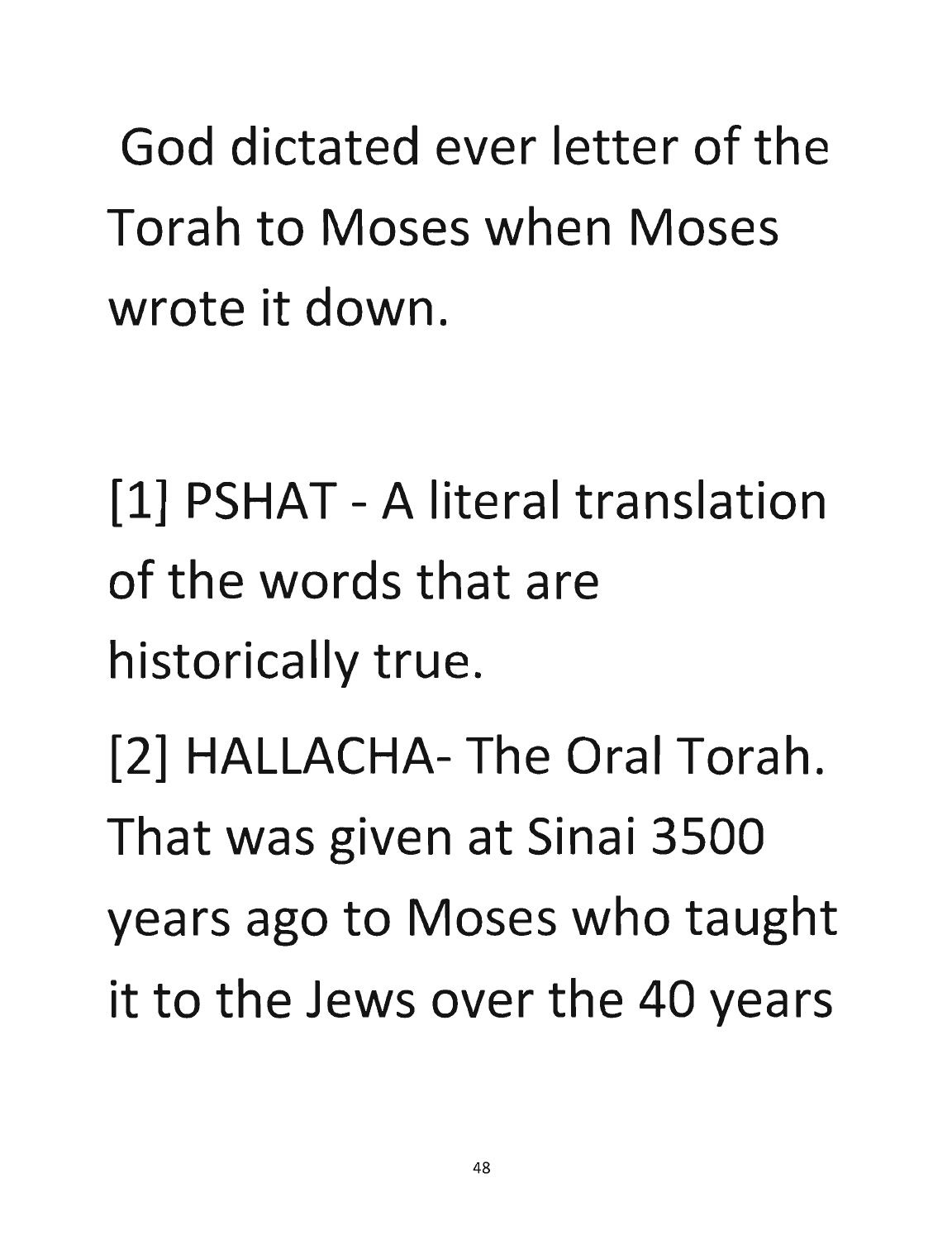**the Jews wandered in the desert of Sinai.** 

**The Jews wrote the Oral torah**  down on manuscripts that they brought with them from Egypt or God miraculously **provided them.** 

These manuscripts were **handed down from one generation to the next. These**  manuscripts form the content **of the Mishnah and later the**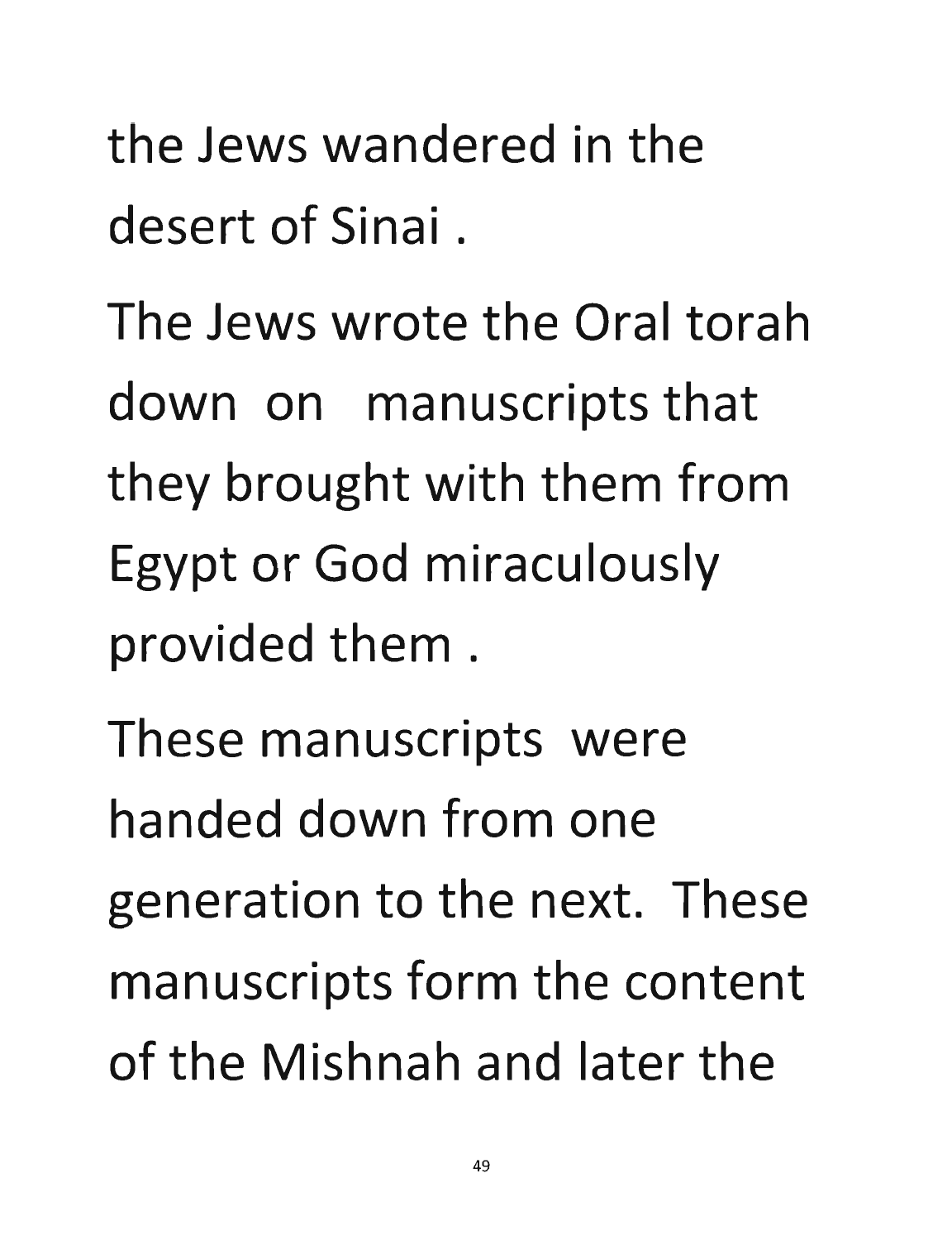**Gemorah . Both are summarized and codified in the Riff ,Rambam, Tur ,** 

**Shulcha Aruch - Bais Yoseph and Ramo with all commentators.** New **cases are**  interpreted in the light of prior **precedent.** 

[3] DRUSH -reading into the story in the Bible one's own experience and wisdom supported from other sources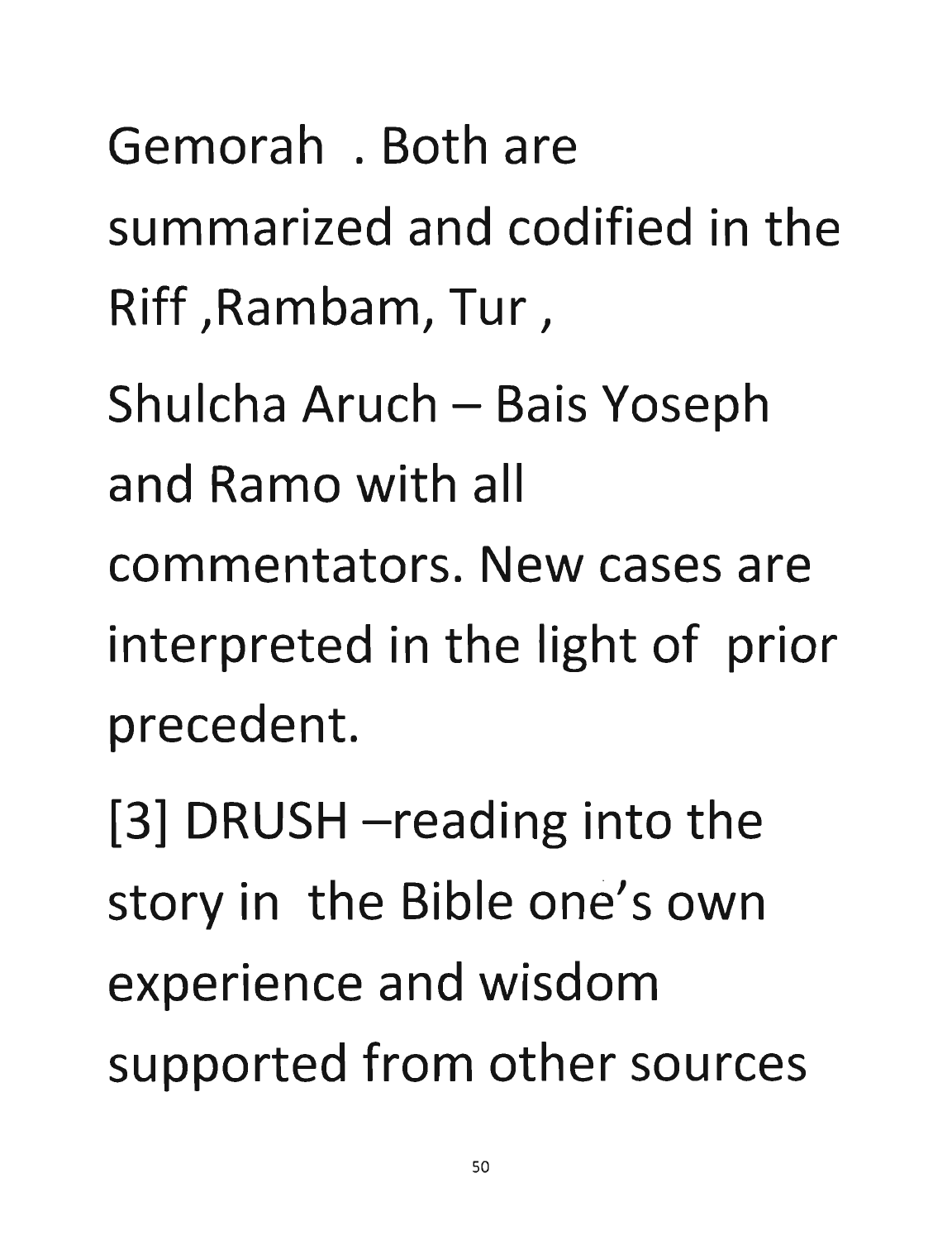such as the Talmud or one's own philosophy. Reading into the Bible ONE'S OWN THOUGHTS.

[4] NISTOR - Mystical interpretation of the arrangement of the letters words and events in the Bible.

Thus having eve make a decision based on the debate what occurred thousands of years later is DRUSH.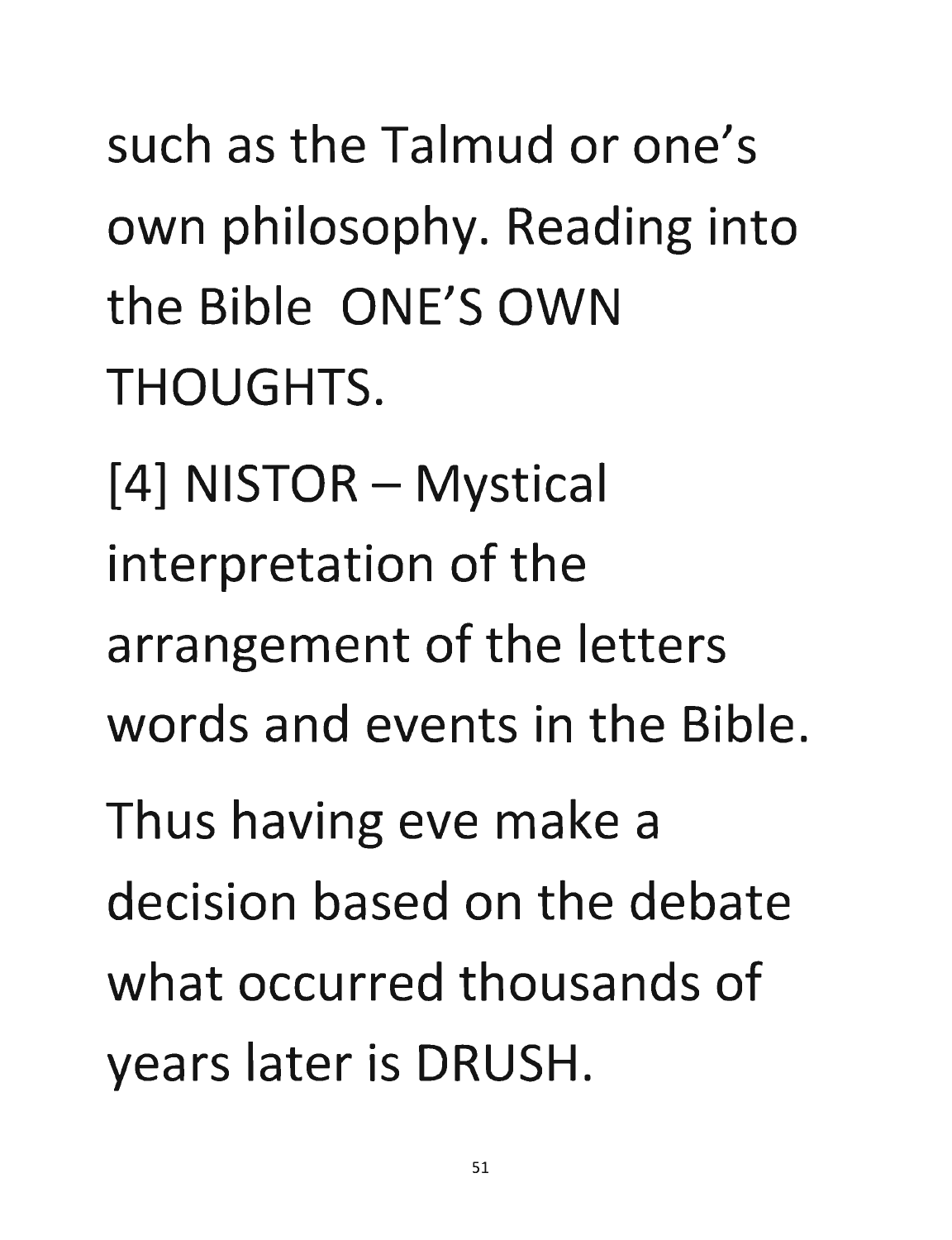**Furthermore, some commentaries claim that Eve**  ate and gave to Adam the fruit. **Other commentaries claim that she ate and fed her husband part of bark or a branch of the tree of wisdom. The tree itself tasted like the fruit. Thus Eve**  thought she is circumventing the prohibition that forbade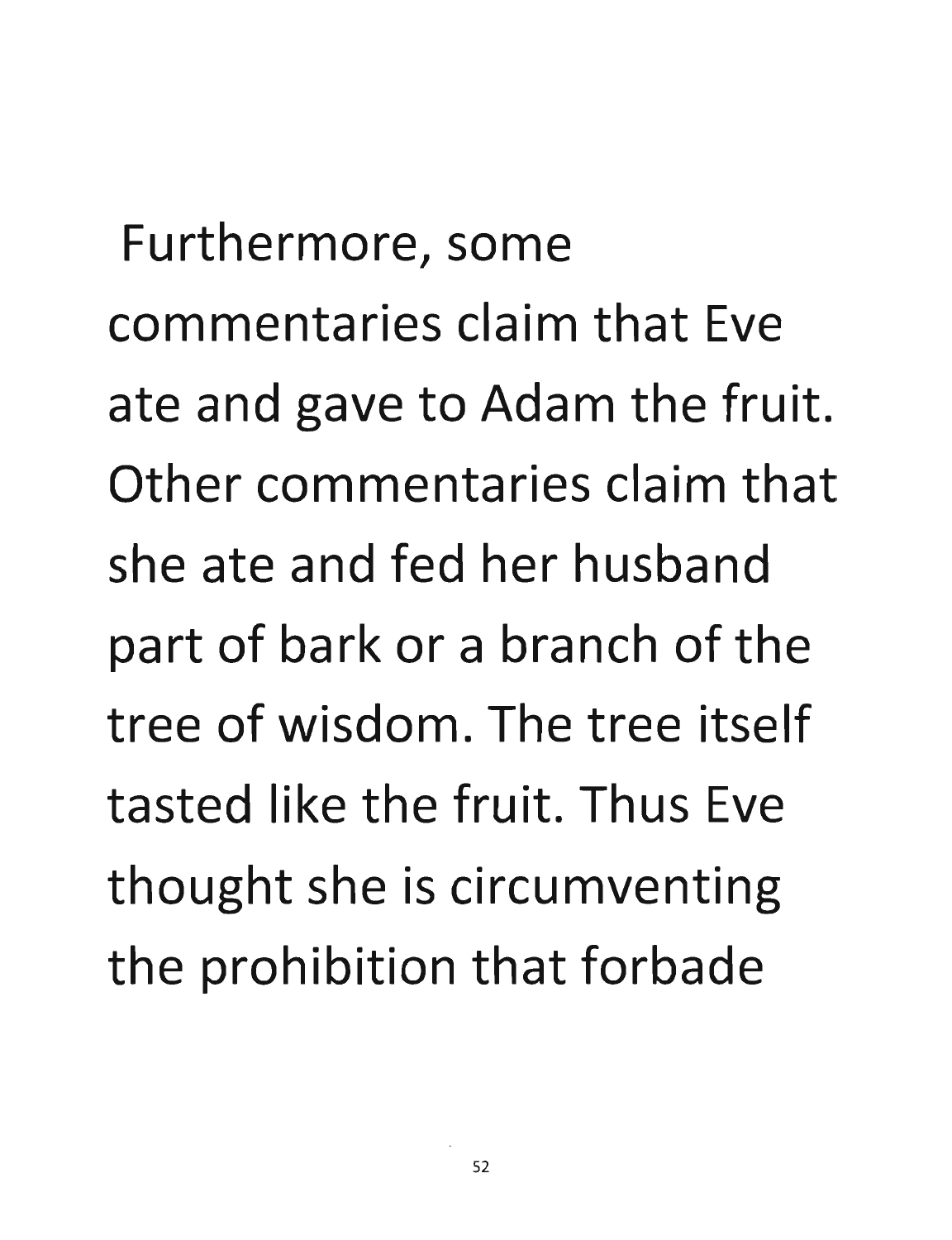only the fruit not the part of the tree itself.

They further try to excuse Adam that he trusted Eve and had no suspicion that she would feed him something not permitted.

Furthermore, Adam trying to ensure that Eve not eat the fruit lied and told her that it was also forbidden to touch the tree lest she die. So when the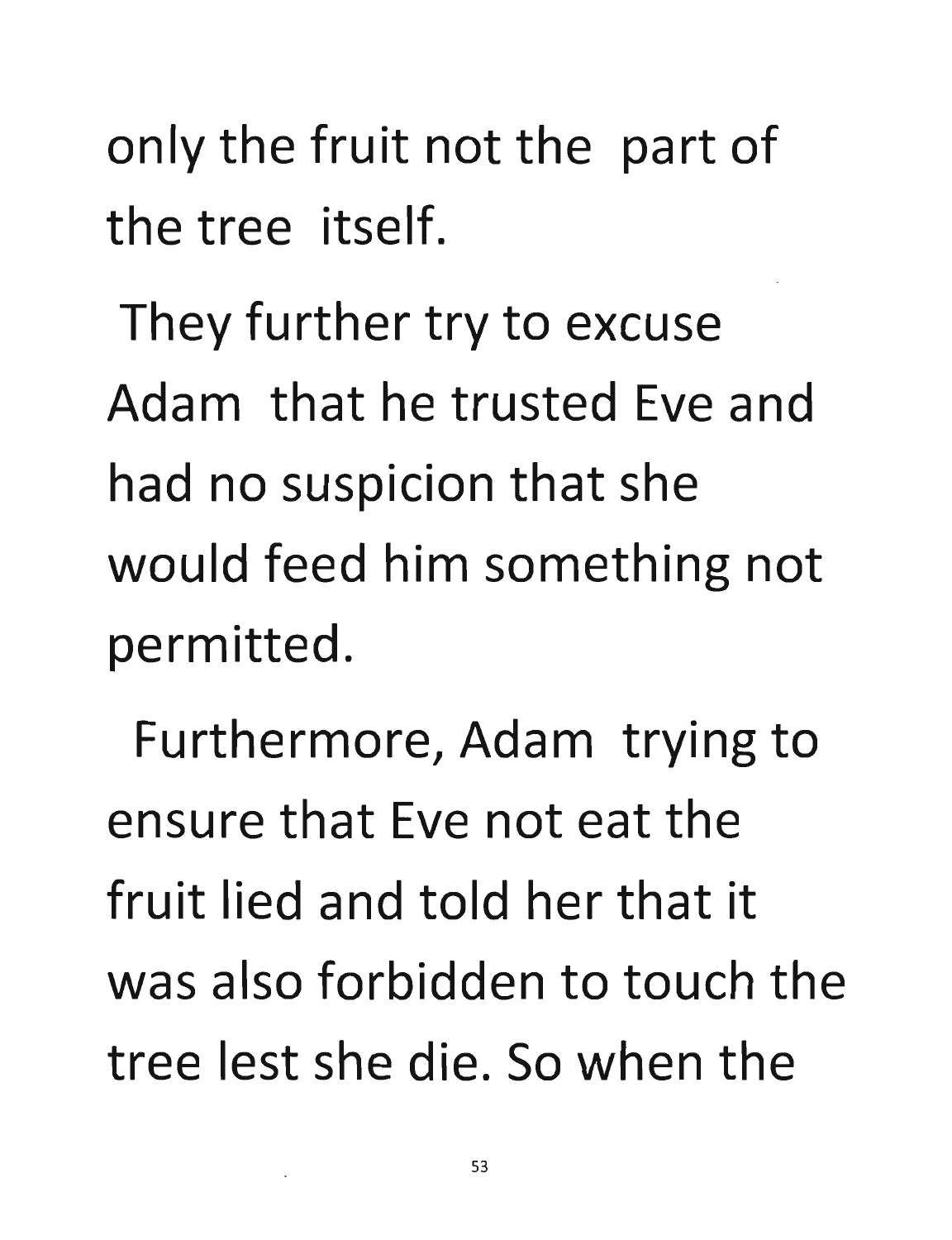snake threw her and she touched the tree and did not die, she mistakenly thought that eating the fruit also was not lethal.

Rav Avrohom the son of the Rambam in his prologue to the Agadah relates that Agadah fills in and explains portions of the Bible that do not make sense when interpreted literally.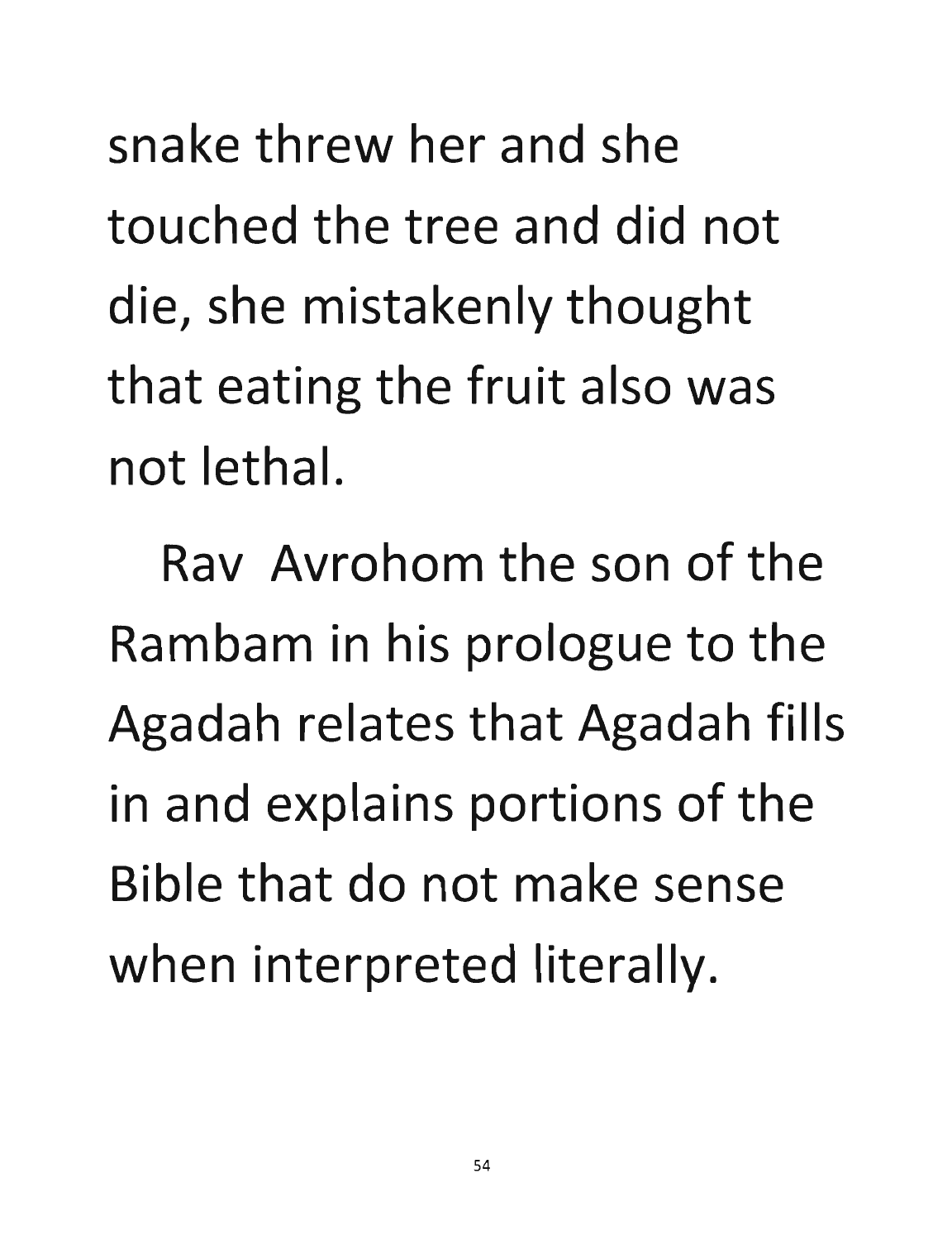That does not mean that they did not historically occur as literally written. We may not understand how or why but the answers exist; It is we who are lacking the understanding; not the truth the reality of the literal meaning in the Bible.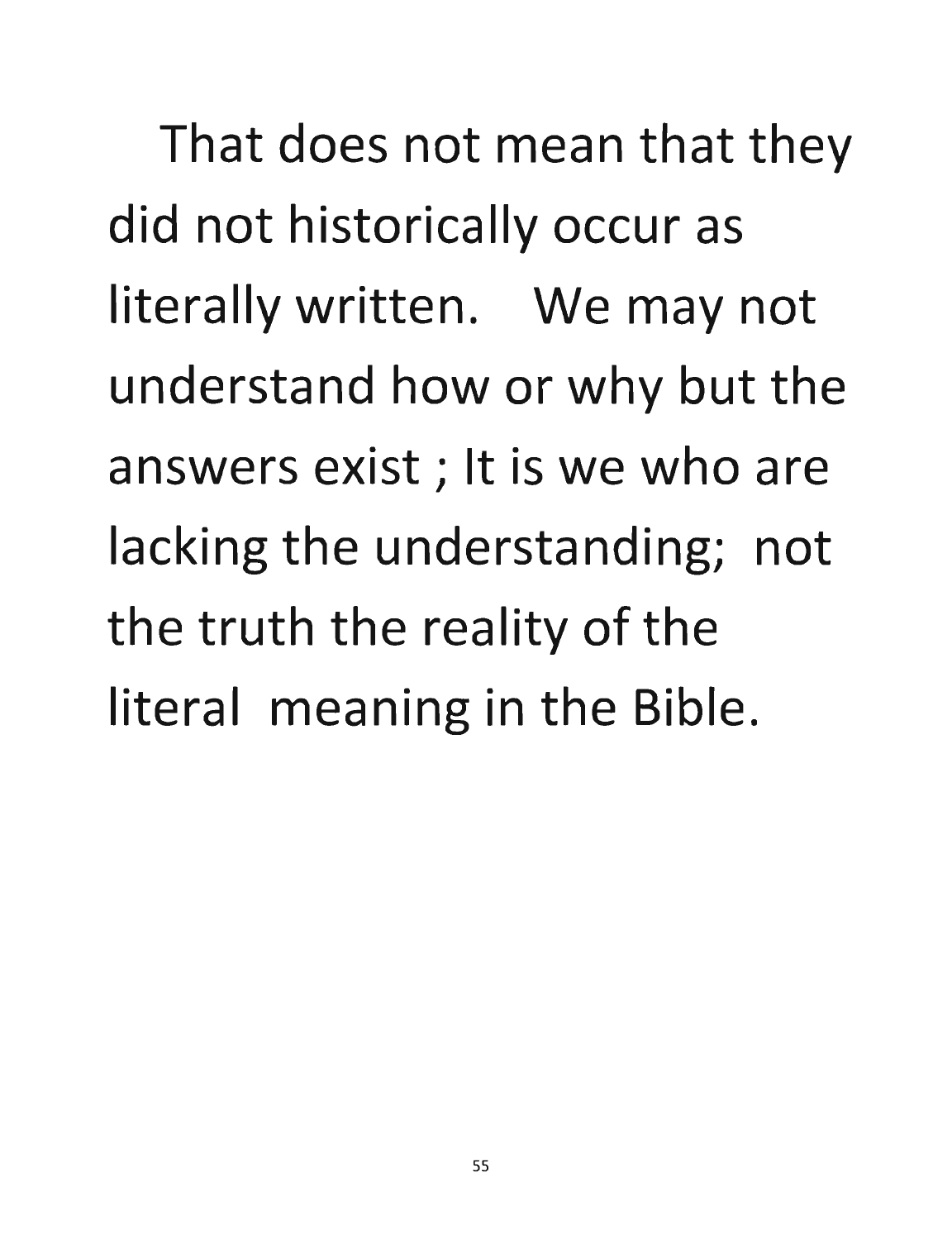## I emphasize that the Torah consists of Pshat. All parts of the Torah are to be read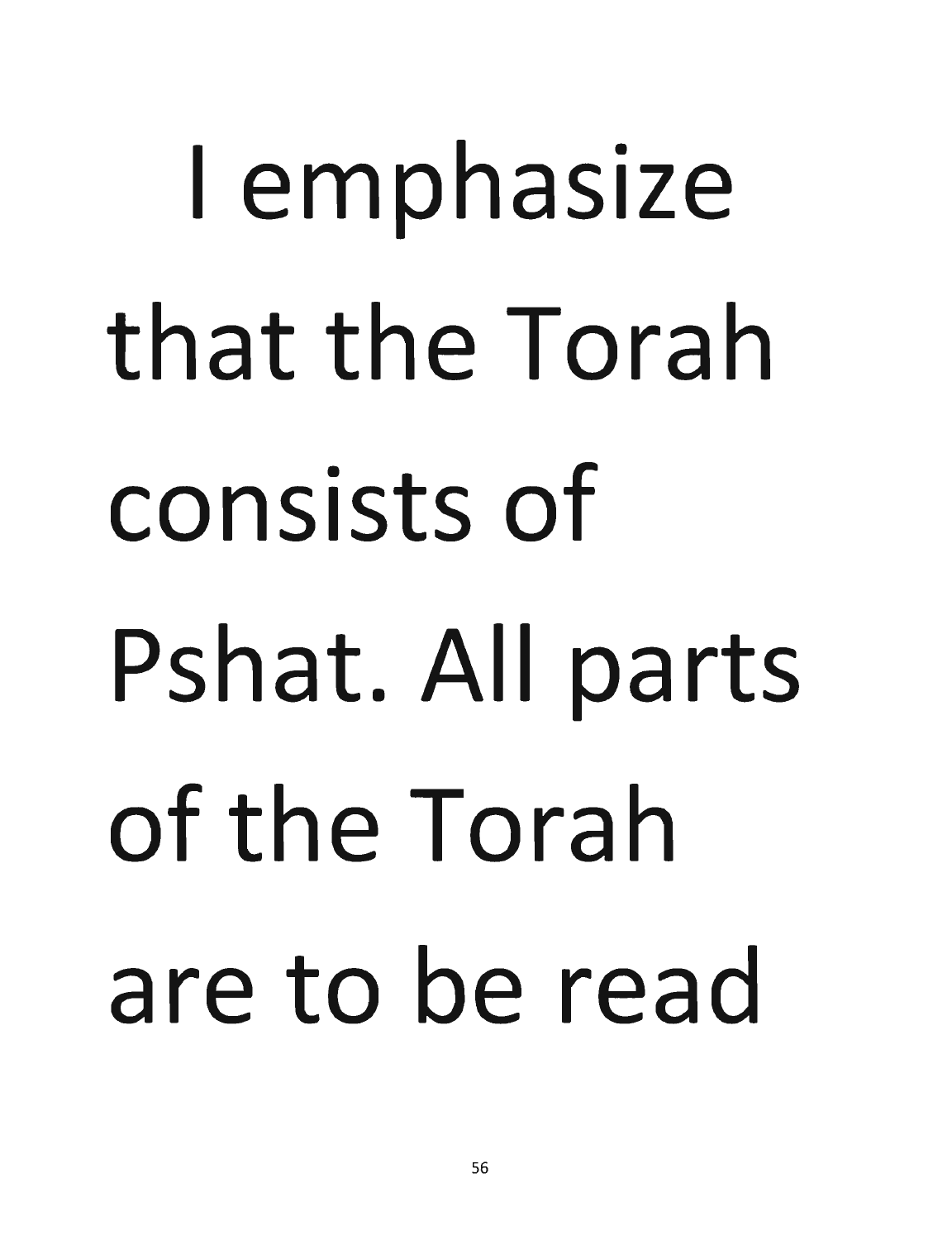# literally and **represent reality.** The **story of Eve and** Adam **eating** from **the**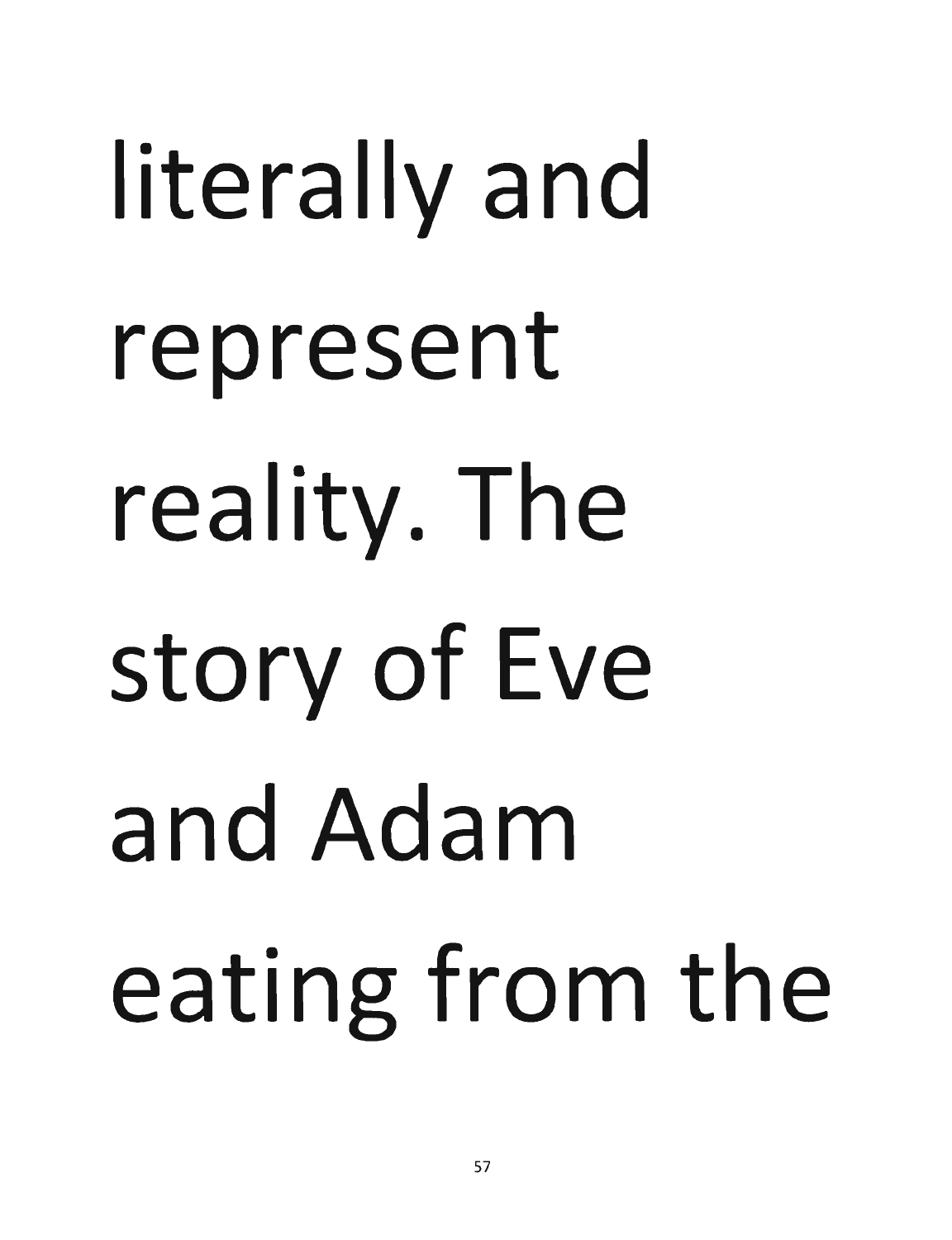### fruit of the tree of wisdom historically did exist.

#### THERE EXISTS TANAYIM WHO SUSCRIBE THAT JOB IN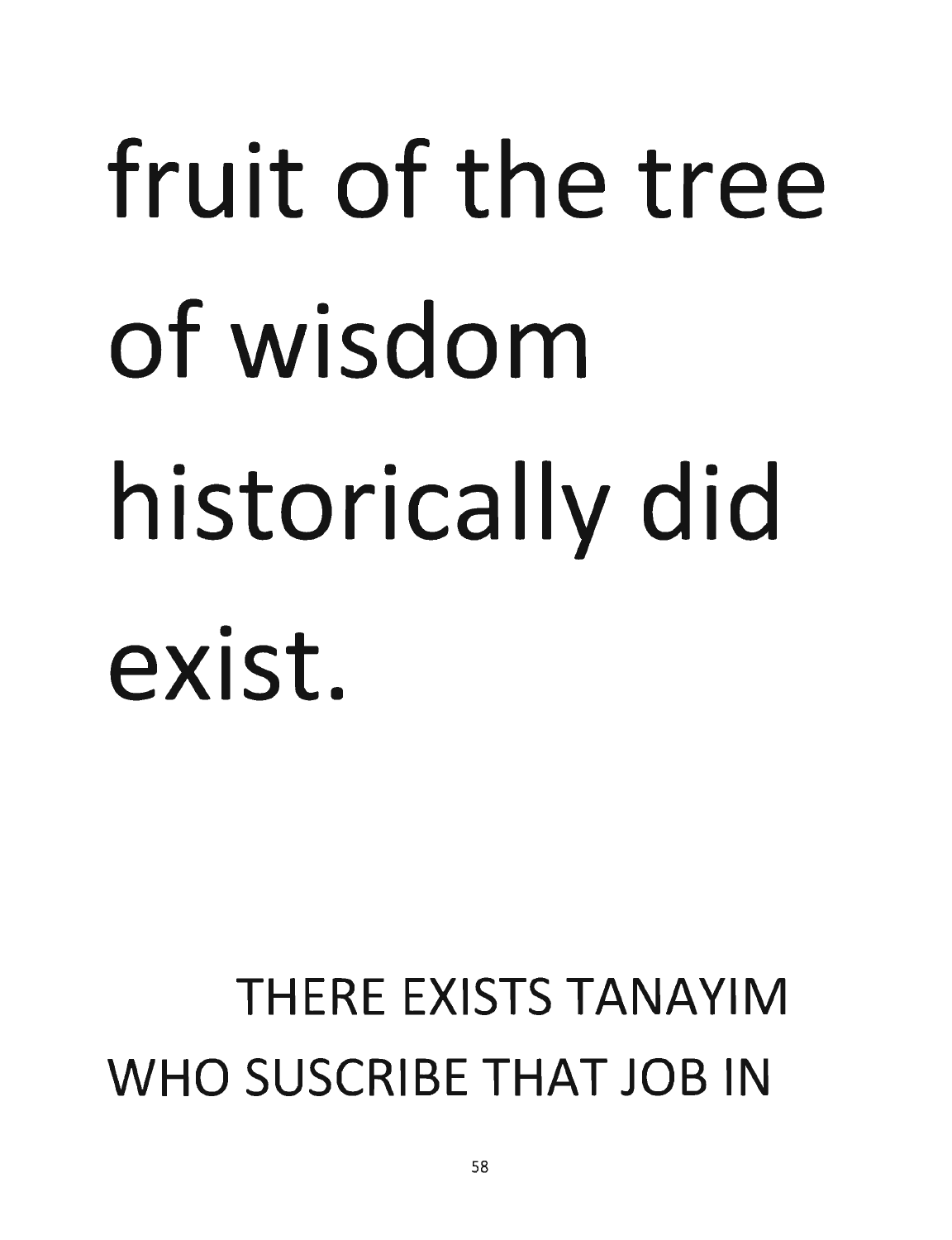#### THE BIBLE BOOK JOB NEVER EXISTED. IT WAS ALL ALLEGORIC.

LIKEWISE, IN EZEKIEL 37 THAT RELATES THAT THE BONES of a MULTITUDE OF JEWS KILLED were RESURRECTED IS ONLY ALLEGORICAL.

IT NEVER HAPPENED. RAMBAM in laws of Kings 12:1 CLAIMS THAT ALL TALMUDIC STORIES PROPHESISING SIGNS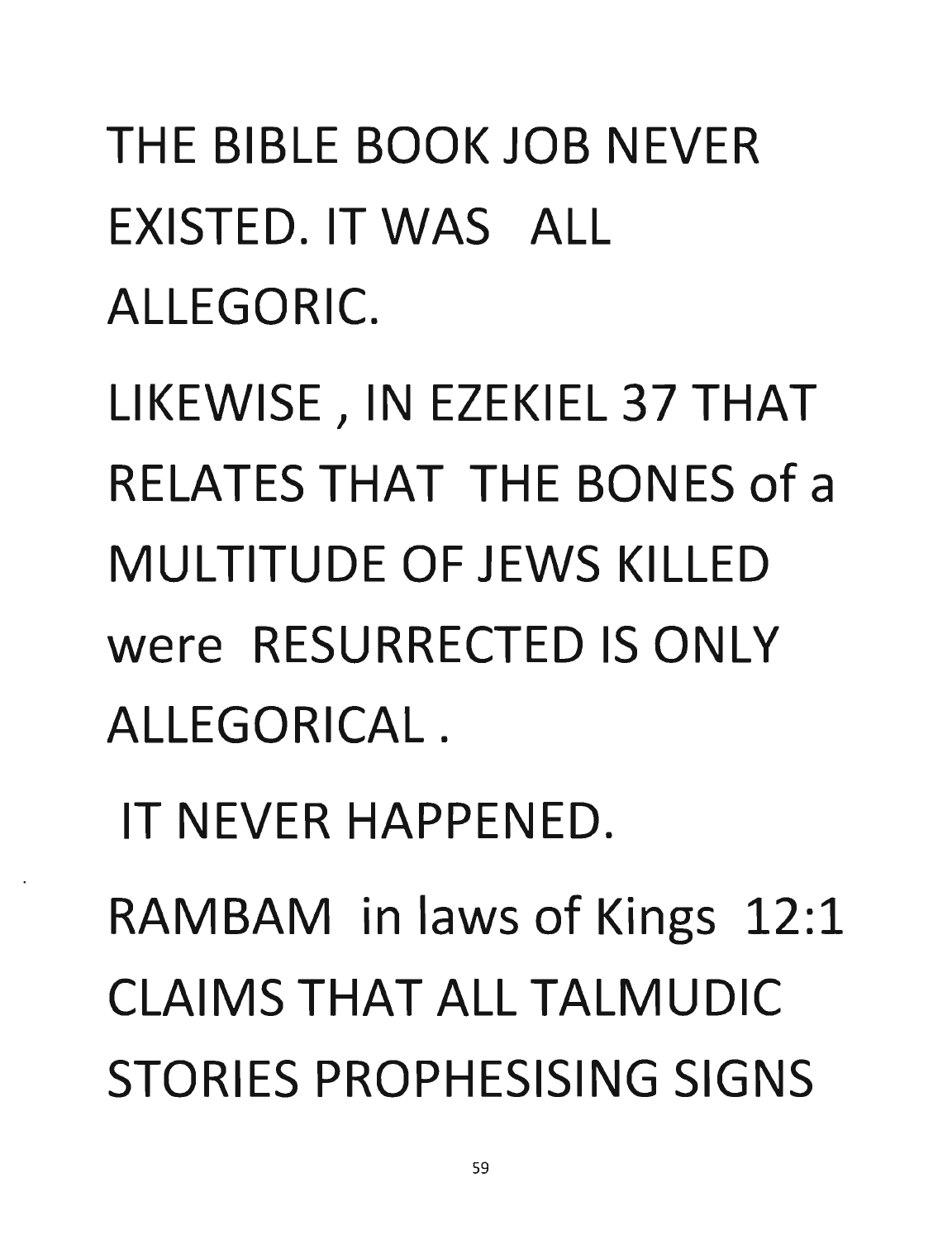OF THE COMING OF THE MESSIAH ARE ALEGORIC. None can be relied as definite. All are open to speculation.

Rambam makes a very pragmatic statement

"WHEN the MESSIAH will arrive then we will know. We must wait for future events to unfold. " Messiah" can very well be the messianic era. It can very well be the unfolding of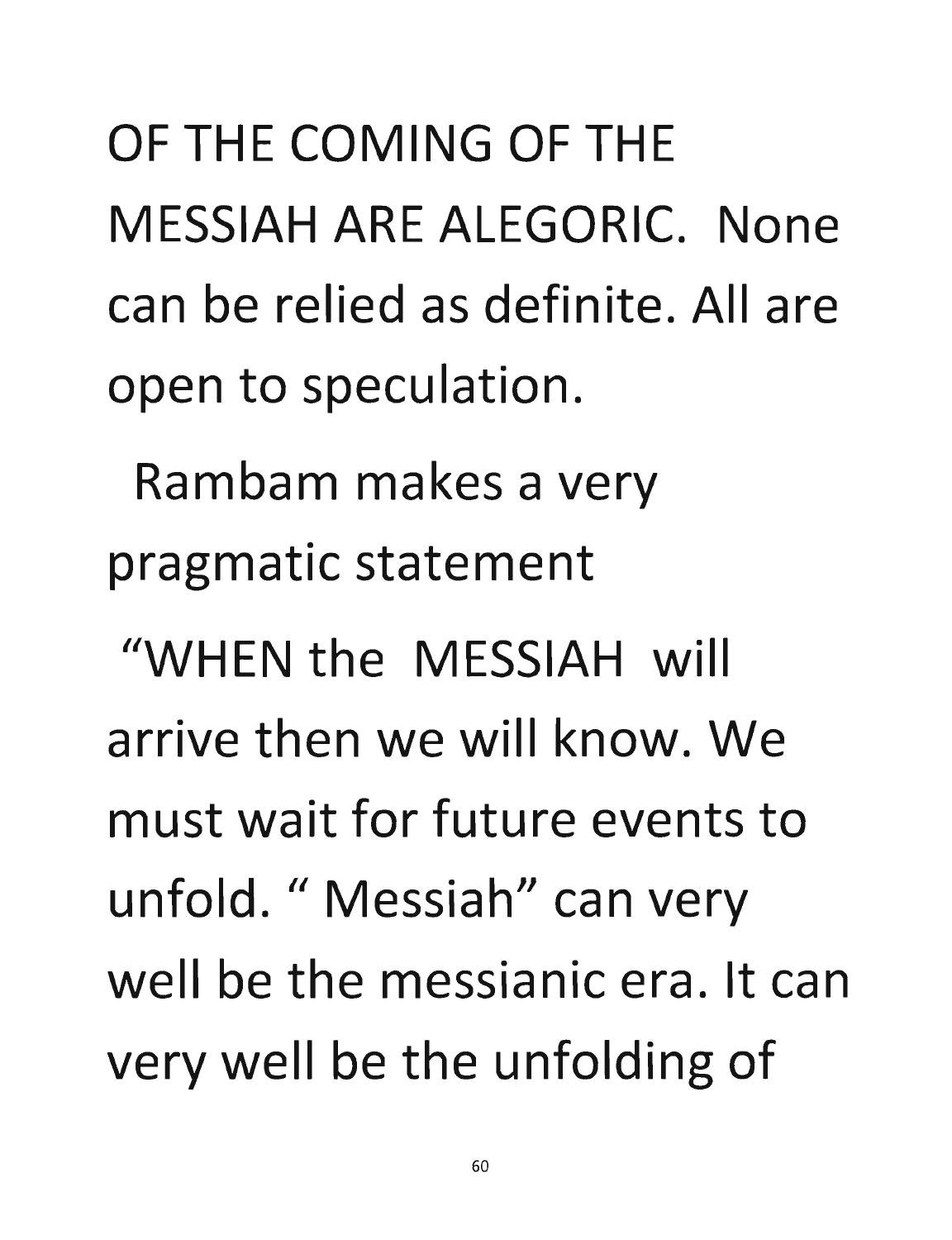historical events in world history that can span 2000 years. However Rambam lays down some bench marks that will occur at the arrival of Messiah or Messianic era. When Messiah arrives he will [l]conquer the land of Israel for the Jews.[2] peace will be restored all over the world .[3] All nations will destroy their arms[4] all financing for arms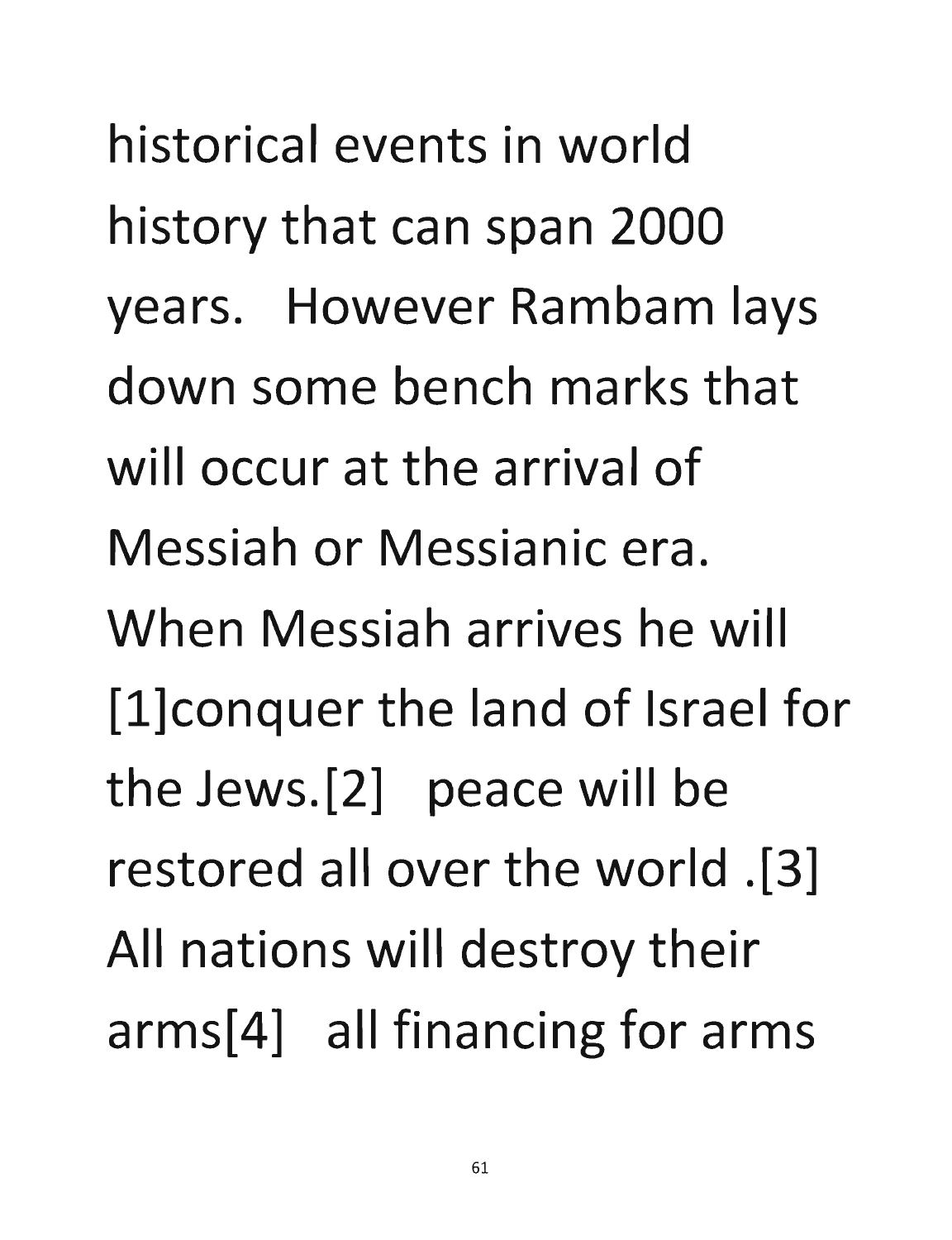will be converted for economic and health improvements.

[5] All nations will turn their spears into tractors to farm their land.

[6] DEATH WILL BE BANISHED. [7] ALL HUMANS WILL LIVE FOR EVER.

[8] ALL THE DEAD WILL BE RESURRECTED.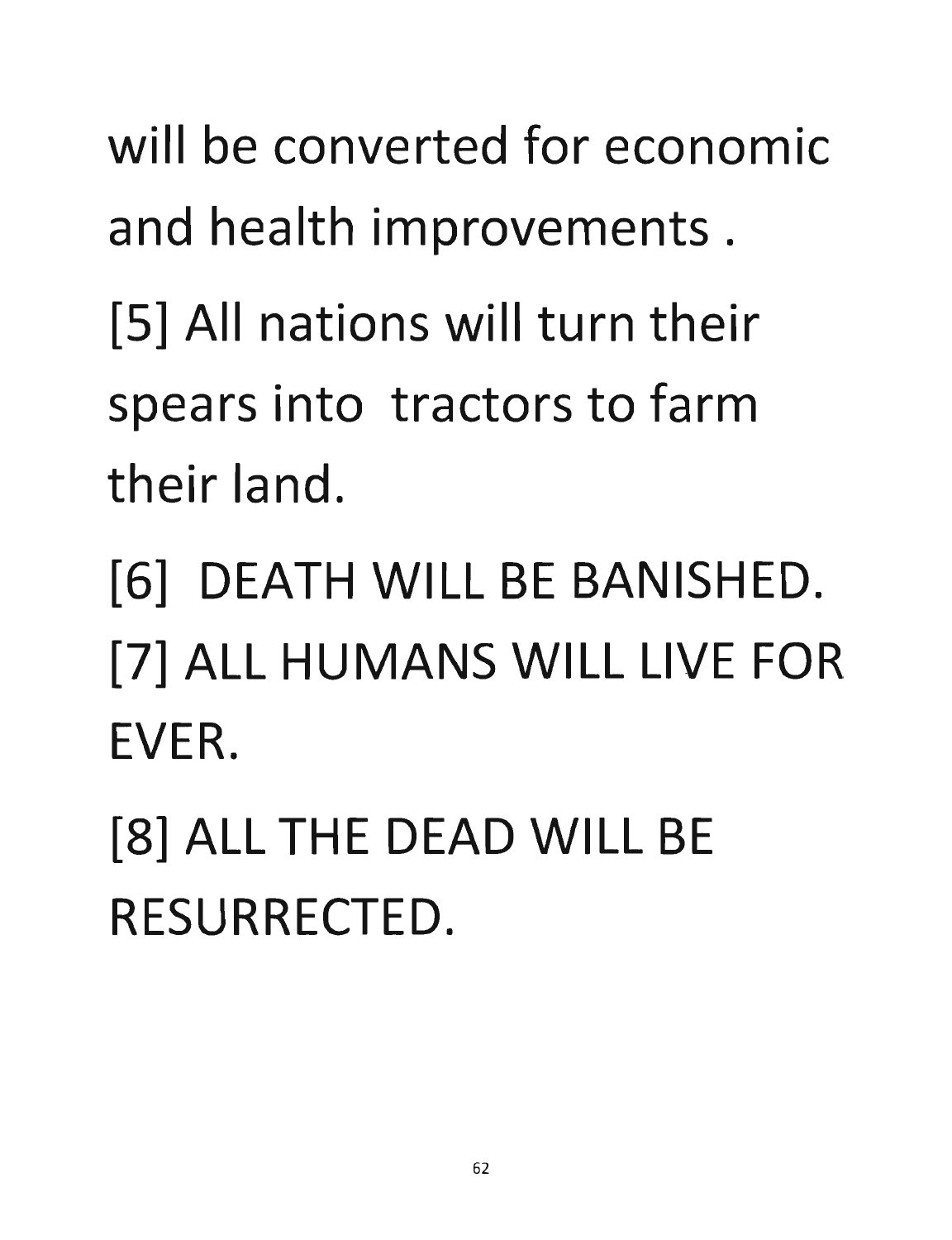[9]At that time we will find out the historical truth what happened at the time of Adam. Eve and the snake and the eating of the fruit or part of the tree of the tree of wisdom.

[10] God will increase the size of this planet.

[11] Even the animals will not kill each other.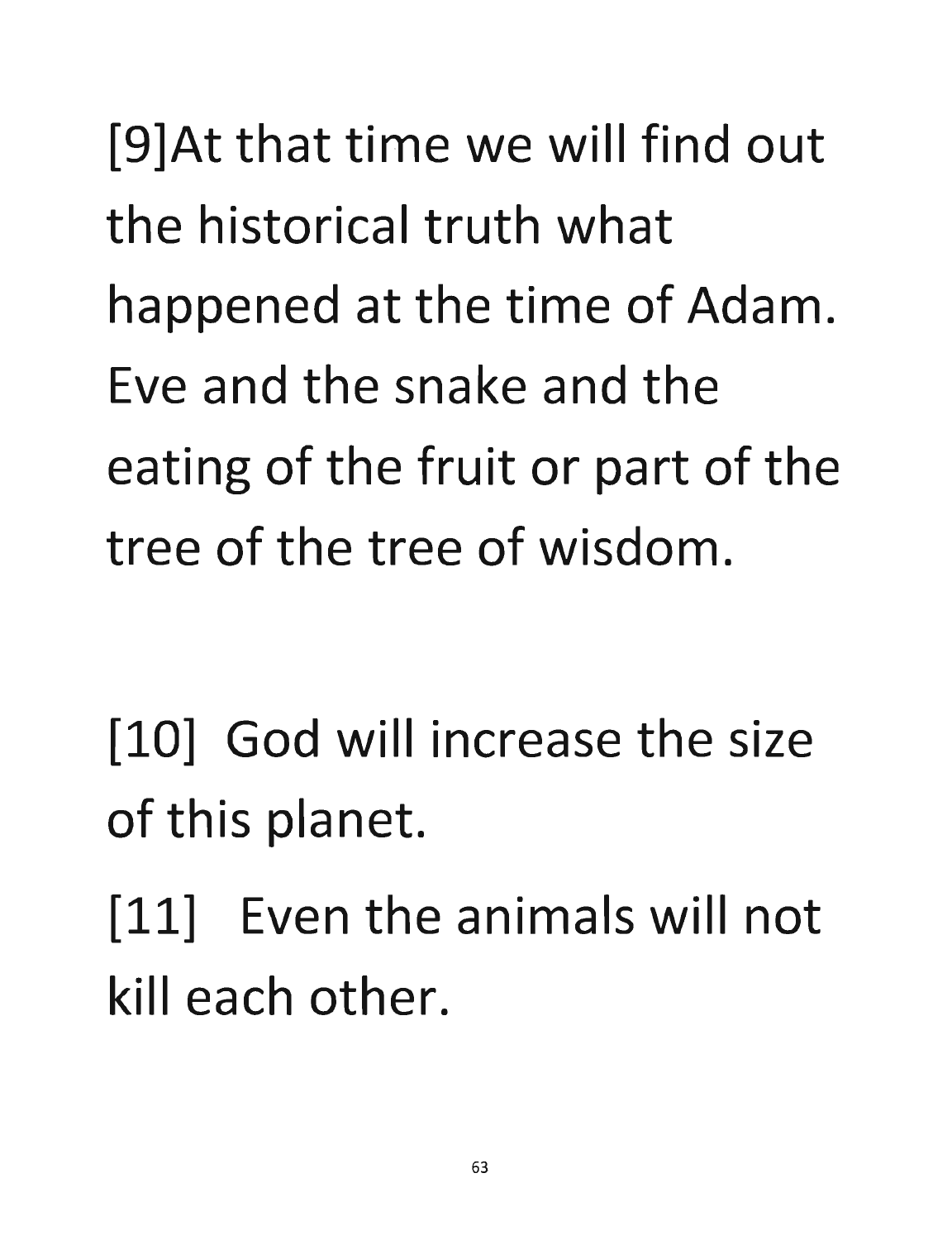[12] A child will play with poisonous snake.

[13] Humans as well as wild animals- lions tigers bear will be vegetarians.

[14] There will not be animal sacrifices at the rebuilt Jewish temple in Jerusalem. Only vegeta ble sacrifices.

[15] When all this happens all people will acknowledge that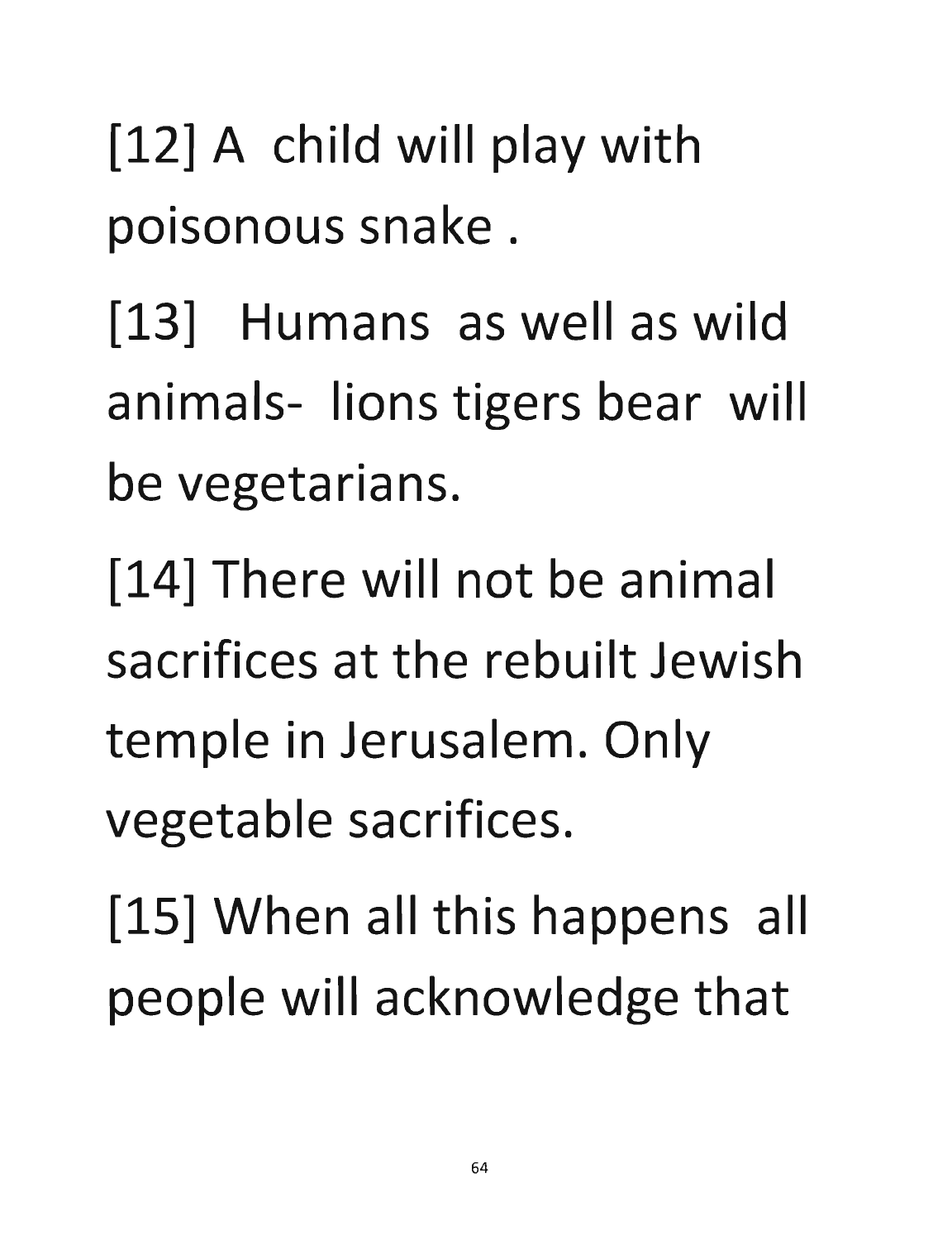the Messiah or Messianic era has arrived.

[16]At that time the name of God will be One.

[17]There no longer will be religious wars.

[18] God will then appear and pronounce how He is to worshipped.

[19]The purpose of creation is to give honor to God.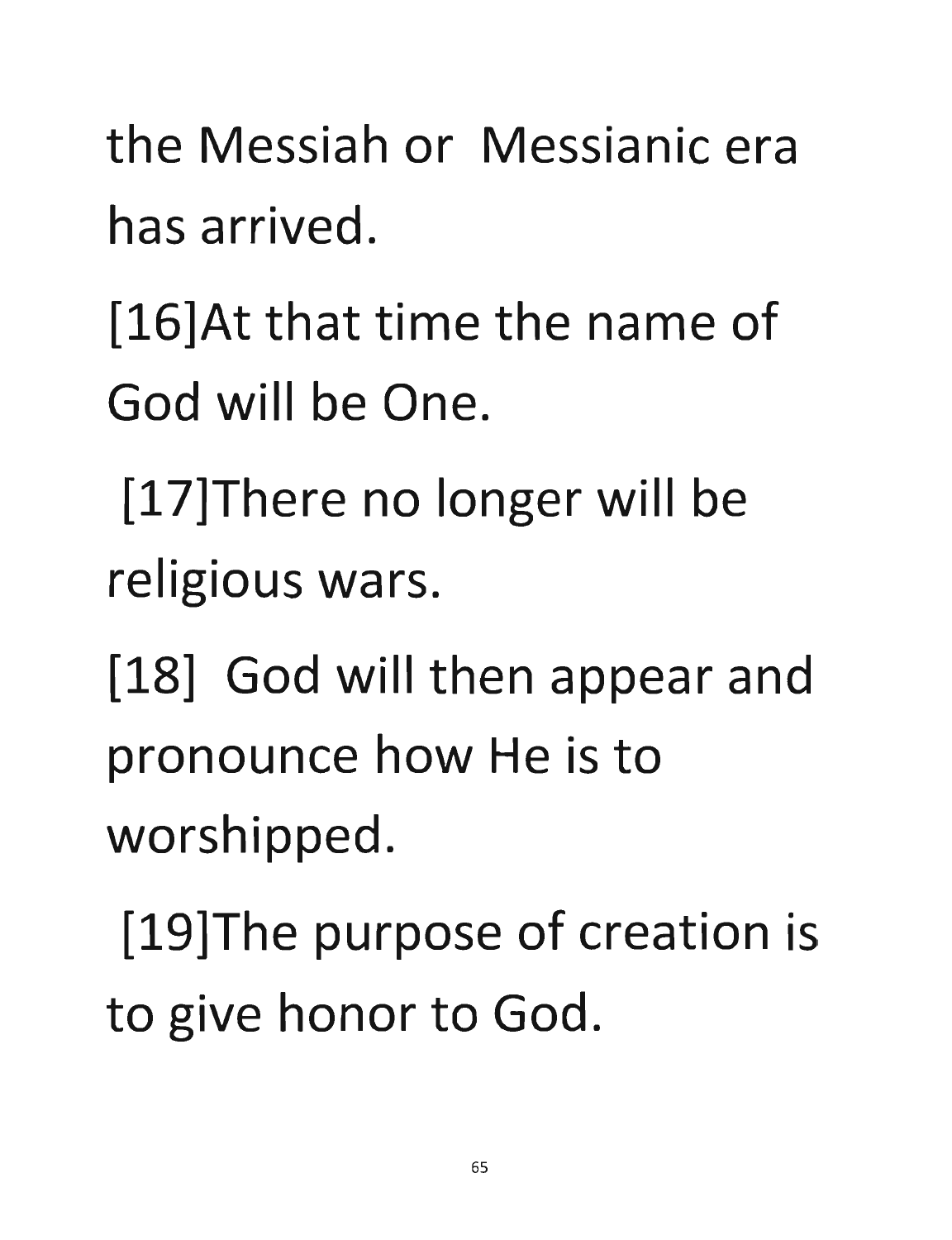[20] Honoring God means doing **His will.** 

[21]By doing God's will we show that God is important. **and recognize that He created the universes and also us. He gives us life.** 

**[22] Honoring God means honoring parents honoring**  one's spouse.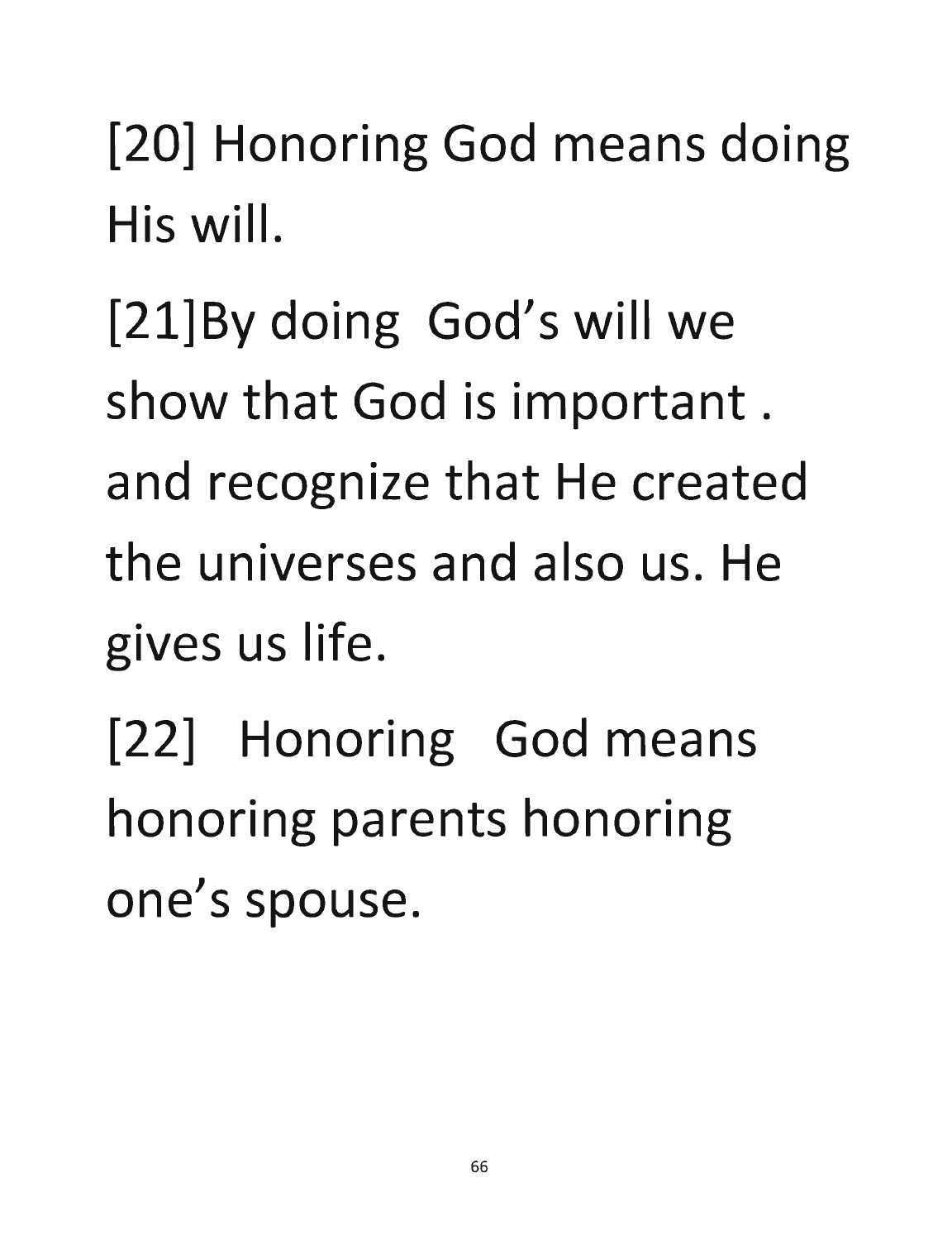[23]That means doing what the **spouse wants. We make the**  spouse feel important.

[24]That adds years of life to the life of the spouse. Making the spouse feel important is the **therapy that the spouse never** ' **be depressed. That is the magic**  bullet that the spouse always remain young. That the spouse never get Alzheimer disease. See my book #55.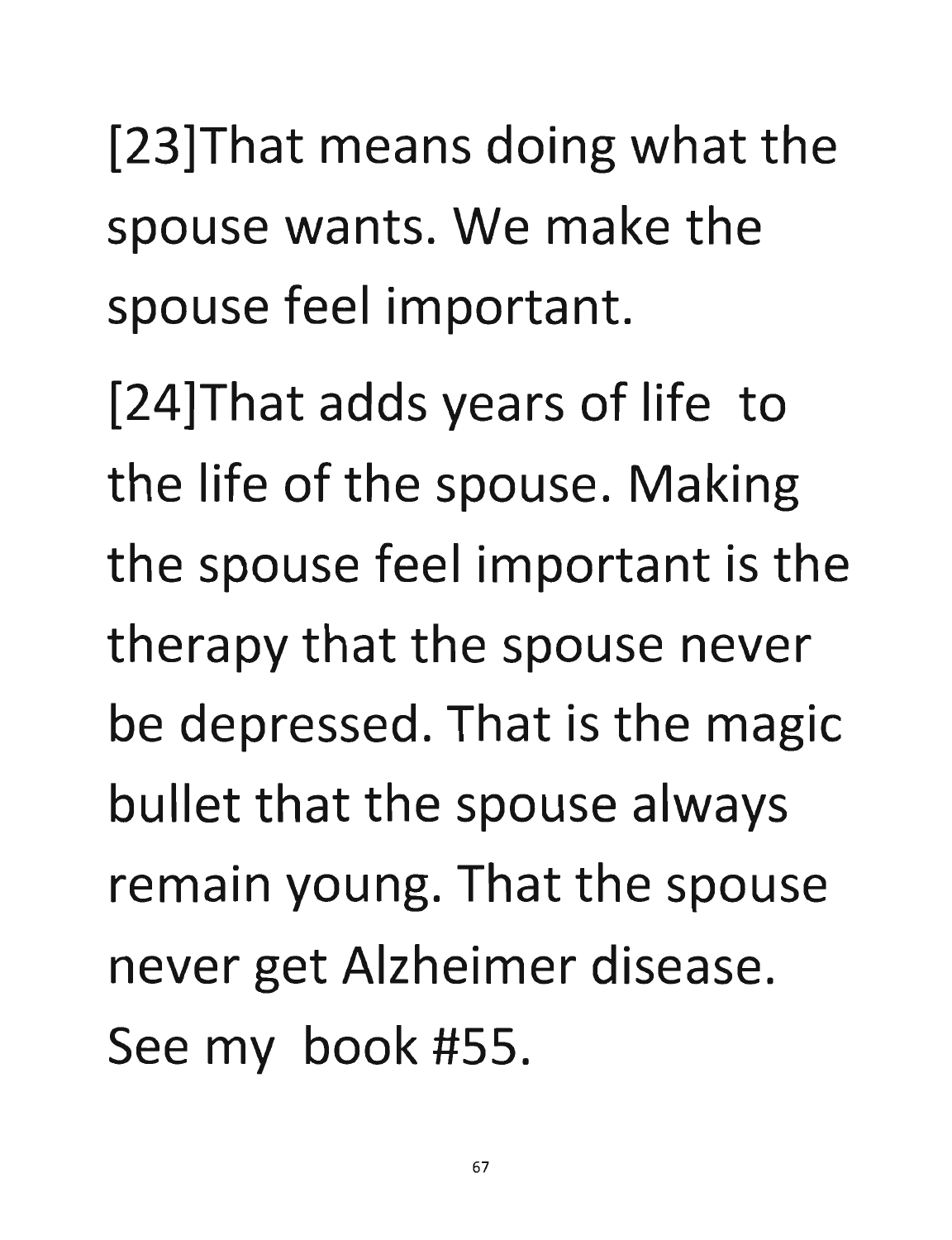[25] We must do what our spouse wants even if the spouse is 1 million % wrong.

[26]ln money matters the husband should do what the wife wants.

[27]ln spiritual matters the wife should do what the husband wants providing it is according to the law. No one should violate the law wherever they live.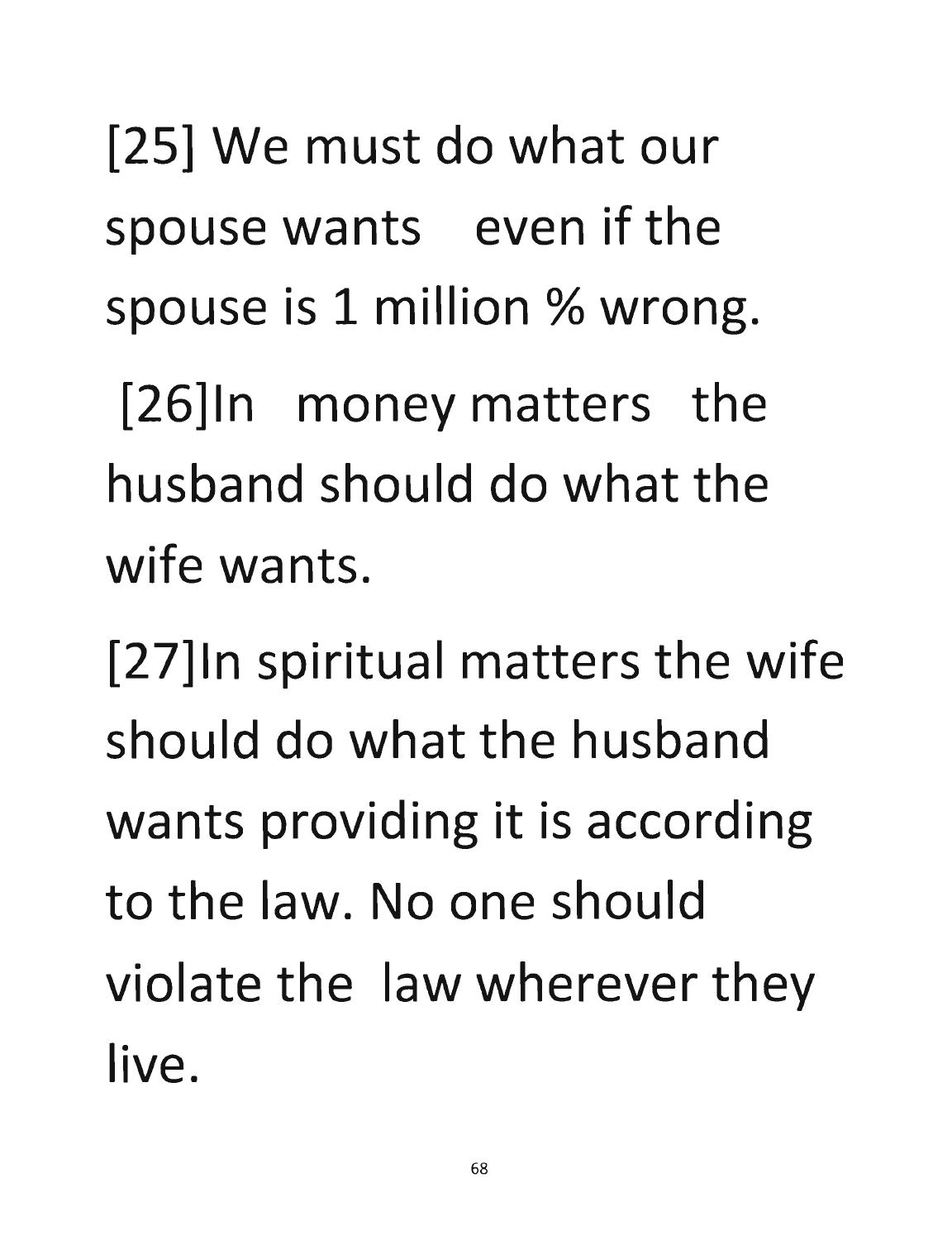#### IN MY ESSAY WHO IS WISE ONE WHO SEES THE FUTURE. I MADE A TYPO. WHEN I REFERRED TO RaV MOSHE FEINSTIEN'S "LANDSCAPE" DECISION IT SHOULD HAVE BEEN

**CORRECTION**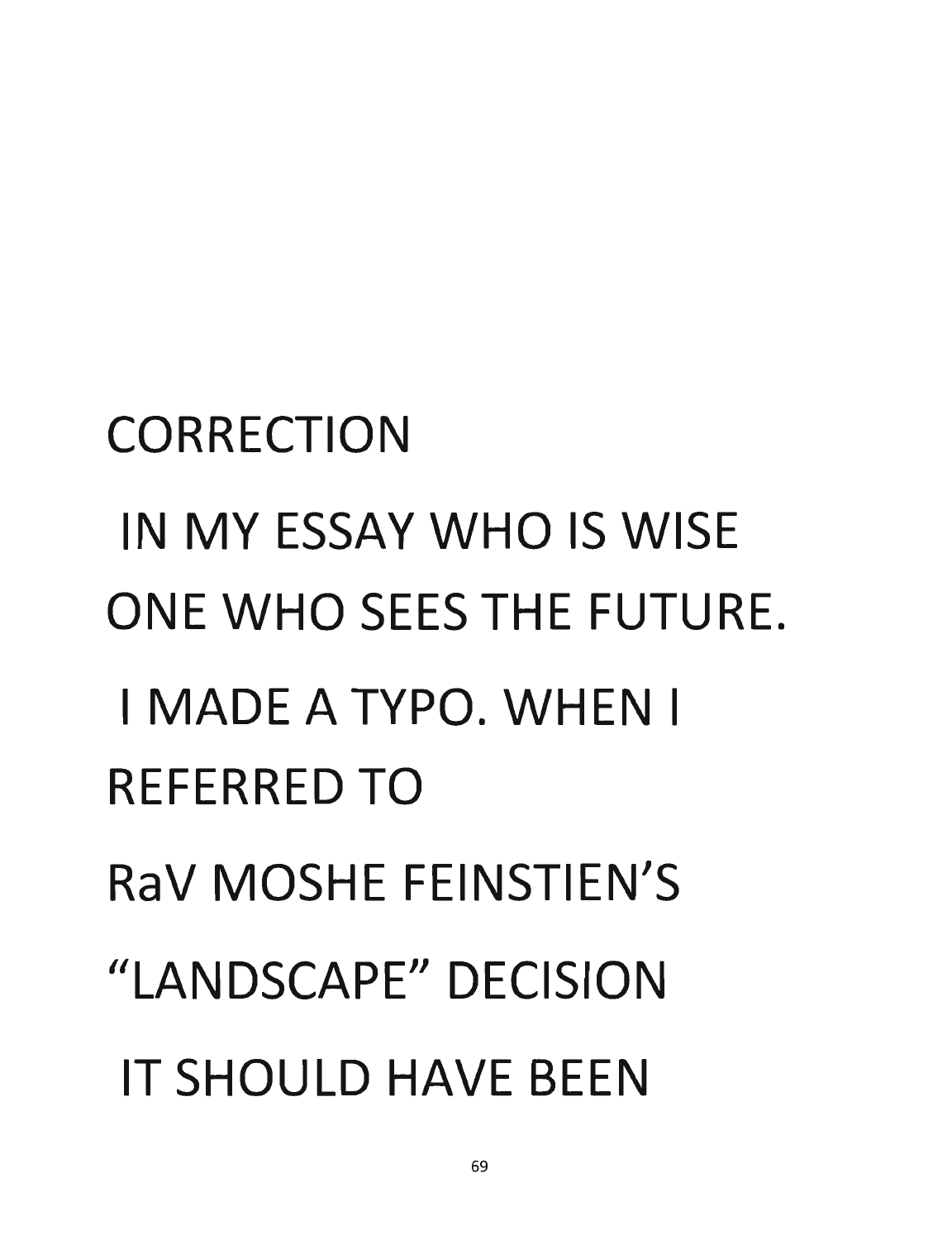"LANDMARK" DECISION. DECISION THAT ROCKS THE SENSES.

RAV FEINSTEIN WAS ADRESSING JEWISH WOMEN ONLY. HE ENUNCIATED THAT WHEN A JEWISH WIFE ABANDONS THE MARITAL HOME AND SUES FOR ALIMONY AND CHILD SUPPORT IN THE SECULAR COURTS WITHOUT FIRST SUING AT BET DIN THE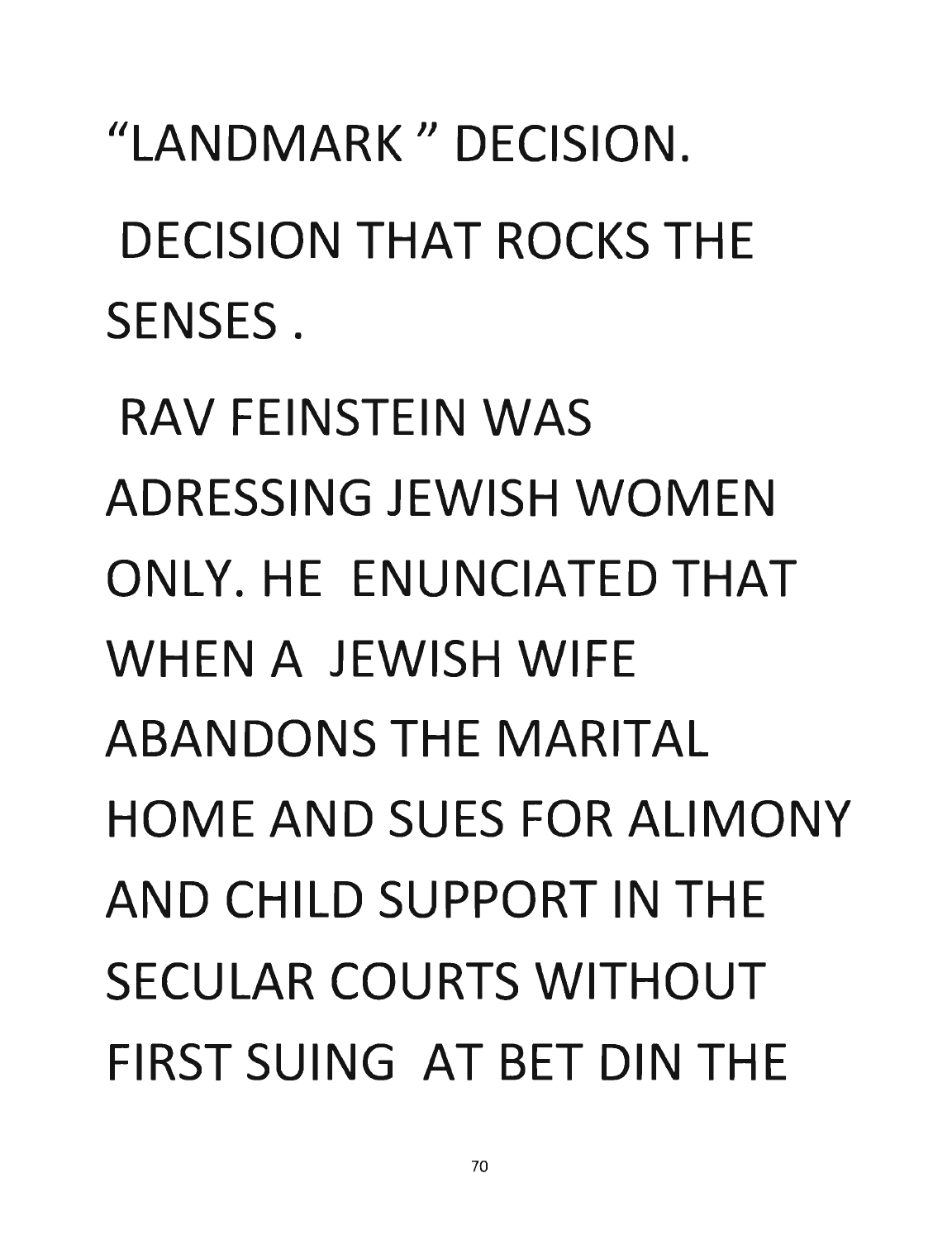TORAH RELIGIOUS COURTS and wins she is guilty of stealing. The husband has the right to deny her religious divorce until she return.

ONLY WHEN SHE SUES AT BET DIN AND WINS WILL BET DIN ORDER THE HUSBAND TO GRANT HER A GET RELIGIOUS DIVORCE AND CHILD SUPPORT. IF HE REFUSES BET DIN WILL ANNUL THE MARRIAGE. SHE